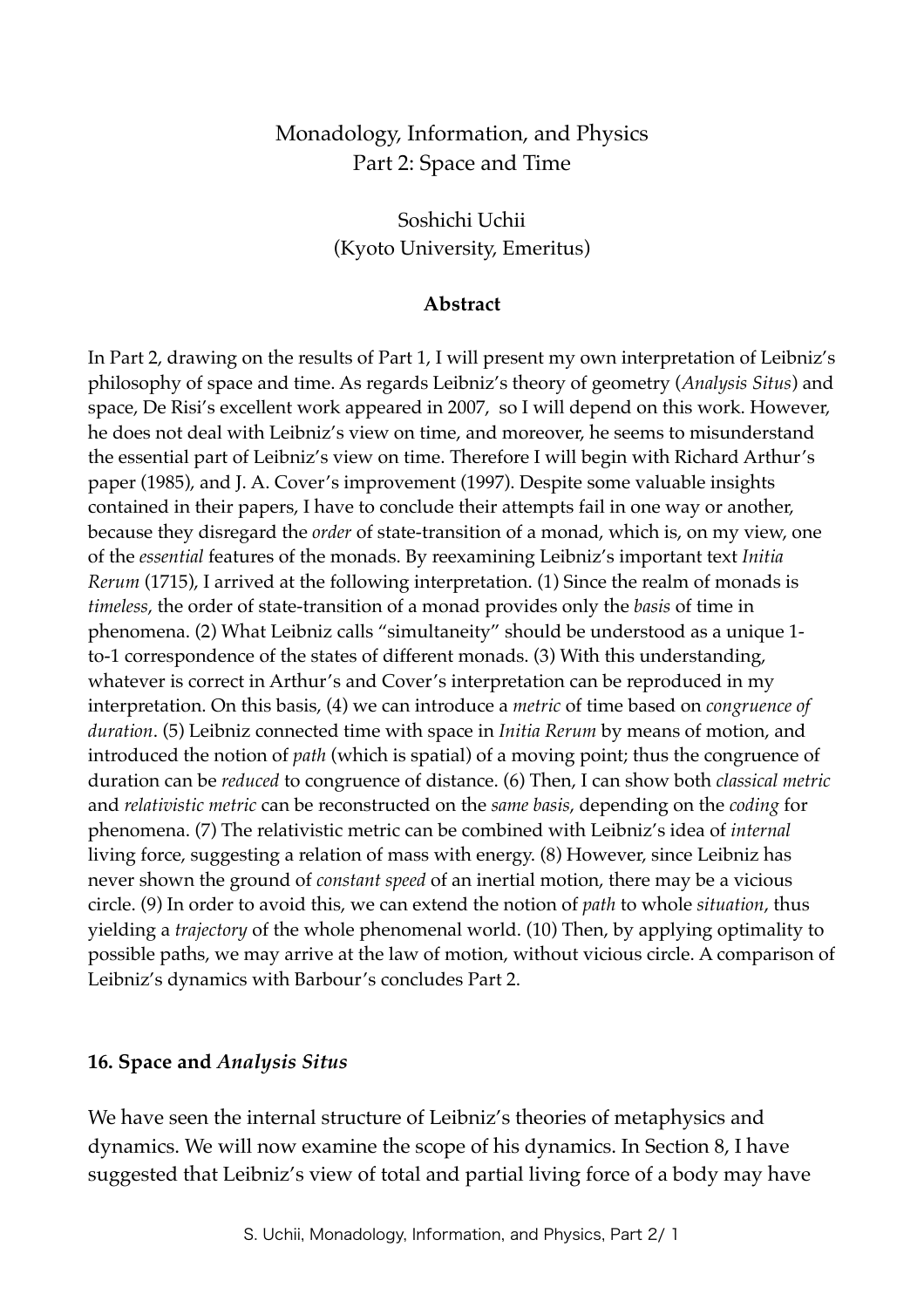some connection with Einstein's special relativity. But, of course, in order to discuss this problem, we have to refer to Leibniz's view on space and time.

Let us begin with the problem of space. Space is naturally related with geometry; hence we have to refer to Leibniz's ideas in geometry too. Recently I was very much impressed by De Risi's book (2007) on Leibniz's geometry, *Analysis Situs*. This is an outstanding work in its own right, and this helped me a great deal for improving my interpretation of Leibniz's view on space and time. I have been puzzled by his word "situation" in his correspondence with Samuel Clarke, when he discussed the problem of space. But now it is clear that Leibniz used this word on the basis of his *Analysis Situs* (analysis of *situation*). Let me quote from De Risi (2007, 129):

For present purposes, it is at least worth mentioning that in the *analysis situs* we first find definitions and theorems the object of which is *space* in general. Now, this is a truly remarkable innovation, for no definition of space can be found in Euclid's work or, as a rule, in any geometrical treatise prior to modern times.

Indeed, read section 47 of the 5th Paper, *Leibniz-Clarke Correspondence* (Alexander 1956, 71). Here, Leibniz begins to state his view on space, starting from "an order of co-existence," and this order is said to be the "situation" holding among those coexisting objects. Then, he introduces the notion of "place" as follows:

When it happens that one of those co-existent things changes its relation to a multitude of others, which do not change their relation among themselves; and that another thing, newly come, acquires the same relation to the others, as the former had; we then say, it is come into the place of the former; ...

This quotation must be understood with the following Figure 8 (illustrating what Leibniz writes in the same section) in mind. The point is, those objects (dark C, E, F, G, etc. in the Figure) which are "fixed," are made a "surrogate" of the reference frame. Double arrows in the Figure signify a "relation," which, together with other similar relations, makes up a situation. Notice that, since each of these objects (in the actual phenomena) corresponds (respectively) to a group of monads in reality, a situation represents some feature of reality.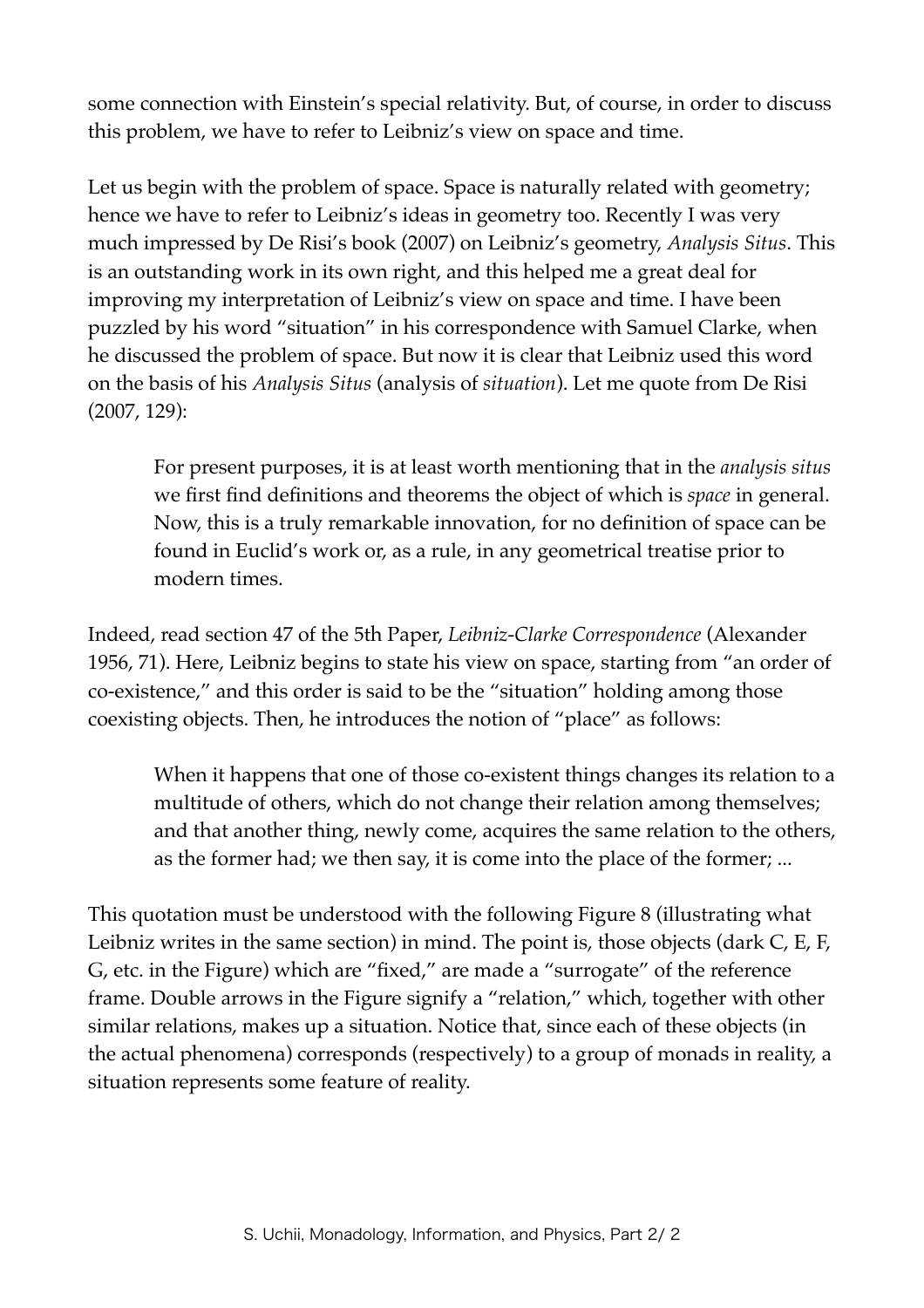

# **A and B are in the same place**

Figure 8: Relational Place

Now, Leibniz, after explaining what place is, as in Figure 8, gives a brief definition of space: "Lastly, *space* is that which results from places taken together" (Alexander 1956, 70). In short, space is a collection of all places. Although it may be hard for the reader to fill in the details of Leibniz's construction of *space* in terms of *relational* concepts, at least the following should be clear: space is *ideal*, since all relations are ideal, not real for Leibniz. Thus he refuses Newton's absolute space, which is supposed to be *existing independently* from matter.

However, as De Risi points out, we can find no definition of "situation" (and that's the reason why the reader is puzzled). But it may be reasonably guessed that Leibniz means something like a "set of relations holding among those objects" ("relations" of distance and relative directions, say). Something like an explanation can be found in "The Metaphysical Foundations of Mathematics" (1715, Loemker 1969, 671):

*Situs* is a certain relationship of coexistence between a plurality of entities; it is known by going back to other coexisting things which serve as intermediaries, that is, which have a simpler relation of coexistence to the original things.

Now, what we have to notice is that the previous characterization of "place" is not direct, but *via* the "same relation." Towards the end of the same section of the 5th letter to Clarke, Leibniz explicitly states:

in order to explain what *place* is, I have been content to define what is the *same place*.

As De Risi has made abundantly clear, Leibniz's geometry of situation depends on the notion of *congruence*. Two segments of lines, e.g., are congruent if they can be brought to *coincide* to each other; likewise for any two-dimensional figures like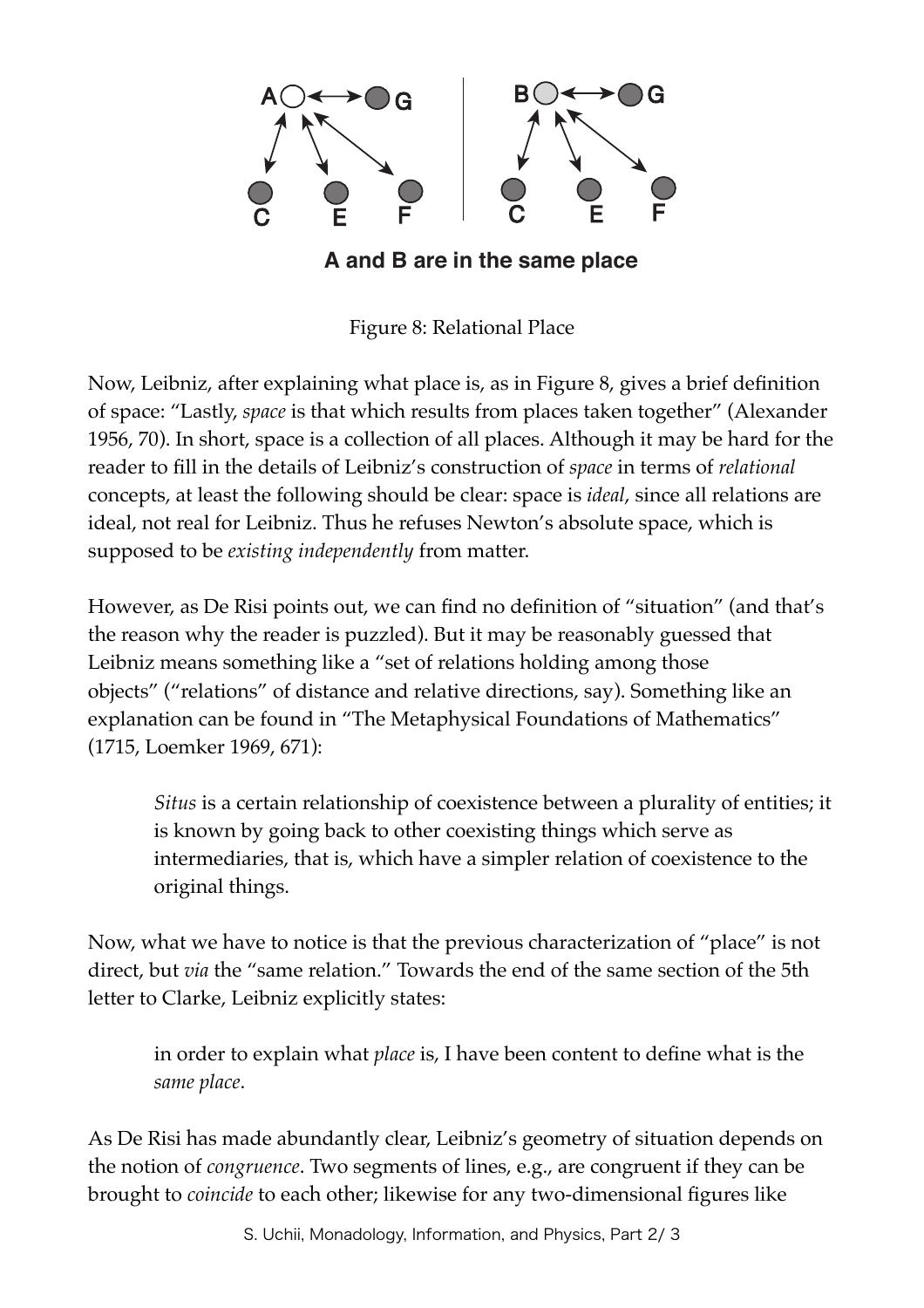triangles, and for any three-dimensional objects such as cubes or spheres (in this case, we cannot make two objects coincide, so that we have to compare two figures and measure their size). We can easily see that this presupposes that we can *measure* the distance between two points. But how is the *magnitude* (quantity) of distance determined? By *repeated* use of a unit rod? Leibniz sometimes suggests this (each use is congruent). But this presupposes that the length of the rod does not change, depending on places (and mathematicians in the 19th century began to discuss such problems). As we will see shortly, Leibniz began to discuss several *features* of space.

Here, we have to be a bit careful. According to our differential geometry, the interval (distance) between two points depends on *metric*, which, given the difference of two *coordinate* values, transforms it to a definite *quantity*. Thus, if we take a two-dimensional coordinate system, the interval is determined as in Figure 9.



Figure 9: Interval and Metric

Suppose two points *P* and *Q* are given in a 2-dimensional coordinate system, and we wish to determine the interval between the two. According to the usual Euclidean geometry, the interval is called "distance," and its metric is determined by the Pythagorean theorem, so that the distance is *E* in the Figure. However, if the coordinate system is interpreted as a Minkowski space of special relativity (*y* is then *time* measured by the velocity of light), the interval is determined by the Lorentz metric, so that its relation to coordinate values are completely different. These equations for metric may be more conveniently written in terms of a "squared" form such as the following: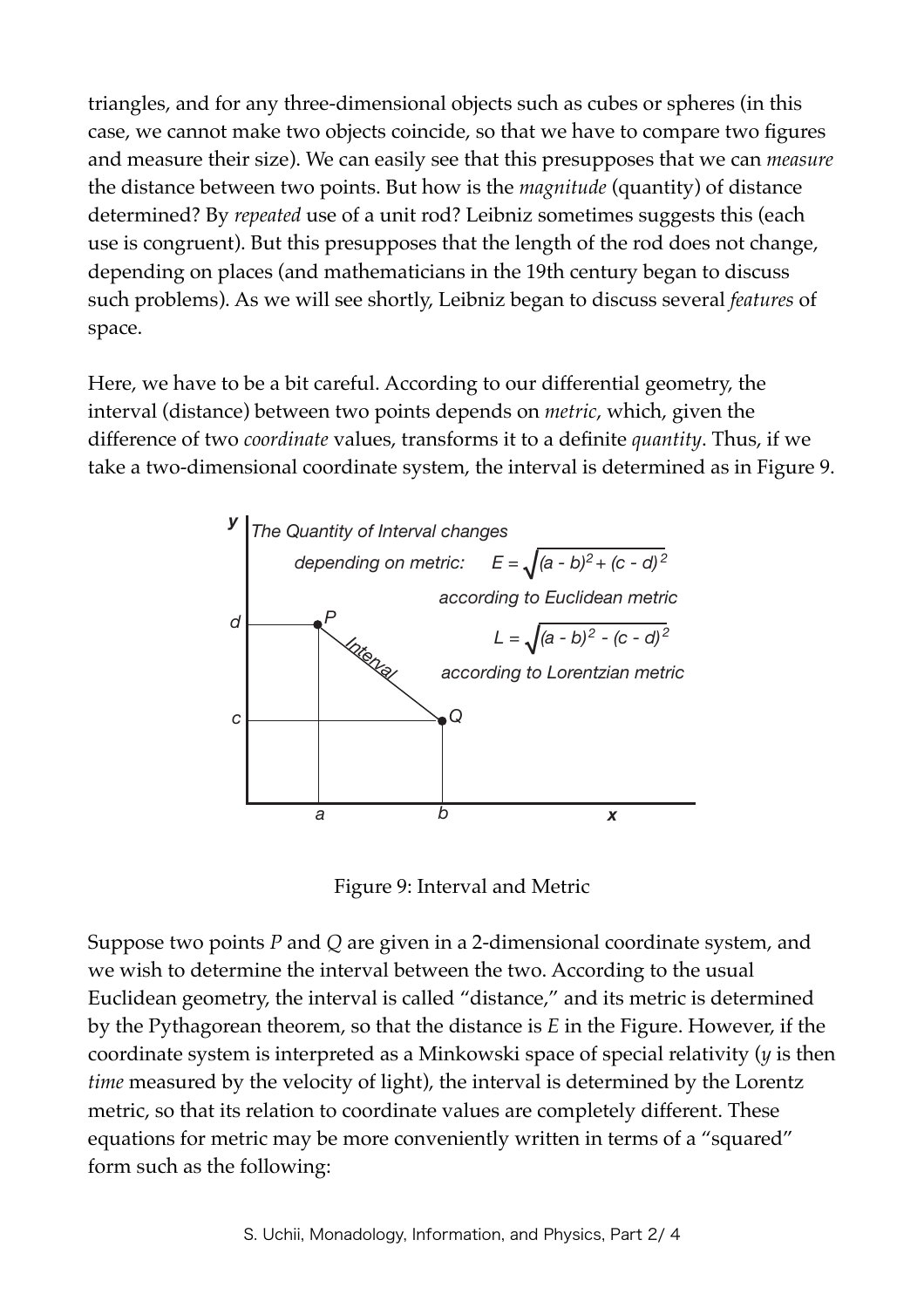(1)  $E^2 = (a - b)^2 + (c - d)^2$ (2)  $L^2 = (a - b)^2 - (c - d)^2$ 

I inserted this Figure, *solely* in order to remind the reader of the relation between a geometrical quantity and its *suppressed assumption*, i.e., metric. I have *no intention whatsoever* to suggest that Leibniz himself was aware of such a relation. Indeed, as De Risi repeatedly says, Leibniz was trying to *avoid* any analytical mathematics in order to develop his *Analysis Situs*. Thus, although he adopted *congruence* as a primary means for constructing his geometrical system, this merely means that *metric is arbitrary*, despite the fact that distance depends on some metric (according to our modern knowledge). And *this* is one of the most important features of his new geometry of situation, making it a *qualitative* study of geometry.

We also have to be careful as regards the difference between space and time. Space is "the order of possible coexistents" and time is "the order of possible inconsistents," according to Leibniz (see, e.g., the letter to de Volder, 31 Dec. 1700, Gerhardt vol. 2, 221). Although two incompatible things cannot exist simultaneously (at the same moment), these incompatible things may occur at *different* moments of time. Thus, since any situation can hold *only* among those things existing *simultaneously*, we cannot talk about any situation among those things which occur *successively*.

We can derive at least two consequences from this: (i) Leibniz's *Analysis Situs* cannot be applied to motions, which need both space and *time*. (ii) If we want to talk about *metric*, metric of space and metric of time must be distinguished, and these must be treated independently. However, at the same time, we have to keep in mind the close connection of motion with situation, i.e., any motion is nothing but a *change of situation* (we saw this in Part 1, Section 4, Figure 1). Leibniz's own clear statement on this: "Motion is change of situation. We say that *a thing is moved* if there is in it a change of situs and at the same time a reason for this change" (Loemker 1969, 668). And Leibniz himself clearly stated that physics depends on geometry (quotation in Section 4). On the basis of these observations, I will later discuss the problem of time, but even at this stage, it is clear that we need *metric*, *via coding*, for time too.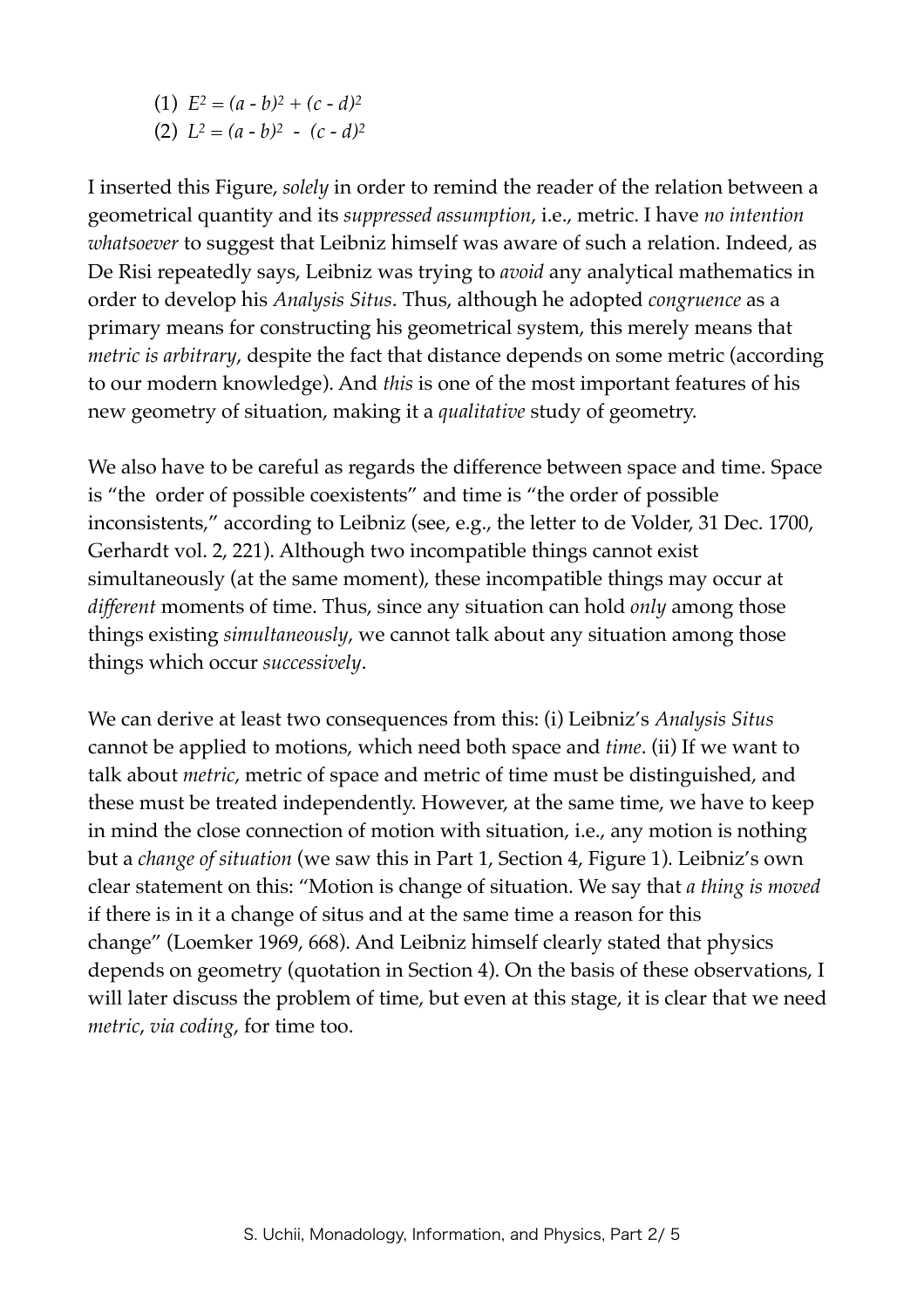#### **17. From Situation to Space**

Getting back to De Risi's work, let us briefly review Leibniz's final position (before his death) as regards space. De Risi has dug into unpublished manuscripts of Leibniz, and found that Leibniz was working on *Analysis Situs* until his death (1716). This means that Leibniz's letters to Clarke were written with his view on geometry of situation and its results. According to De Risi, Leibniz (in his old age) define "space as the locus of all loci, or better, of all points" (De Risi 2007, 167; "the locus of all loci" means "the place of all places"), and this corresponds to Leibniz's statement in the 5th paper to Clarke (Section 16). However, this definition must be understood with the following proviso: this does *not* mean space is *composed of* points, since the "point" here corresponds to "place" in the preceding quotation from Leibniz (Section 16). Leibniz now uses "point" as a bearer of *relations* (together with other points), but *unextended*. That is to say, "point" here means *locus* which is *unextended* (hence called "point") but *situated* (i.e., in a situation). As De Risi nicely summarizes, "Space turns out for him to be a set of relations between unextended (but situated) elements" (De Risi 2007, 174). In other words, space is *constituted by*, not composed of, places (loci as points), as Leibniz sometimes say (De Risi 2007, 173-4).

De Risi points out: If we think a set of points as a "purely quantitative collection," it can never produce extension; but if the set is such that its members are *terms of relations*, then these relations can produce a *structure*, and extension can be produced, and metric can be given (De Risi 2007, 174). So it can be conjectured that when Leibniz gave a reply to Clarke in his 5th paper, although he did not say anything explicitly, what was in his mind was this definition of space as a structured set of points, *loci*.

You may just recall Figure 8 of Section 16. Relations expressed by arrowed lines, or rather a network of such arrowed lines, does produce a structure among places (this time, *points*, rather than extended circles, should be used). When Leibniz wants to talk about the *totality* of places (points), he uses the word "absolute space," but its meaning is entirely different from the Newtonian absolute space, which is used as an absolute *frame of reference*.

Although De Risi's examination of *Analysis Situs*, and of the Leibnizian space thus defined, continues in detail, discussing such features of space, as *metric*, *uniformity (isotropy)*, *curvature*, *continuity*, *homogeneity*, *tridimensionality*, etc. we will refrain from following it, since our main interests are in the connection of dynamics with space and time. Suffice it to say that the Leibnizian space is meant to be, according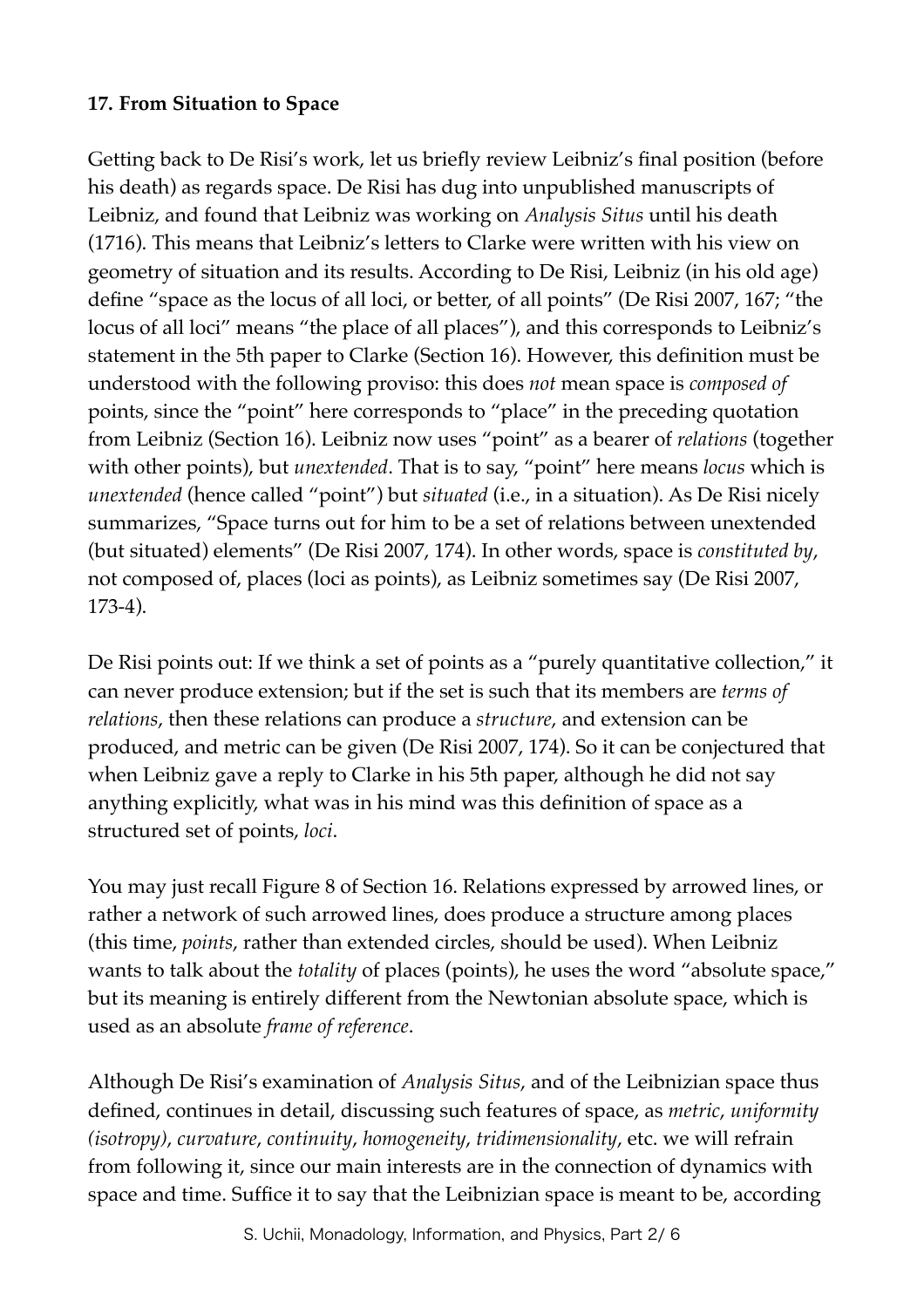to De Risi, isotropic, with a constant curvature, continuous, homogeneous, and tridimensional, although Leibniz has not necessarily succeeded in showing all these (De Risi 2007, 176-210); but Euclid geometry is obviously included in the candidates for geometry of the actual (phenomenal) world. Anyway, since dynamics needs time in addition to space, we are eager to get into the problem of *time*. How should we interpret Leibniz's treatment time?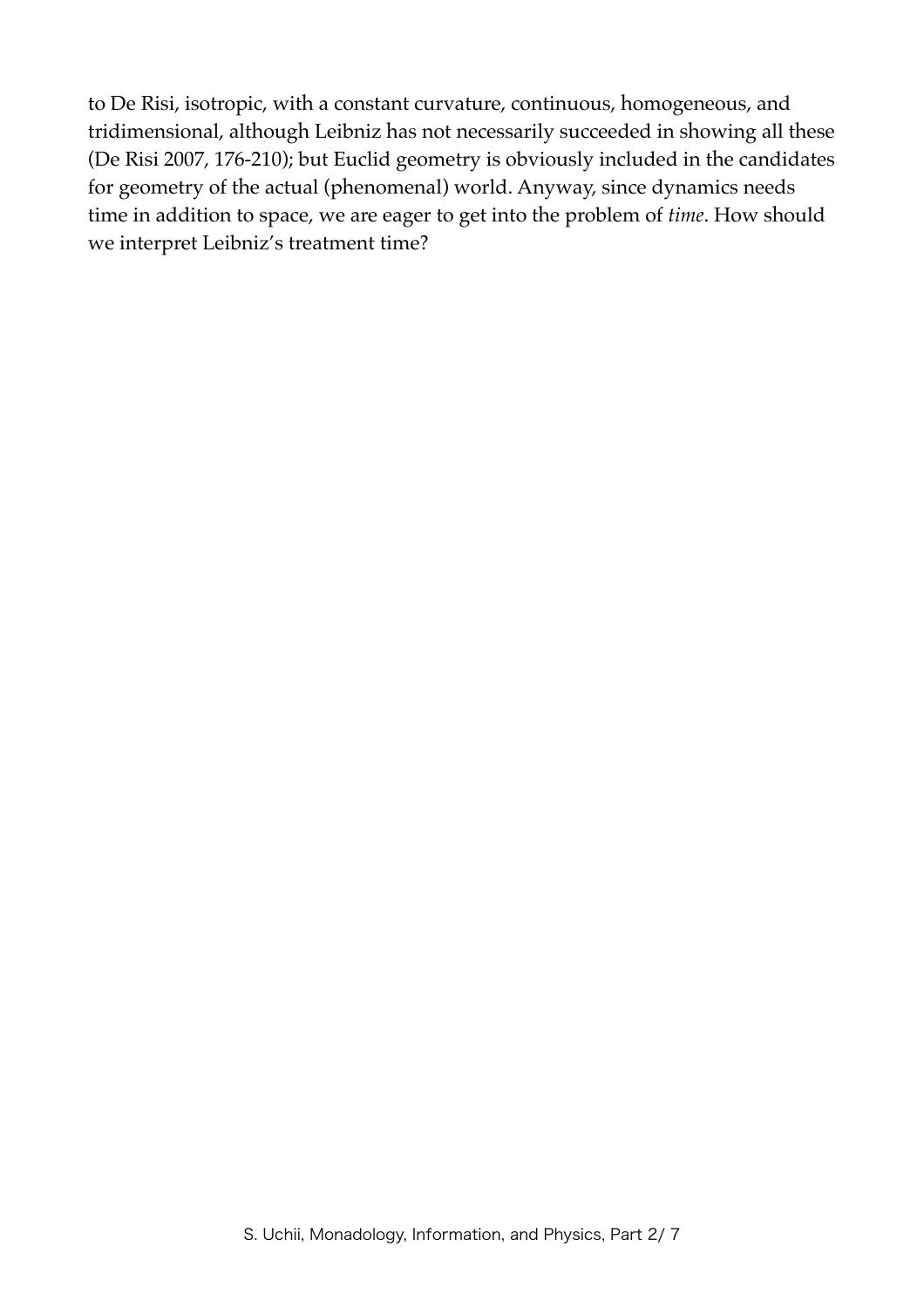## **18. How can Time be joined to Space?**

In the "Addition" attached to Chapter 2, De Risi aptly refers to the problem of *motion*; and obviously, motion presupposes *time*. He now raises a question: how can we extend, or apply *Analysis Situs* to the problem of motion and time (De Risi 2007, 266)? Here, I have to begin to disagree with many of what he says on *motion* and *tim*e, and further, on the *perceptions* and *appetites* of a monad.

De Risi seems to be generally unsympathetic to Leibniz's treatment of time. And I suspect that the main reason is that he *misunderstood* the nature of monad, its *informational* character, as I would say. Let me point out several good evidences for alleging this "misunderstanding." When he begins to discuss time, he writes as follows:

Temporal structure is often presented by Leibniz in a way analogous and specular to that of space. We will most naturally ask ourselves whether and to what extent situational analysis may be applied to time. (De Risi 2007, 270)

But this idea of asking "whether and to what extent situational analysis may be applied to time," is *misguided* in the first place! As I have already pointed out in Section 16, we have to be careful as regards the *difference* between space and time. To put it bluntly, situational analysis *cannot* be applied to time, since any situation holds *only for* objects existing *simultaneously*. As Leibniz repeats many, many times, time is an order of succession; in other words, an order of *succession of situations (or configurations of bodies)*. I may mention, in passing, that we can find a contemporary physicist who supports a similar view (see Barbour 2000, ch. 3; he is renowned as a physicist-philosopher who denies the existence of time. Moreover, his proposal of *timeless* physics has strong affinity with Leibnizian dynamics.)

Further, in the next paragraph (De Risi 2007, 271), De Risi contends as follows:

The main difficulty lies in that Leibniz never determines the principle according to which a temporal series may be ordered.

Again, this is a very strange assertion, to say the least. For, as we have already seen in this paper (Part 1), any temporal series (in phenomena) *must* be based on the *succession of states* of all monads, and in each monad, the succession of its states is *completely* determined by its transition function, an *internal principle of change*.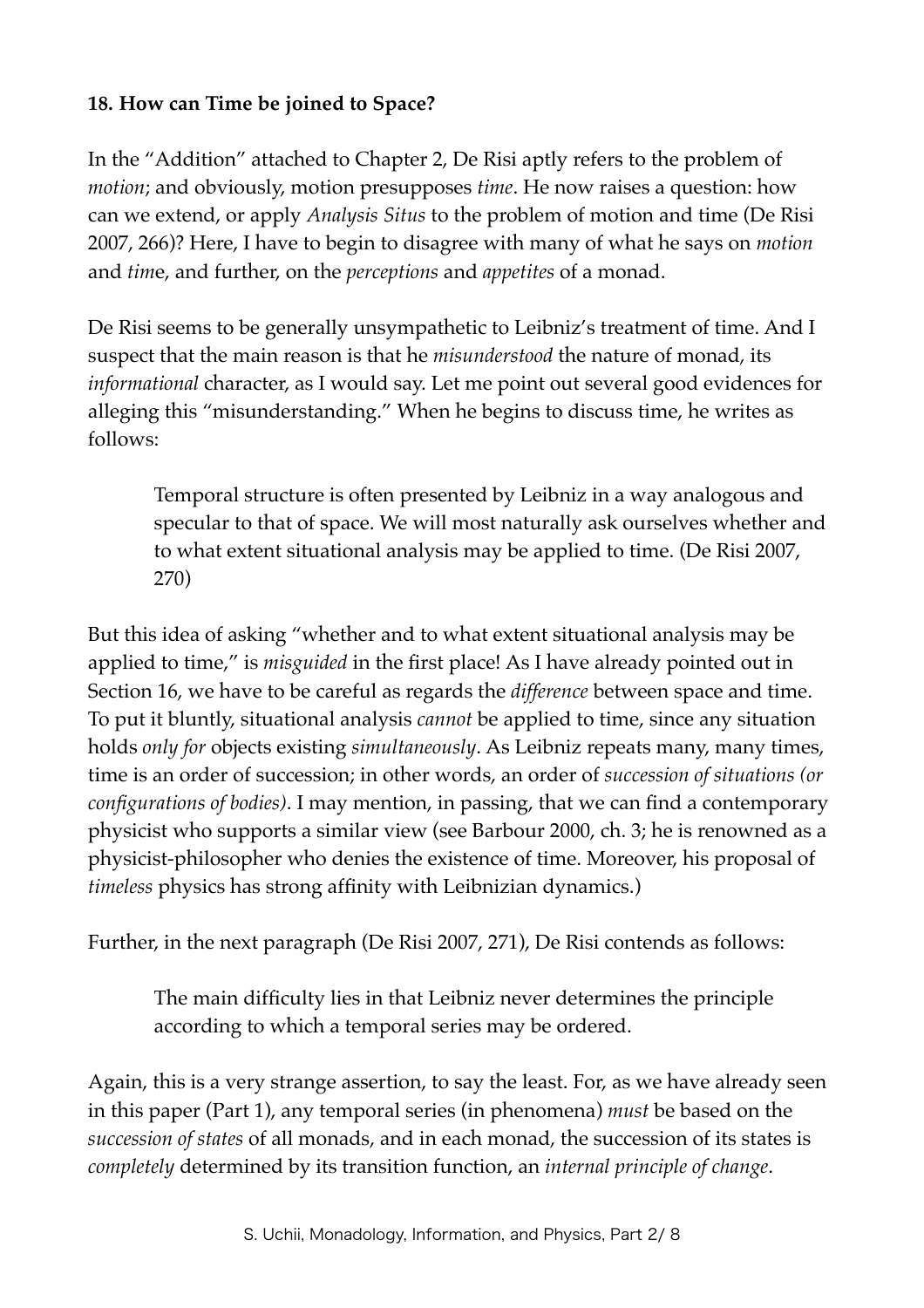It seems De Risi considers Leibniz is somehow *ambiguous* as to the nature of time, as the following quotation shows:

In most writings Leibniz seems to account for the passing of time by a change in monadic properties, thus *definitely assigning substances ... to the sphere of diachronic succession*. In other writings, especially his late ones, Leibniz seems on the contrary also to embrace a radical phenomenalism relative to time. Thus ... he seems to think that *monads are outside any temporal order, while only their phenomenal manifestations occur in time*. (De Risi 2007, 271, my italics)

I have italicized two parts in this quotation, (1) the former ascribing temporal changes to substances, (2) the latter denying such and regarding monadic changes as atemporal. And as far as Leibniz's metaphysics in his later period (i.e., the period he wrote *Monadology* and presented his mature view on *Analysis Situs*) is concerned, I think he holds *definitely* the *latter view* (2), as I have pointed out at the outset of this paper (Part 1). And although I do *not* think he embraced (1), even in the *Discourse on Metaphysics* (1686, before his informational turn), I will leave this matter for examination by other interpreters. Anyway, I think the preceding should be sufficient for alleging De Risi's *misunderstanding* as regards Leibniz's view on time.

As I have been insisting, a monad is governed by a transition function, and the whole of its sequence of states is determined by that function (as soon as it is created by God). This means that the order of succession of states in any monad, whether or not it is the dominant monad (*entelechy* or *anima*) of an organism, is *determined in reality* (without time, of course). And since, for any monad, the whole sequence of states (perceptions) are given *at once*, the reality is without time. However, since a transition function governs *changes* in a monad, there is of course an *order of states*, but this is *not* time. I myself once misunderstood "changes" Leibniz mentioned as implying "time"; but soon realized (thanks to Barbour's works) that we have to distinguish changes from *temporal changes*. This order of states implies a change, but it does not imply a temporal change; rather, this order should be considered as the *source of time* (in the phenomenal world). Briefly summarized, "only order in reality, time in phenomena"; this is my interpretation.

It may be helpful if you consider, as an analogy, the sequence of natural numbers. The members of this sequence are connected by the relation of "successor" so that the set of all natural numbers has certainly a structure created by this relation. And if we follow this sequence, there is a change at each step, i.e., the next number is *different* from the previous one; yet this change does not imply time at all! Likewise,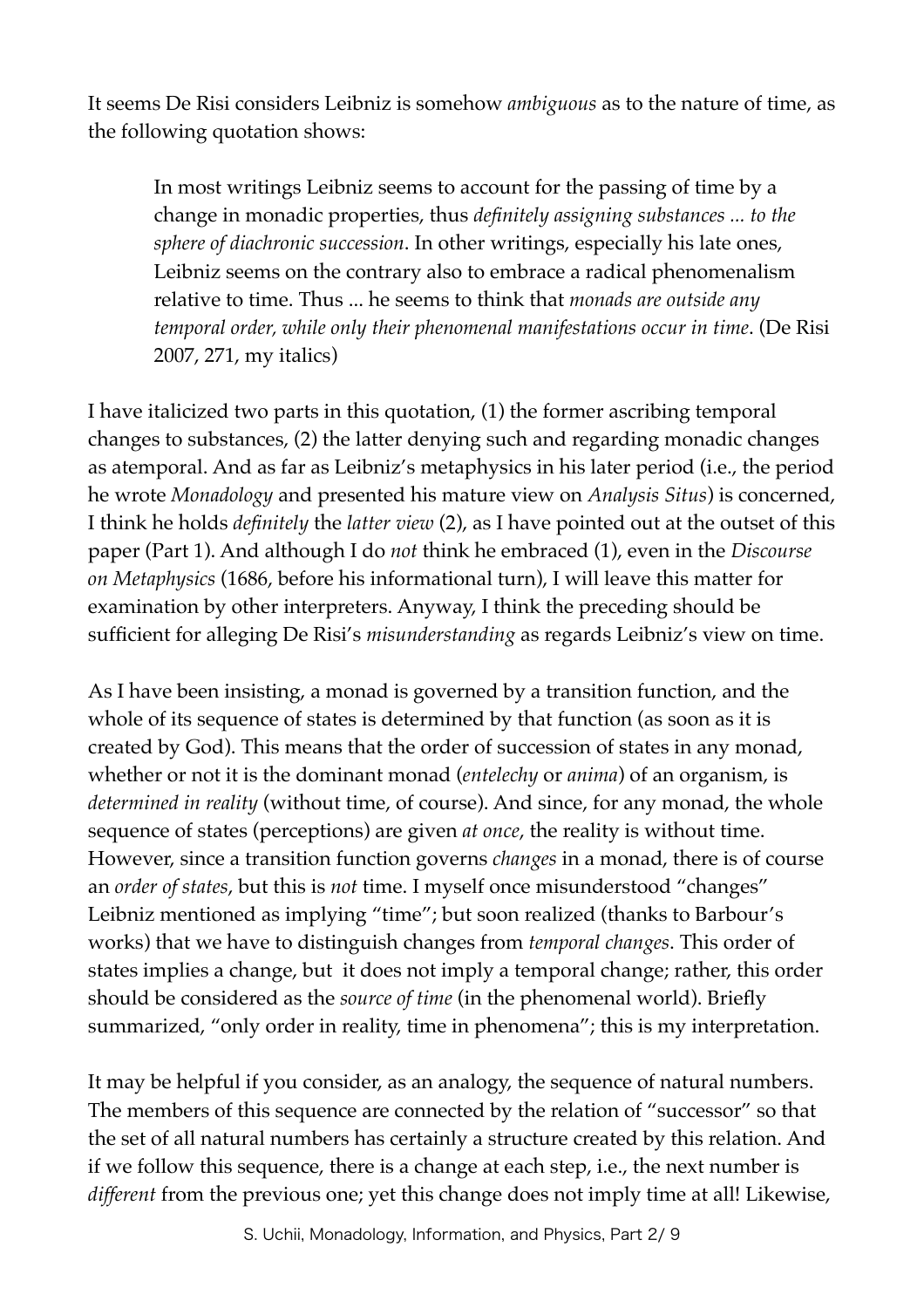in the sequence of states of a monad, there are changes but these changes are not, by themselves, temporal changes; hence Leibniz does not presuppose time at all.

Now, recall that there is a basis of a phenomenal situation in reality. As De Risi emphasizes, a situation reflects some (qualitative) features holding in reality. However, since a metric is added (by God's coding together with the relation of congruence, I would say) in a phenomenal situation, a metric space becomes indispensable for our phenomenal world. In a quite analogous way, there is a definite basis, in reality, of time, and hence of motion (a change of situation) also, as we have argued in Part 1 (Sections 4-8). And the source of time is contained in each monad, as the internal principle of change (according to Leibniz's words), as the program (or transition function) of each monad (according to my own words).

Now, I can understand why De Risi felt uneasy about Leibniz's treatment of time. For, having nicely reconstructed Leibniz's view on space, including its metric character, from *Analysis Situs*, he failed to find an analogue for time because he was stuck to the notion of *situation*. But I am going to argue that we can *easily* find such an analogue. Recall that De Risi emphasized that "space is a set of relations between unextended (but situated) elements," and "space is *constituted by*, not composed of, places" (Section 17). We can repeat perfectly analogous statements as regards time: time is a set of relations between unextended elements which may be called *instants*, and these relations are nothing but *succession*, instead of situation; further, time is *constituted by*, not composed of, instants. As soon as a *metric* is assigned to the order of succession (by God's coding), this order turns into time in phenomena, and we can measure an interval (duration) of time.

Notice De Risi's following argument (De Risi 2007, 274), where we can clearly see that he was indeed *stuck to the notion of situation*:

the greatest effort Leibniz has made and the best result he has achieved in building his own theory of measure precisely consist in showing that the measure of a continuous quantum cannot arise from the numerousness of the points (or instants) that make it up, but it is, on the contrary, a specific function of the system of relations entertained between the elements of the continuum. It naturally follows that, in order to be a continuum liable to be measured, time must arise from situational relations.

I can agree with everything in this quotation, *except for* the last statement. And, if the last part is changed to "time must arise from the *relation of succession,*" I can gladly agree! Then, of course, Leibniz's analogy between space and time holds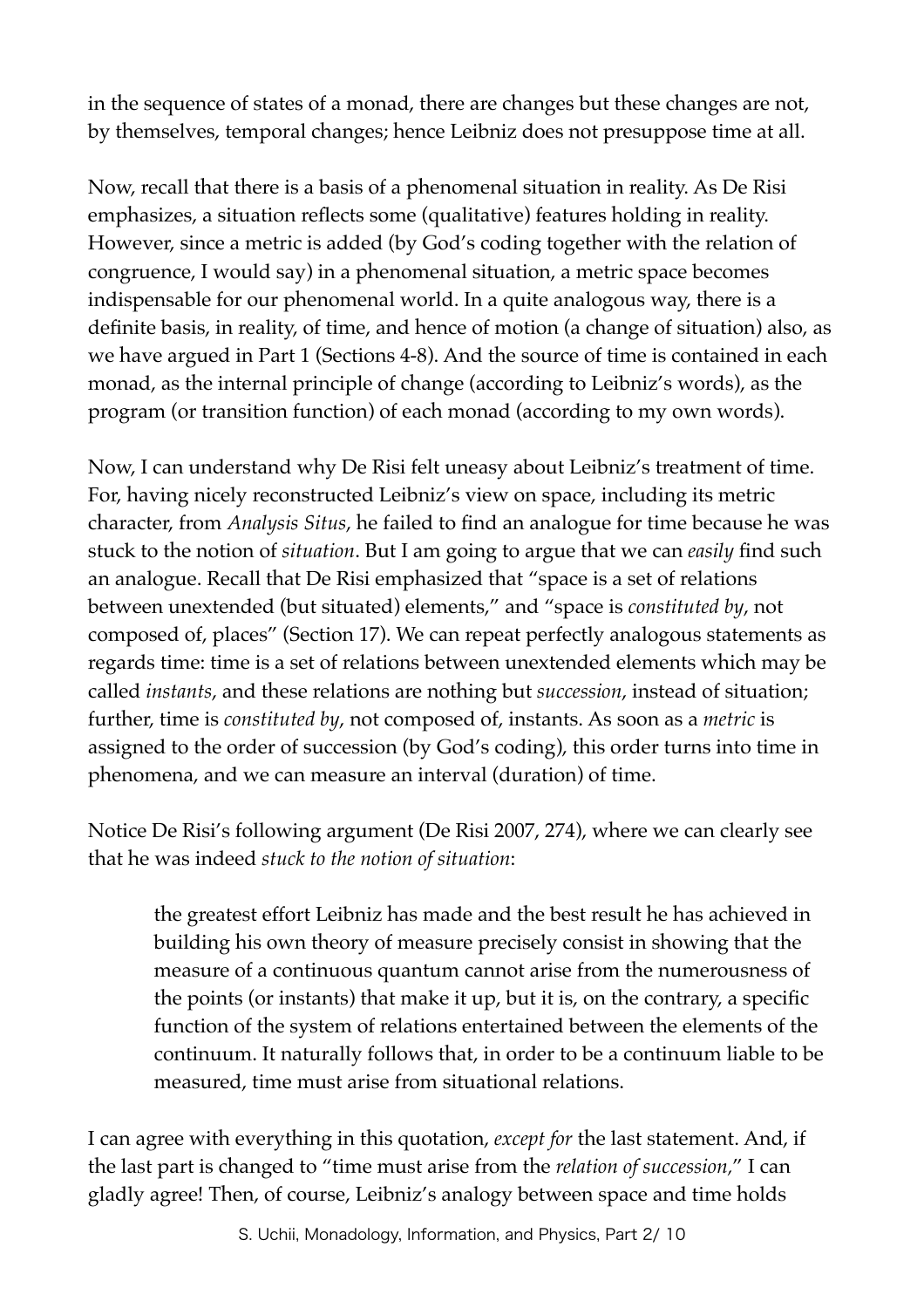perfectly, although the two are different in their source and nature; and the *metric* of time arises from the relation of succession (together with God's coding and some criterion for determining the *identity of interval*), and time *must* be one-dimensional, because of this relation of succession. Since, on this point, Leibniz's following statement is relevant, let me quote it with insertions of the original Latin words:

I said that extension is the order of coexisting possibles, and that time is the order of inconsistent possibilities. If this is so, you say that it astonishes you how time is found in everything, both spiritual and corporeal, but extension is found only in bodies. I respond that the reason is the same in both cases and for both sorts of things, namely, for all changes, of both spiritual and material things, there is a place [*sedes*], so to speak, in the order of succession, that is, in time, and for all changes, of both spiritual and material things, there is a place [*locus*] in the order of coexistents, that is, in space. (20 June 1703, to de Volder, Ariew and Garber 1989, 178; Latin words in brackets inserted by me.)

If, instead of "extension," we replace "location," what Leibniz is saying here is that both material events and mental events have a *location*, as well as an *instant* of occurrence. This is what I said in Part 1, Section 1, (3). This shows Leibniz is quite confident of the analogy between space and time, despite the fact they differ in their source and nature. Hence, if Leibniz thought he obtained good results as regards space, he must have extended them to time too. After all, the structure of one-dimensional time is much simpler (although time itself is indeed a first-rate enigma).

Thus, in conclusion, metric time can be obtained by the same logic and mathematics in Leibniz's metaphysics, and quantitative motion becomes possible in phenomena, combining *situations* and *their changes through time*. I am really grateful for De Risi's valuable insight and help on this point. What we have to keep in mind is that the metric of space and the metric of time must be treated independently (because their source is obviously different), although there may arise some interconnection between the two, if we take dynamics into consideration.

In view of this conclusion, let me quote the paragraph (section) 105 of Leibniz's 5th paper to Clarke:

The author objects here, that time cannot be an order of successive things, because the quantity of time may become greater or less, and yet the order of successions continue the same. I answer; this is not so. For if the time is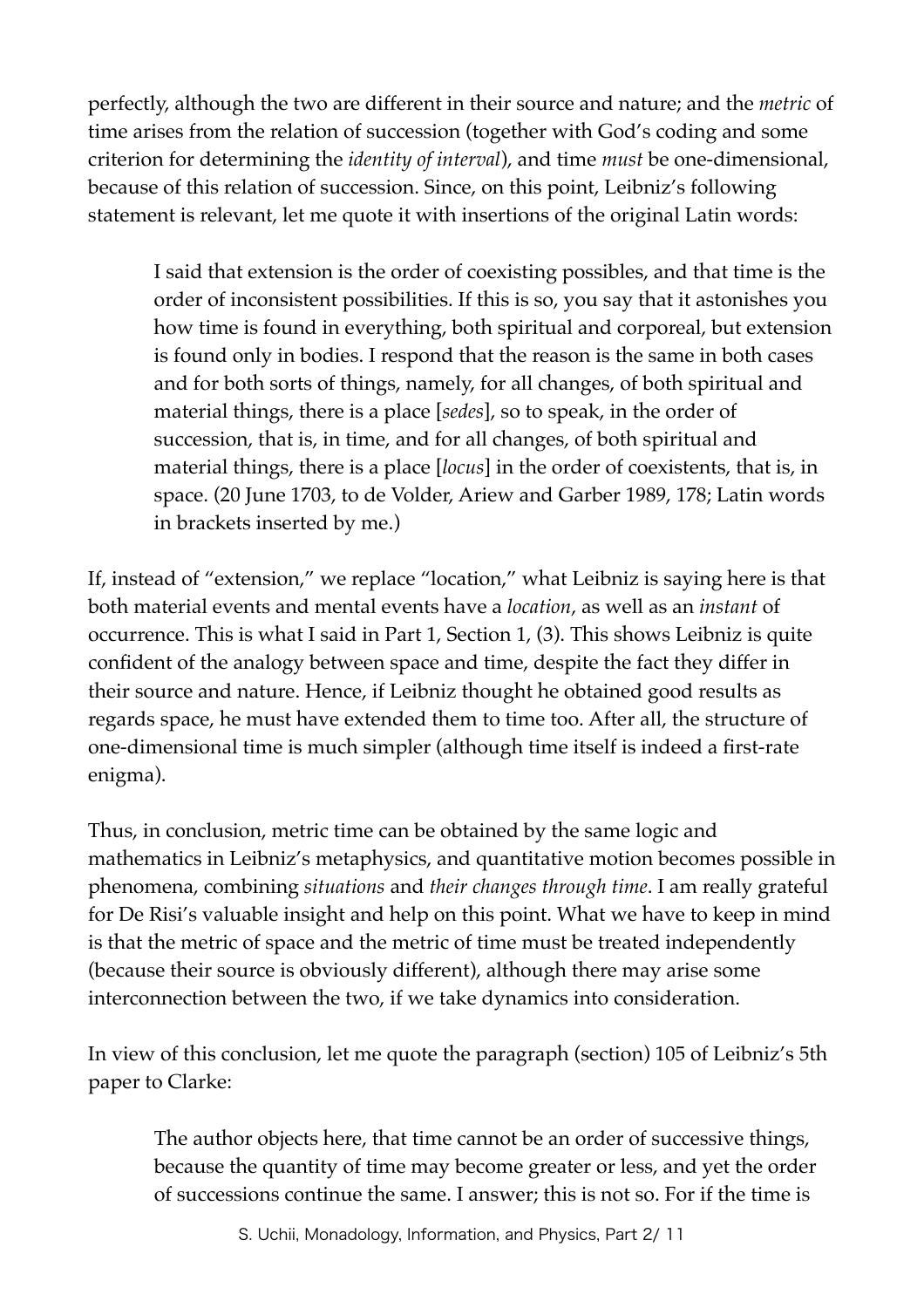greater, there will be more successive and like states interposed; and if it be less, there will be fewer; seeing there is no vacuum, nor condensation, or penetration, (if I may so speak), in times, any more than in places. (Leibniz's 5th Paper, Alexander 1956, 89-90)

When I first read this paragraph, I was disappointed; and I have been puzzled by this paragraph for a long time, because I have been unable to find the "hidden reasoning" behind it. But now, I think I have found Leibniz's reason for asserting this. He is clearly suggesting that he (or rather God) can produce a continuum of time (in *phenomena*, of course) from the order of successions (in *reality*), and give it a *metric*!

However, before discussing this problem, we have to see Leibniz's *general* view on time. It seems many interpreters misunderstood Leibniz's view on time (as an example, I have pointed out De Risi's misunderstanding). And as far as I know, Richard Arthur, in his 1985 paper, first indicated the right way to interpret Leibniz's theory of time.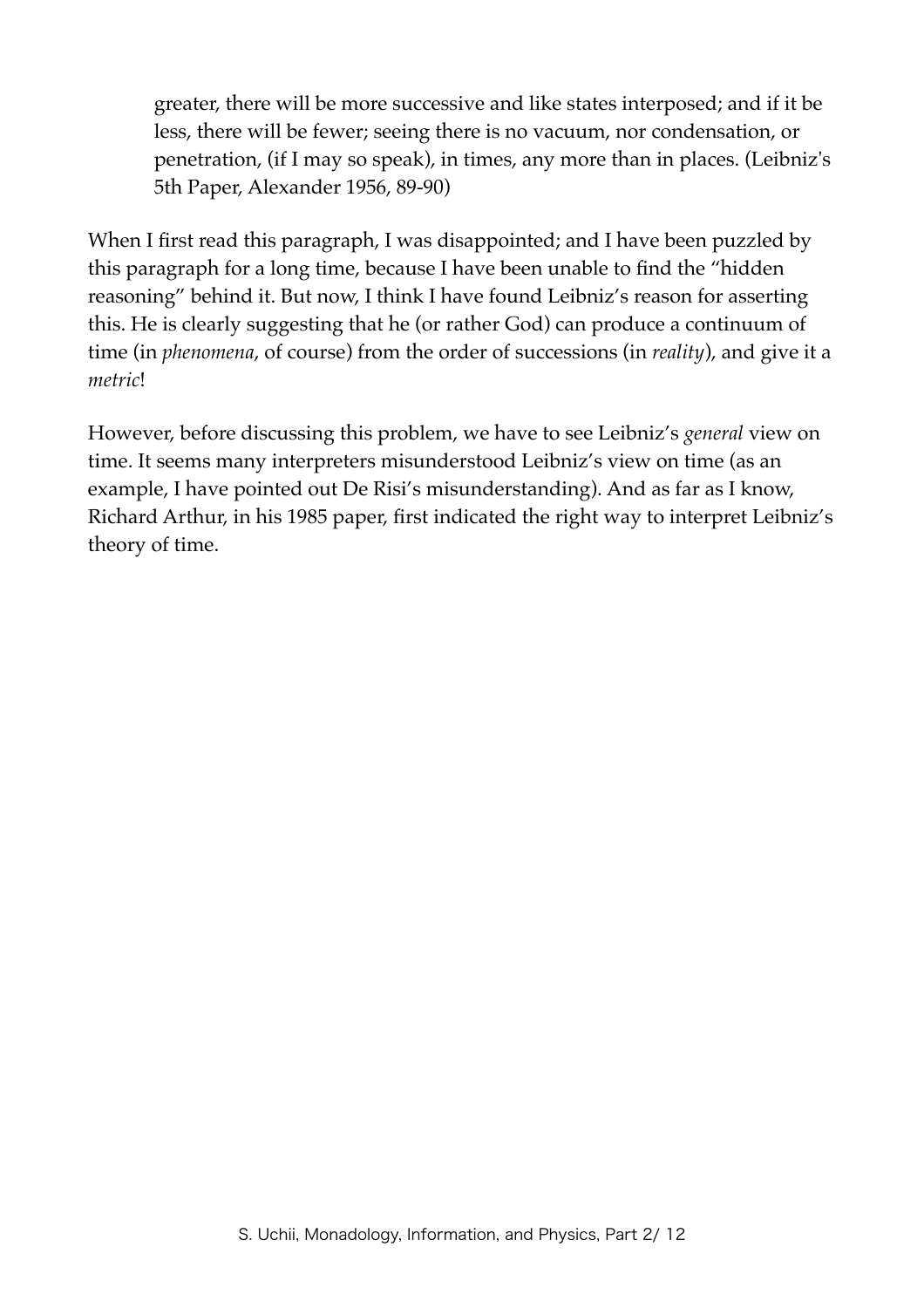## **19. Arthur on Leibniz's Time**

Richard Arthur, after examining and criticizing several interpretations of Leibniz's theory of time by such people as Russell, Rescher, McGuire, etc., begins his own interpretation, drawing on the text of "The Metaphysical Foundations of Mathematics" (*Initia Rerum Mathematicarum Metaphysica*, 1715, translated and included in Loemker 1969, 666-674. Henceforth *Initia Rerum.* The original Latin text is in Gerhardt, ed., *Leibnizens mathematische Schriften*, vol. 7, abbreviated as "Gerhardt M"). It is noteworthy that in this paper, Leibniz briefly explained *both* his *geometry* (*Analysis Situs*) and his view on *time*. Moreover, Leibniz eagerly repeats his analogical treatment of space and time. In order to examine Arthur's reconstruction of Leibniz's view on time, we have to keep in mind the overall structure of *Initia Rerum*, since we should not interpret Leibniz's statements out of his context.

Leibniz begins this paper with the following remarks: (i) "there is an art of analysis more inclusive than mathematics, from which mathematical science derives its most beautiful methods," and he reminds us that, (ii) for showing this, we need "somewhat higher order of principles"(Loemker 1969, 666). Thus it is clear he is seeking a *deeper foundation* of mathematics, including geometry and mathematical physics. Then, he begins to state his view on time, space, geometry (analysis situs), and motion.

This flow of argument strongly suggests that, although Leibniz refers to no concepts of *Monadology* in this paper, his argument is made in view of his metaphysics of monads, and that the "higher order of principles" mentioned above are connected with his metaphysics. Thus there is a good reason for supposing that he wrote this paper as a *link* between mathematics for dynamics and metaphysics of monads. And we have to keep in mind that Leibniz assumes there are various *homomorphisms* (partial isomorphisms) between the monadic realm and the phenomenal world.

With this preparation, let us proceed to Arthur's reconstruction. Arthur is concerned only with the part on time. And for a while we will follow his argument. He says that a formal reconstruction of Leibniz's view is useful:

By stating Leibniz's axioms and definitions in set-theoretic notation, it can be shown how both *instants* and *time* can be constructed on this basis without in any way presupposing that each monad has its own intramonadic time. (Arthur 1985, 268)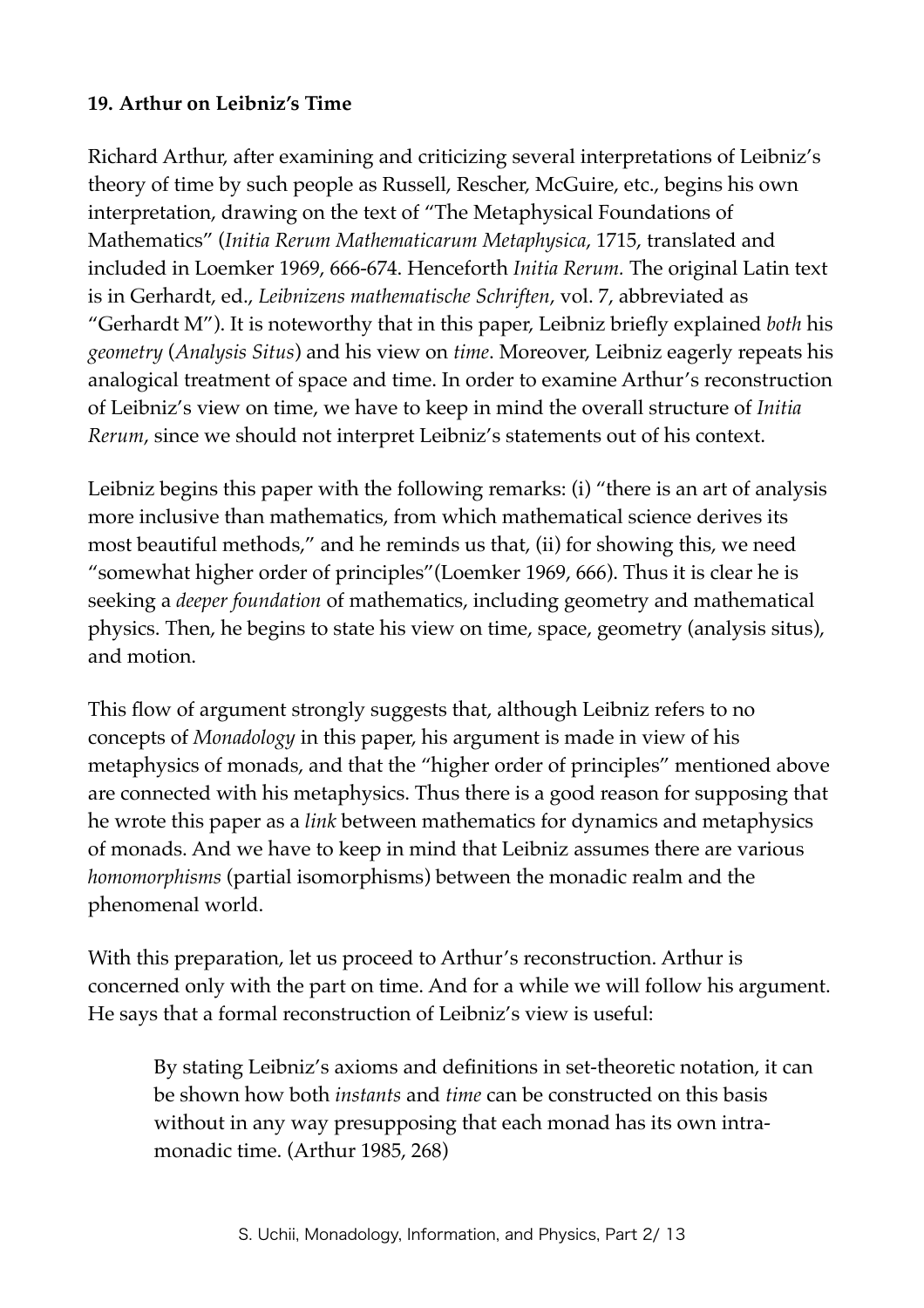On my view, this passage shows that Arthur himself still inherits some misunderstanding of those predecessors (whom he criticized), but his reconstruction of Leibniz's view is sometimes illuminating and touches on the essential point, that *the succession of states in each monad (i.e., the order of succession) does provide the basis for time in the phenomena*. As I have repeated many times in this paper, I think neither time nor temporal succession exists in the realm of monads; instead, only the *order* of succession (state-transition) is given. But for a while I will follow Arthur's discussion, allowing his terminology as it stands.

All right, then, what are the textual evidences which Arthur relies for his interpretation? There are several, in Leibniz's paper mentioned above. Since these texts are important, I will quote both the original Latin texts and Loemker's translated texts.

(1) Si plures ponantur existere rerum status, nihil oppositum involventes, dicentur existere **simul**. (Gerhardt M, vol.7, 18) *If a plurality of states of things is assumed to exist which involve no opposition to each other, they are said to exist simultaneously.* (*Initia Rerum,* Loemker 1969, 666)

Arthur (using his own translation from Latin) assumes that in this passage Leibniz is talking about monads, rather than about phenomena; and although I cannot entirely agree with this, it is worthwhile to examine his assertion. To be more specific, if the word "state" here should be taken as a *state of a monad*, Leibniz must be talking about "a plurality of monads" and "their states." The significance of this interpretation is obvious. For, in the text of *Initia Rerum*, despite the appearance that Leibniz is talking about space and time of the phenomenal world, he also refers to "higher order of principles." Thus, although we can find no reference to monads in this text, it is obvious that Leibniz certainly needs higher order principles for detraining the nature of space and time, and no such principles can be imagined except for those *governing* the activities of monads, and those *connecting* them to phenomena. This reading is supported also by Leibniz's assumption of homomorphism.

The problem in (1) is: what does "opposition" mean? Arthur, with no hesitation, interprets it as "incompatibility" of two states. It is true that Leibniz sometimes say that "time is the order of possible inconsistents" (already quoted in Section16). Since any monad's state-transition must produce a *change*, a state and its successor must be *different* in their contents. But can this "difference between two consecutive states" be generalized to the "incompatibility of any two states" of a monad, or to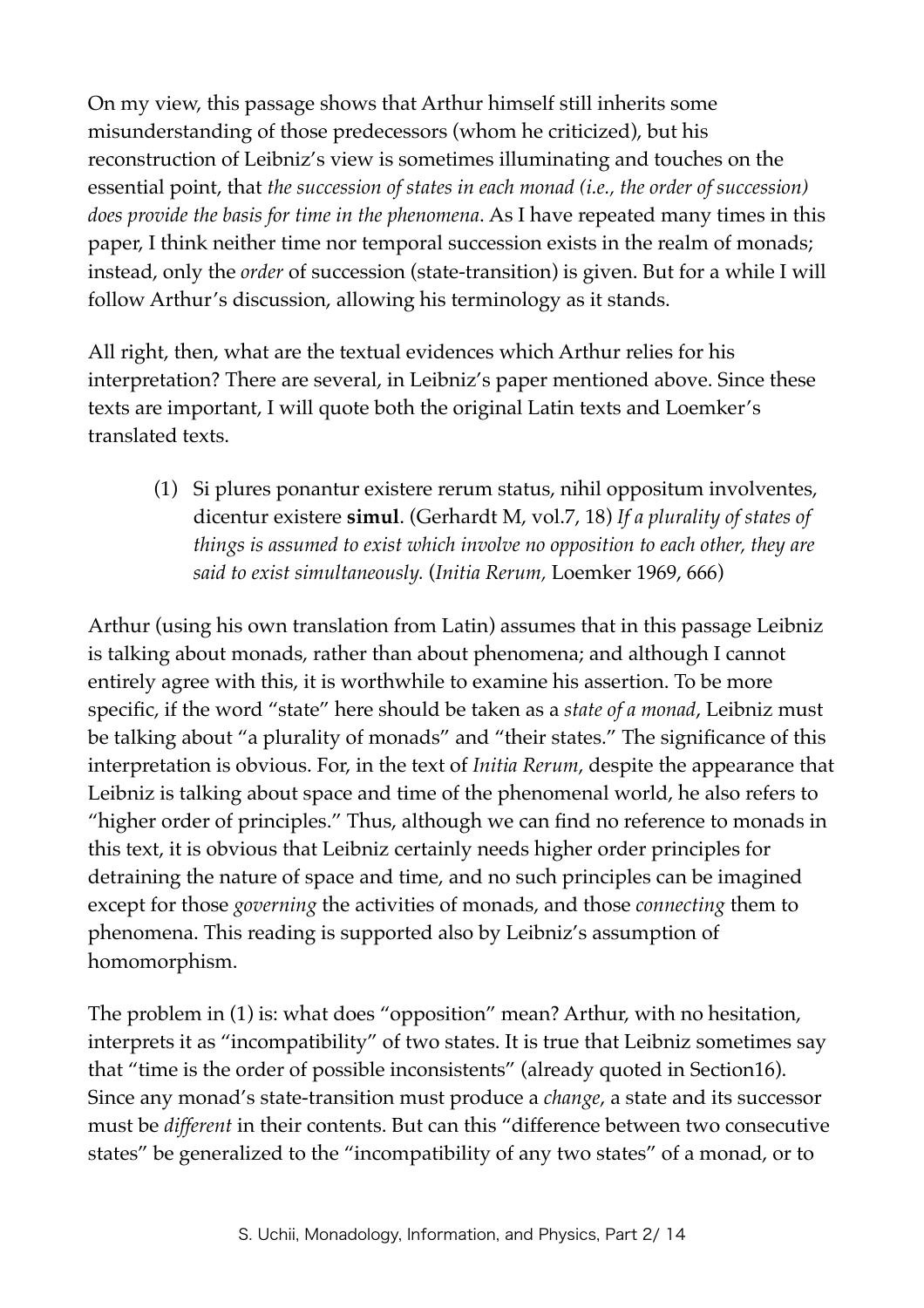the "incompatibility of any two states of different monads"? This question will be taken up again, when we introduce the notion of "world-state" (Section 20).

We will come back to this problem shortly, but Leibniz's example mentioned here comes from *phenomena*, i.e., "we deny what occurred last year and this year are simultaneous," because these two sets of events involve "incompatible states of the same thing." This is not specific enough (and that's the problem), but we can easily fill in details. For example, I visited France and only France last year, but I visited only England this year, and these two are incompatible *if they occur in the same year.*  This suggests that the "opposition" Leibniz refers may well be *conditional opposition*, as it were, something like "two states involves opposition if they were brought to the same circumstance." In passing, it should be noted that these examples from phenomena, by themselves, *do not* indicate any inconsistency of our interpretation, because *no one* can tell what those states of a monad are like! We have to conjecture by way of examples of phenomena. Moreover, we should refrain from saying that the word "simultaneous" (*simul*, in Latin) *must* imply a *temporal* concept; because Leibniz (especially in his later years) is firmly committed to the *non-existence of time* in the monads. Leibniz may well be talking about *both* temporal concepts *and* their metaphysical basis. Arthur may take this interpretation, which may be named "Double Interpretation," although he does not distinguish time and its metaphysical basis. However, it is understandable that many interpreters have been puzzled by this passage, because Leibniz says nothing, in this text, how we should construct space and time from the activities of monads in the realm *without* them. I am going to propose, later in this paper, a way to deal with this challenging question.

(2) Si eorum quae non sunt simul unum rationem alterius involvat, illud **prius**, hoc **posterius** habentur. (Gerhardt M, *ibid.*) If one of two states which are not simultaneous involves a reason for the other, the former is held to be *prior*, the latter *posterior*. (Loemker, *ibid.*)

A most natural reading of this statement (in terms of *metaphysics*) is: take two states *[x]* and *[y]* of a *single* monad, and the former comes before the latter in the *order* of this monad's sequence of states (determined according to its transition function). Since any later state is determined by its immediate predecessor and the transition function, the predecessor is "a reason for the successor," and this relation of "giving a reason" looks *irreflexive* (*[x]* is not a reason of itself), *asymmetric* (if *[x]* is a reason for *[y]* then *[y]* cannot be a reason for *[x])*, and *transitive* (any previous reason is also a reason for any later states). Notice that all these observations nicely hold for my informational interpretation, in terms of the transition function of a monad.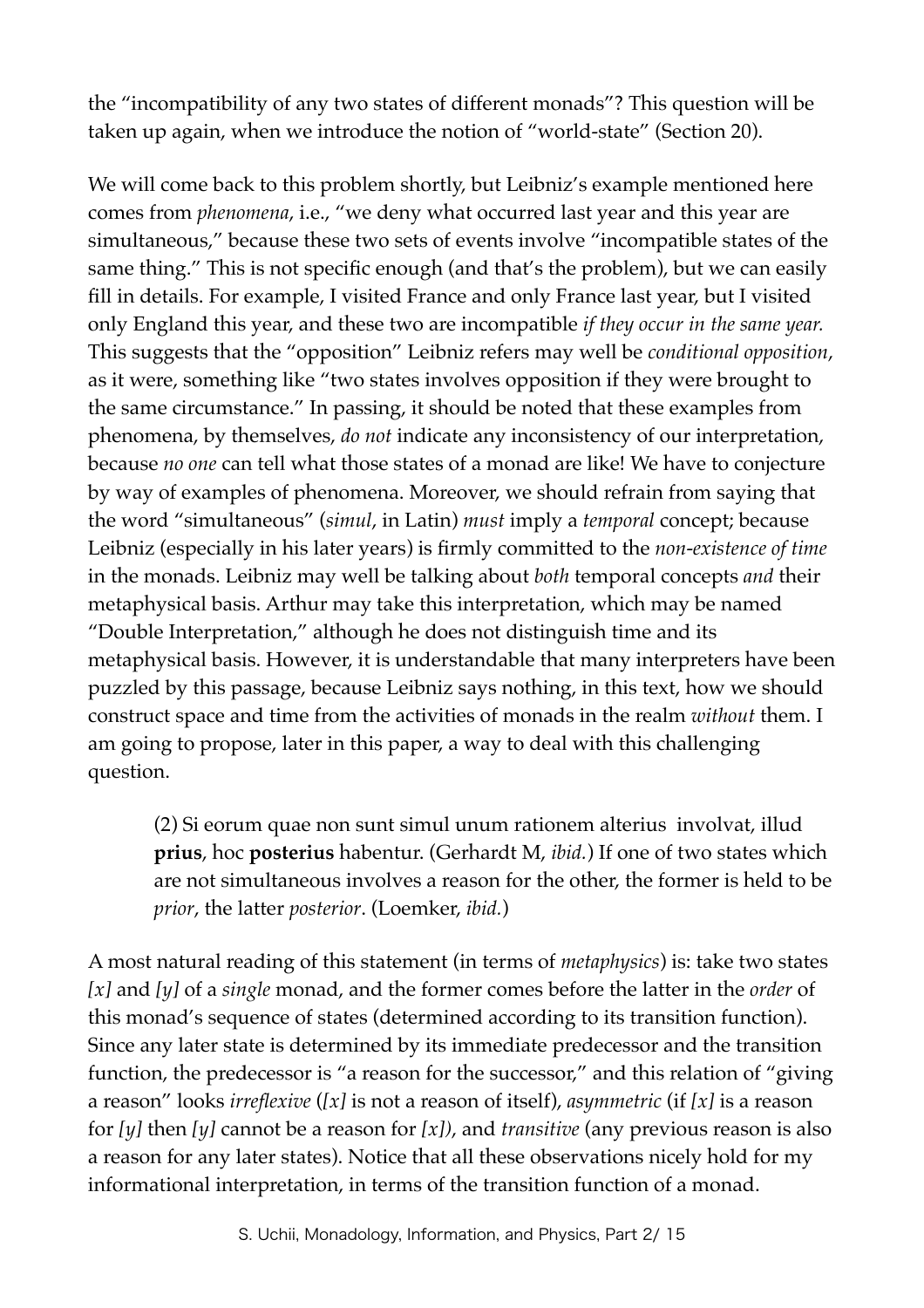However, in (1) Leibniz was talking about states of *different monads* also. Then how should we relate (2) with (1)? In view of this question, Leibniz's continuation of explanation is very interesting.

(3) Status meus prior, ob ominum rerum connexionem, etiam statum aliarum rerum priorem involvat, hinc status meus prior etiam rationem involvit status posterioris aliarum rerum alique adeo et aliarum rerum statu est prior. (Gerhardt M, *ibid.*) *My earlier state involves a reason for the existence of my later state. And since my prior state, by reason of the connection between all things, involves the prior state of other things as well, it also involves a reason for the later state of these other things and is thus prior to them.* (Loemker, *ibid.*)

Now we have to be *very careful*. Each monad "represents" the whole world, all right. But so far, we have (in this paper) understood that, because all monads, together with their *whole sequence of states* (changes), are given at once, God arranged that each monad has its own sequence *as if* it represented (or reflected) the whole world, although, in reality, there are *no communications* among them; and this is the Pre-established Harmony. Thus, (3) must be interpreted with this "*as if*" clause in our mind.

But what Leibniz is trying to establish is clear enough, whether or not his reasoning behind it is valid.

(4) Et ideo quicquid existit alteri existenti aut simul est at prius aut posterius. (Gerhardt M, *ibid.*) *Therefore whatever exists is either simultaneous with other existences or prior or posterior*. (Loemker, *ibid*.)

This is indeed a striking "conclusion"! And Arthur's (and later, J. A. Cover's) job is to reconstruct this whole reasoning into a valid reasoning, based on the essential features of Leibniz's metaphysics. It should be clear by now, the main problem is: how to connect the order of state-transition of a single monad with the order of state-transitions of other monads (and possibly, of all monads). The most important clue Leibniz has given is the "connection between all things."

So, let us review how Arthur tries to reconstruct. The crucial part is as follows, although I have changed the wording and notations (my own notation for expressing a state of a monad was introduced in Part 1, Section 13): Arthur points out that the transitivity of ground (reason) holds (his Axiom 1, Arthur 1985, 301).

(A1) For any states *[a], [b], [c]* in the state-transition of monad *m*, if *[a]* is a reason for *[b]* and *[b]* is a reason for *[c]*, then *[a]* is a reason for *[c]*.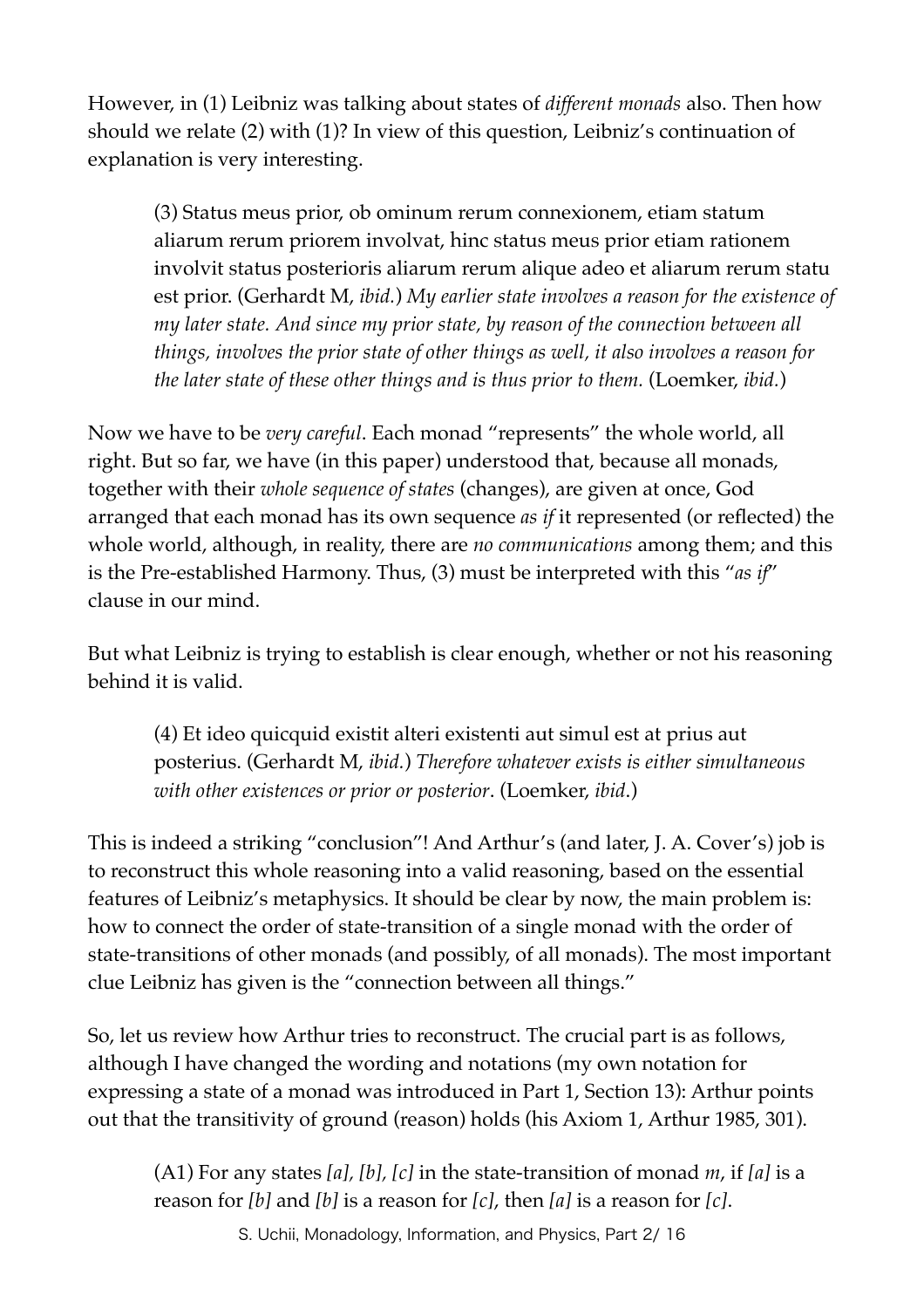Also, because of the nature of ground or reason (on my interpretation, statetransition), if a state is a reason for another, this relation is asymmetric (his Axiom 2, *ibid.*).

(A2) For any *[a], [b]* of the states of monad *m*, if *[a]* is a reason for *[b]* then *[b]*  is not a reason for *[a].*

I cannot accept this *as an axiom*. Because, although I am sure Leibniz would accept this, logically the possibility of a "loop of reason" is left open. Namely, it is logically possible that *[a]* is a reason for *[b]* and *[b]* is a reason for *[a].* This complaint may look trivial, but it turns out later (Section 21) that this point is relevant to assessing the scope of the Leibnizian scheme of the theory of time. And I may add that these two axioms are perfectly satisfied by any transition function of a monad, *except for* this possible loop. (A1) and (A2) mostly hold, because of the *order* of states and the nature of transition function; but transition functions can contain a loop, repeating the same cycle. Further, the following (his Axiom 3, *ibid.*) is more problematic.

(A3) For any *[a], [b]* of the states of monad *m*, *[a]* is a reason for *[b]* or *[b]* is a reason for *[a]*, if and only if *[a]* and *[b]* are incompatible.

Where does this axiom come from? Arthur is obviously appealing to (1) (Arthur 1985, 269), because he explicitly says "*one state is simultaneous with another if and only if it is not incompatible with it*." Thus, if *[a]* and *[b]* are incompatible, either *[a]* precedes *[b]* or in reverse order, and the contrary also follows. But there is something strange in (A3). All the states of a single monad are *uniquely ordered* (Leibniz says "series") by its transition function, and moreover, the *whole sequence* is given *at once*, when God created the monads. This means that the set of all such sequences (transition functions) *must* be compatible (compossible); and further, *given this context*, any two states must be compatible, since the whole world is already consistent (maximally consistent). Thus (A3) seems to be *invalid.* It is misleading, in the first place, to formulate it this way, since a monad's states are not a mere set but a *sequence of ordered states*. Hence, it is *pointless* to say if any two states in this sequence (their positions in it are *necessarily* different) are compatible.

This observation show that we have to interpret (1) very *carefully*. As I have already pointed out, all monads with their respective sequence of states exist without incompatibility. Therefore, they exist *simultaneously*, according to (1). In this statement, "simultaneity" does *not* have any temporal implication.

Having noticed this much, let us further follow Arthur's argument. He proceeds to introduce a definition of simultaneity as follows.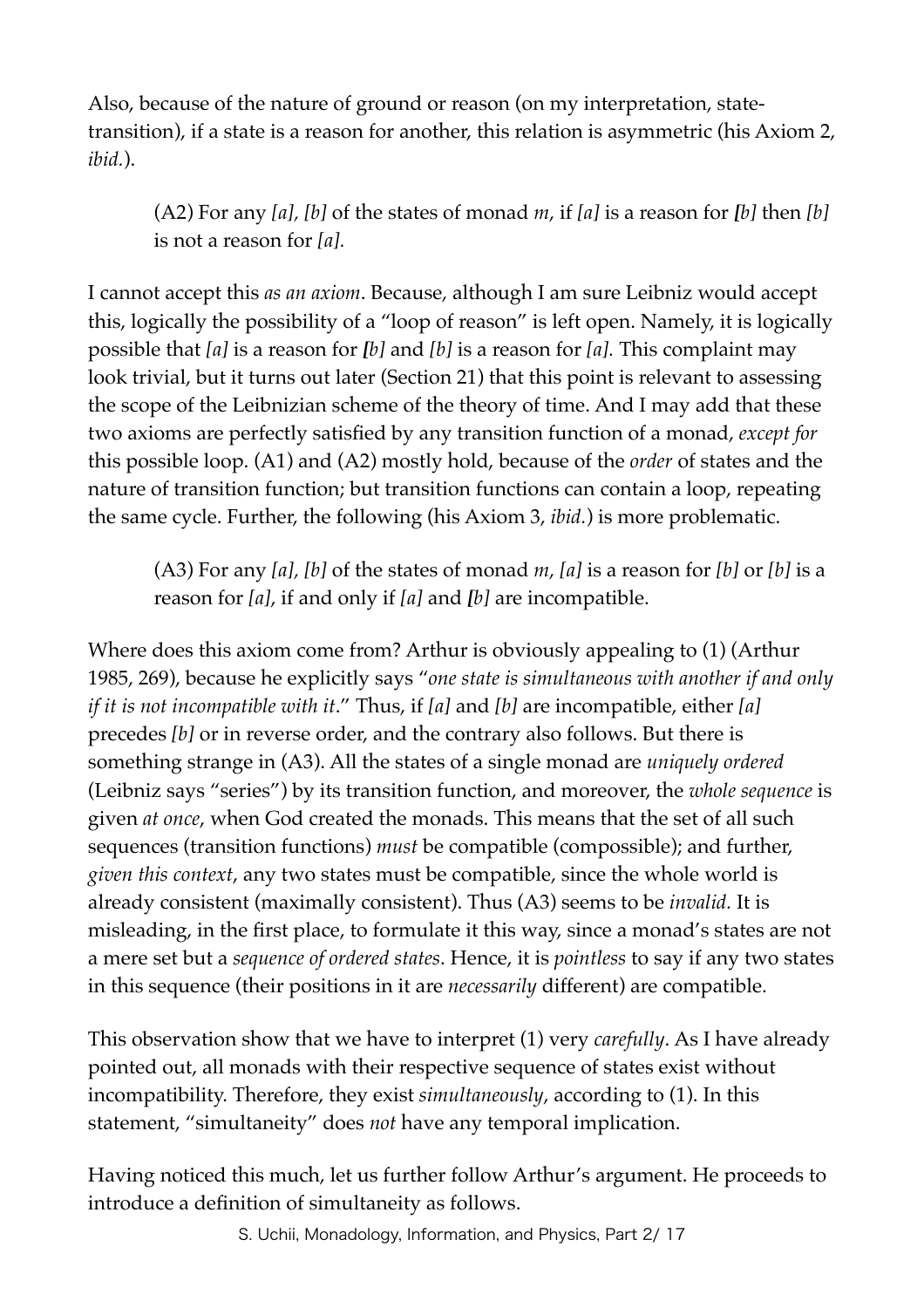(Def.) For any *[a], [b]* of the states of the monads of the world, *[a]* and *[b]* are *simultaneous* if and only if the two are compatible.

I have to repeat the previous remark again, this time emphatically. In Leibniz's metaphysics (*Monadology*), *it does not make sense* to talk about states of monads, *taken out of their context*. Arthur here is treating two states as a member of a *simple set* of states (without any structure). Moreover, as J. A. Cover (1997) aptly pointed out, the domain of quantification of (Def.) is quite different from the one for (A1)-(A3), the latter being *restricted* to the sequence of states of a *single* monad. However, Arthur tries to define the domain W for (Def.) in his Appendix (p. 304), but there again, he does not take the *order* of states into consideration. For, what he does for defining "*compossibility* of two monadic series (of states) , is to require that, for each state of one monad, there must *be* a *unique compatible* state in the other. Although this may achieve a 1-to-1 correspondence between the states in the two series, we have *no guarantee* for the correspondence of the *order* of states. We should *never* forget that each monad has a definite *order* in its state-transition, and the whole sequence is given at once.

Arthur is aware that we cannot generalize a result for a single monad, in order to define "simultaneity for different monads." The point is that we should obtain "unique and well-defined classes of simultaneous states" across the whole world of monads (Arthur 1985, 269). For this purpose, he tries to utilize Leibniz's insight of (3), the "connection between all things." I agree with this strategy, but I am afraid his use of the notion of *incompatibility* for this purpose, is not adequate at all. For, as I have already pointed out, *given the totality of the monads*, any two states, each from a different monad, are *all compatible*; then, applying (Def.), these two states must be *simultaneous*, and this result is *useless* for his purpose! Notice that the essential difference between Arthur's view and mine stems from our understanding of the relationship between the monads and *time*. He thinks time exists in the world of monads; I deny this, of course.

Now, turning to Arthur's formal derivation (Arthur 1985, 302), he claims that the following theorem follows from (A3) and (Def.):

(Theorem 4) For any states *[a], [b]* in the world, *[a]* and *[b]* are simultaneous if and only if *neither* "*[a]* is a reason for *[b]*" *nor* "*[b]* is a reason for *[a]*" (in other words, "*[a]* and *[b]* are compatible").

This claim is apparently without ground, since the domain for (A3) and that for (Def.) are different, but Arthur tried to fill in the gap, as I have already pointed out. But despite this, (Theorem 4) is a trivial consequence from the fact that "any two S. Uchii, Monadology, Information, and Physics, Part 2/ 18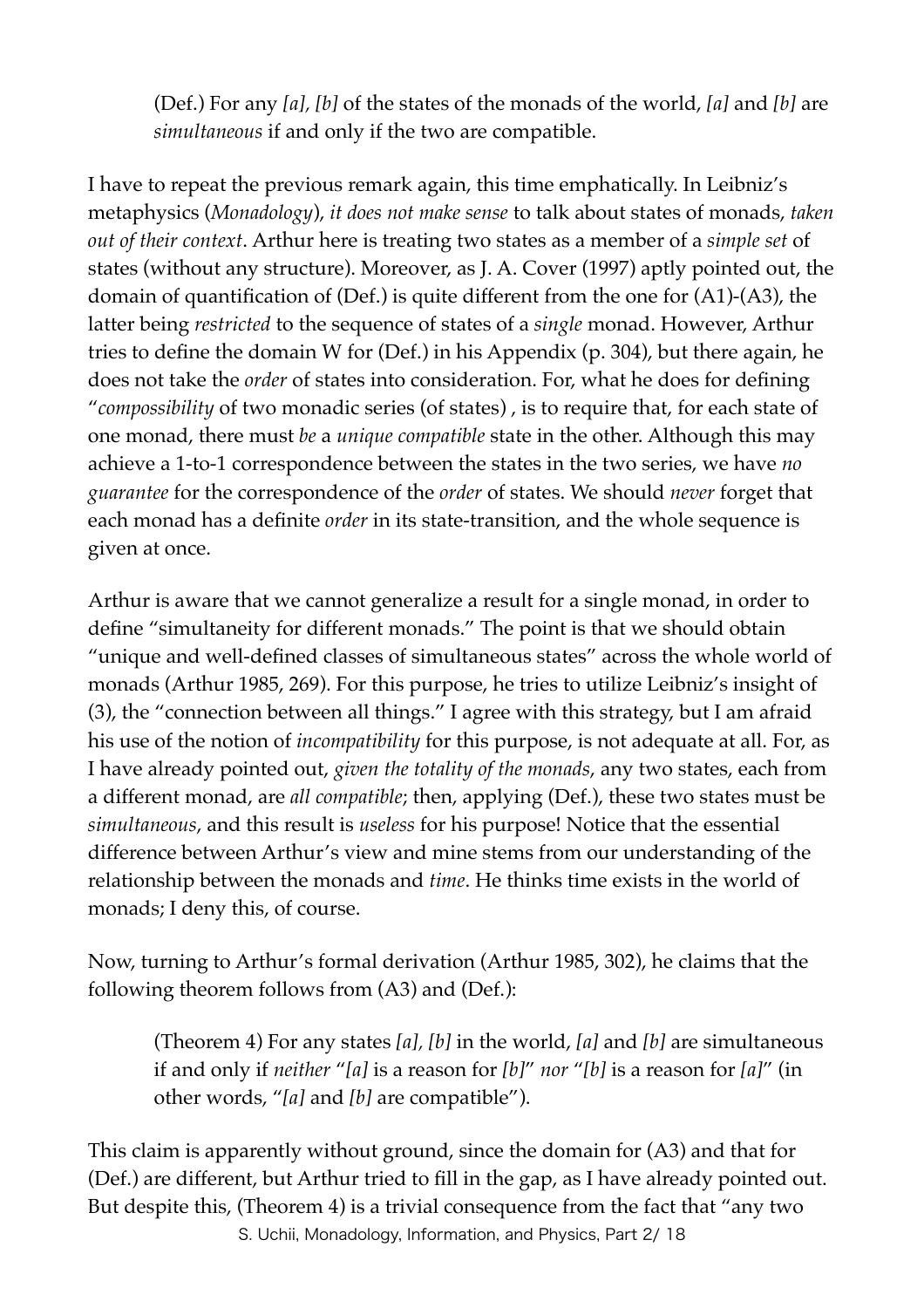states, each from a different monad, are compatible," as was pointed out in the preceding paragraph. Thus, it is clear that Arthur has completely failed to capture Leibniz's insight of (3), and his definition (Def.) is useless.

The reason why the "derivation" of (Theorem 4) is funny can be shown another way. Suppose *[a]* is a state of one monad and *[b]* is a state of another monad. Then, since there is no communication between the two monads, neither "*[a]* is a reason for *[b]*", nor "*[b]* is a reason for *[a]*". But since these two states come from a different monad, (A3) cannot be applied even if we admit it. And the fatal defect of (Def.) is that it disregarded the *order* of states, emphasizing only *compatibility*.

You may recall that in Part 1, I explicated Leibniz's distinction between active and passive in terms of the hierarchical structure of a program (Sections 9-13). There, we have relied on Leibniz's saying that "a monad provides an *a priori* reason for what happens in another." The reader may cite this and argue that "a monad can provide a reason for some of another monad's states." But notice that my explication *presupposed* the context of an *organization* of monads and the programs in that organized machine (cellular automaton). Thus, my reconstruction in that context retained all of the structures (some are no doubt *ideal*, but "divine machines" are organized by God, I presume) monads can supply. Thus, my strategy is completely different from Arthur's I have criticized; my criticisms all depend on the fact that Arthur neglected *transition functions* and *orders of states* generated by them.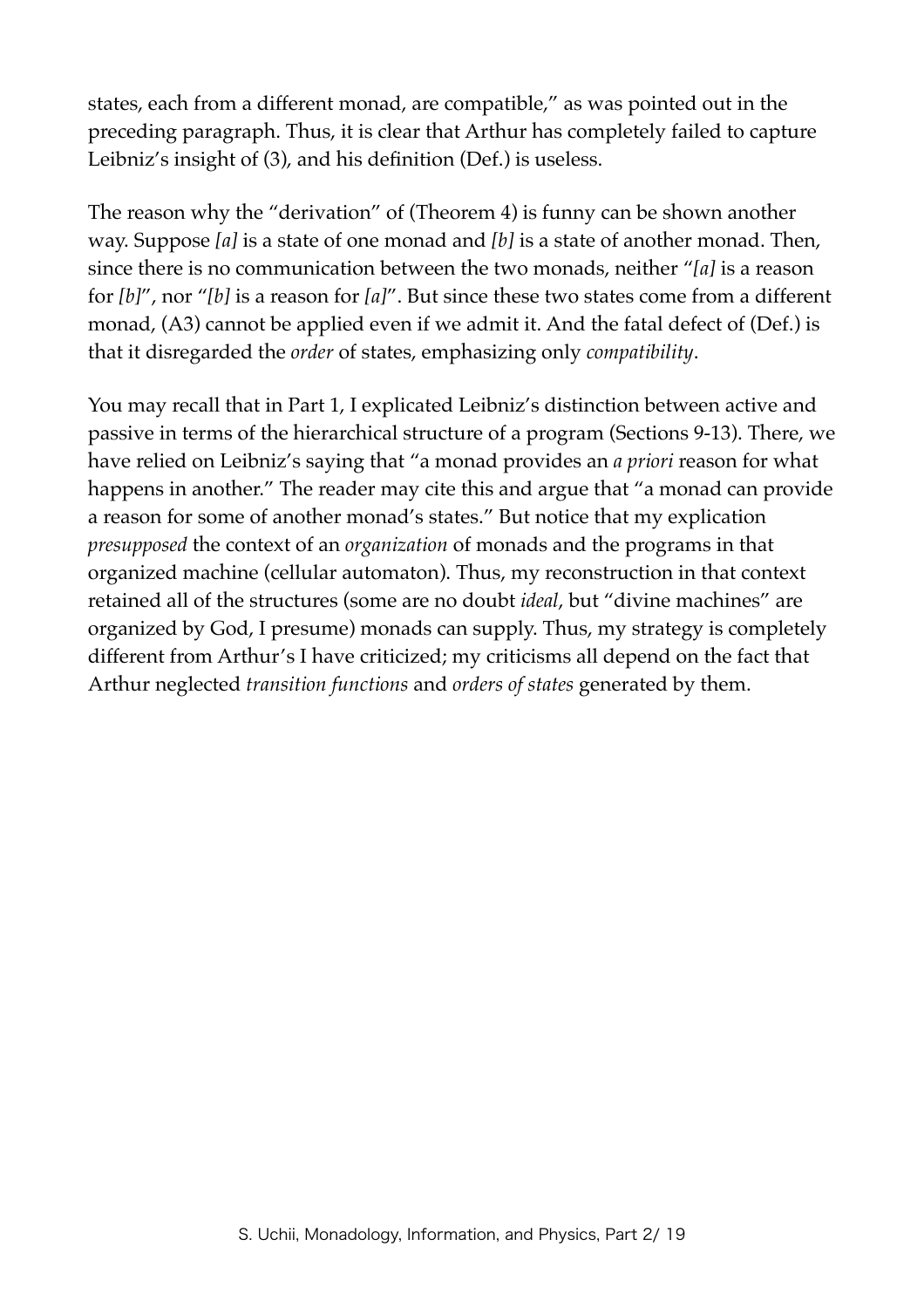# **20. J. A. Cover's Improvement?**

J. A. Cover (1997) tried to improve Arthur's attempt. Setting aside all of his discussions of "reductive strategies," the novelty he added to Arthur's attempt is a new rendering of Leibniz's insight in (3) in the preceding section. Let us briefly review.

Since Arthur has failed to secure an adequate connection between the states of different monads, Cover tries to define "a world-state as maximal state of affairs" (Cover 1997, 312. I am here concentrating on his Second Version). He says "we shall be thinking of times as we think of possible worlds, in delineating them along logical grounds: times, like worlds, are maximal, consistent, and closed." Notice the word "logical grounds." What does this mean? He is suggesting the following:

Take the set of all states of the monads of a given world (here, the structure of a monad's states according to their oder is neglected); and form all possible (consistent) sets of states from the original set of states; then we should have all maximal consistent sets of states, and these sets are guaranteed to differ from each other. (My paraphrasing, from Cover 1997, 312)

Although I myself cannot agree with this strategy, because it disregards the most essential feature of the world of monads (each transition function generates a *unique order* of the states of a monad), we have to see what Cover is trying to get at. Obviously, he is assuming that each of such maximal sets provides a *world-state,*  which is meant to correspond to an "instantaneous state of the whole world." But notice that the *order* of states of a monad is disregarded when we assumed the "*set* of all states," so that we have *no guarantee* that the information of *order* is contained in any such maximal sets. The same is true of a "world-state" thus obtained; so don't be misled by its name, and whether Cover's "world-state" is *worthy* of that name is an open question!

Then, Cover goes on to introduce another trick. A state of a monad is said to contain a world-state only if it expresses or represents the world state. Here, it is clear that Cover tries to capture Leibniz's (3) in this form. Namely, any state of a monad represents the whole world, its "instantaneous state" so to speak, in its own way.

Finally, Cover defines simultaneity as follows: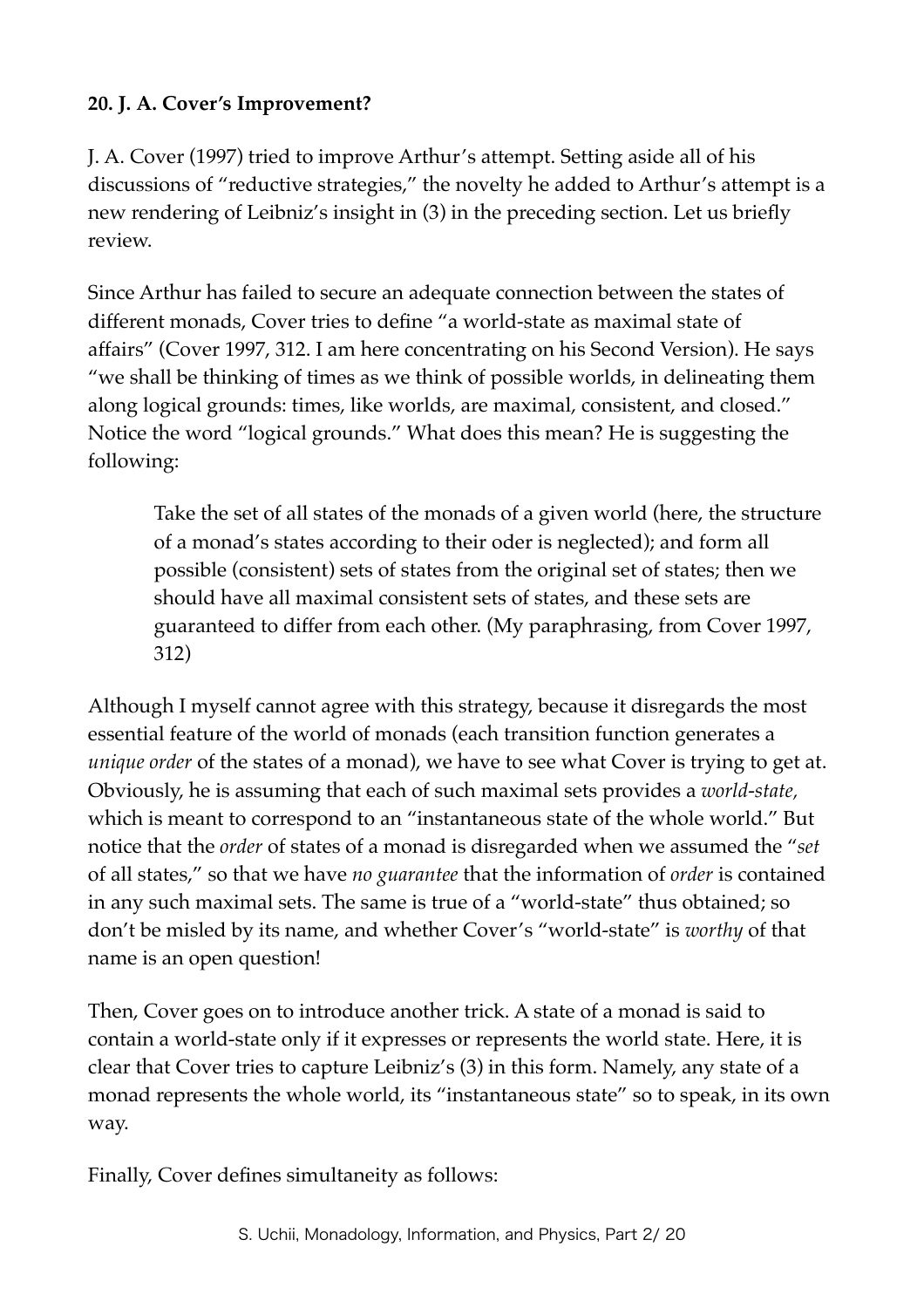(Cover's Simultaneity) Two states *[a]* and *[b]* (from the whole world) are simultaneous if and only if the world-state contained by the one is identical with that contained by the other. (Cover 1997, 312)

This idea is ingenious. But it is also clear that the whole project depends on the notion of "world-state." Does it make sense to put all states of individual monads into a single *set*? As I have repeatedly said against Arthur's attempt, any state of a monad does not make sense *if separated from* the original sequence of states of *that* monad, because the individuality (identity) of that monads entirely depends on that *sequence* itself. This maneuver is *against* one of Leibniz's essential assertions, i.e., precisely the assertion that there must be an essential connection between all things (by the pre-established harmony). Thus I don't think it is admissible to separate a state of a monad from its original *order*, and I don't think it is possible to construct a "maximal set of states" out of these separated states. Even if that were possible, any world-state thus constructed would have *lost* the information of "order" of individual states. Since the *order* of each state in the sequence of states of a monad is determined by its *internal principle* (transition function, in my word), it is one of the *essential features of reality*. Thus, Cover's attempt leaves one *essential* problem unsolved: How can we assure that the *original order* of states of each monad is recovered by his definition of simultaneity? I agree that the idea of worldstate is excellent, but I consider the idea of constructing it from a *maximal set* is wrongheaded.

I can understand the reason why Arthur and Cover had to stick to this sort of maneuver, because they wished to define simultaneity in terms of *logical relations* (giving a reason, and incompatibility) *alone*. This is, in some sense, a *brave* attempt. But having seen their failure, we have to begin anew; we have to find another way for reconstructing Leibniz's view expressed in (1)-(4) of the preceding section. I will try to distinguish a "state" of a monad (which means that "state" has an implicit reference to that monad and the order in its sequence of states), and its "representative content" (to spell out this, we have to refer to the whole world and its states).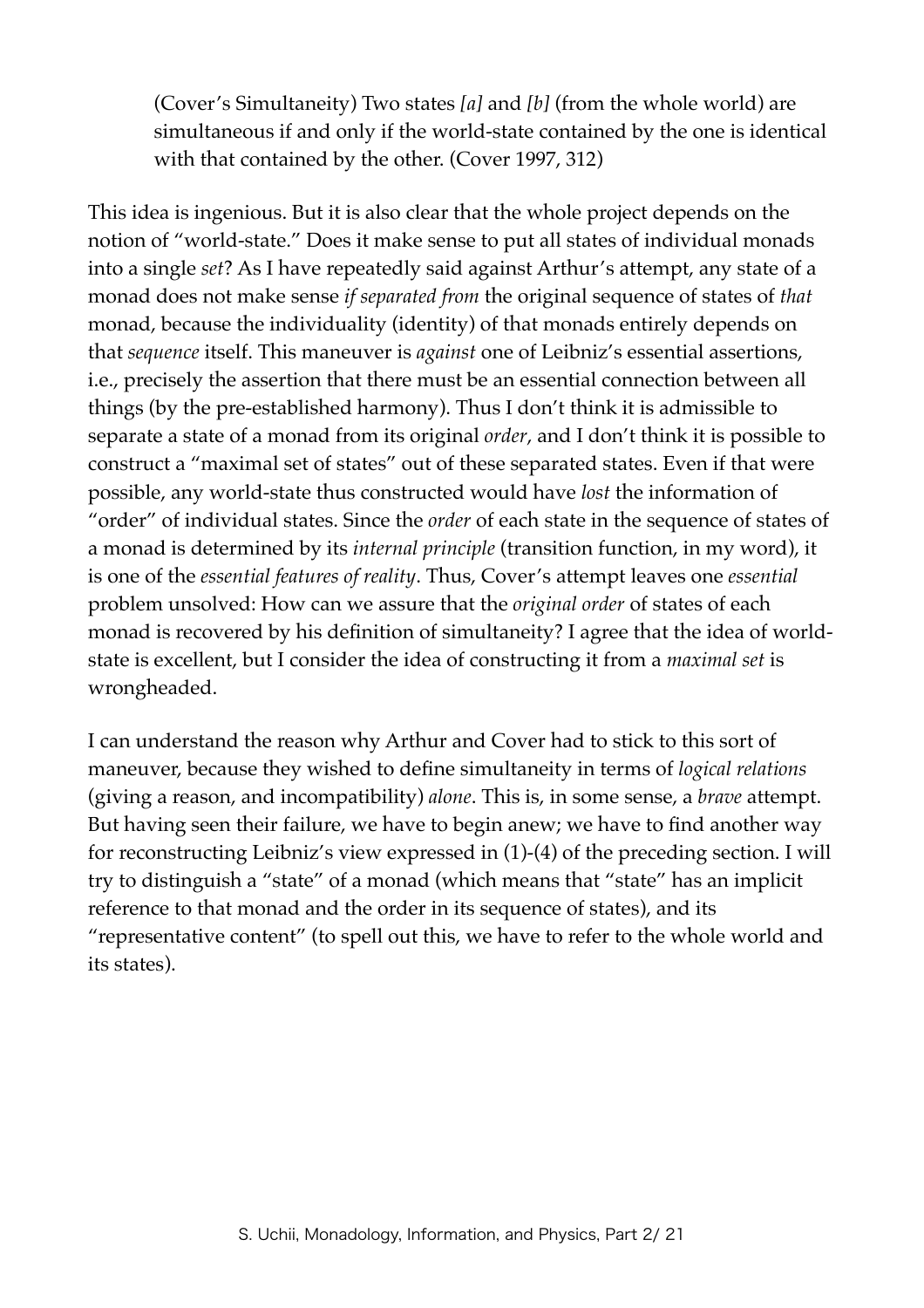## **21. A Finite Model of Monads**

In order to illustrate the main features of my proposal, let me first present a simple model of the world of monads. This is a "toy-model" with 4 monads, each having only 3 states. The reason I have chosen the number 4 is that a 3-dimensional space becomes possible if there are 4 or more objects in the phenomenal world (thus, there must be at least 4 monads as the basis of 4 objects); but right now, this is not important. In terms of this toy-model the reader may be better equipped with several notions necessary for understanding Leibniz's metaphysics, and his theory of time. But, since this model *already* incorporates *my interpretation*, I warn the reader in advance, to be careful. My argument for defending this interpretation will begin in a moment, after the model is presented; so until then, it may seem a dogmatic presentation. But I prefer this way, since the reader can clearly see (I hope) what I am trying to establish.

Let us begin. Monad 1 has 3 states, and its sequence of states is (arrow indicates order): *[a]*→*[b]*→*[c].* Likewise, Monad 2: *[d]*→*[e]*→*[f]*, Monad 3: *[g]*→*[h]*→*[i]*, Monad 4: *[j]*→*[k]*→*[l]*. These 4 monads constitute the whole world. And recall that, according to Leibniz, each monad represents (by its state or perception) the same world, so that by introducing the symbol *R* for representation (which needs *coding*, you may recall), the state *[a]*, for example, can be expressed (tentatively, because it may be safer to say "*[a]* contains *R([a][d][g][j])*) as follows:

 $[a] = R([a][d][g][j])$ , or rather  $[a] = R_1([a][d][g][j])$ , since this is representation by Monad 1.

Here, I am assuming that the *order of states* is essential for describing the world, so that an "instantaneous" state of the world is determined by the states with *the same order* (I will argue for this point in the following Section). Thus, the conjunction "*[a] [d][g][j]*" may be regarded as a "world-state," as J. A. Cover termed (but, obviously, I have *reversed* the order of his strategy). Any state may well produce *something else*, since I have insisted on the need for *coding for phenomena*, how the world looks to each monad. If we wish to express this aspect, we need another symbol for coding of phenomenon, *Ph,* and *R([a][d][g][j]) and Ph([a][d][g][j])* must be distinguished. Now, although any representation of the world may have distinct parts and confused parts, this all depends on which monad, or which group of monads we are talking about (in this toy-model, we completely disregard cellular automata composed of monads). The same can be said about phenomena, *Ph*. And this aspect can be handled by adding a *subscript* (which indicates the monad that has this representation) to *R* and *Ph*. But for simplicity, we will often neglect this (my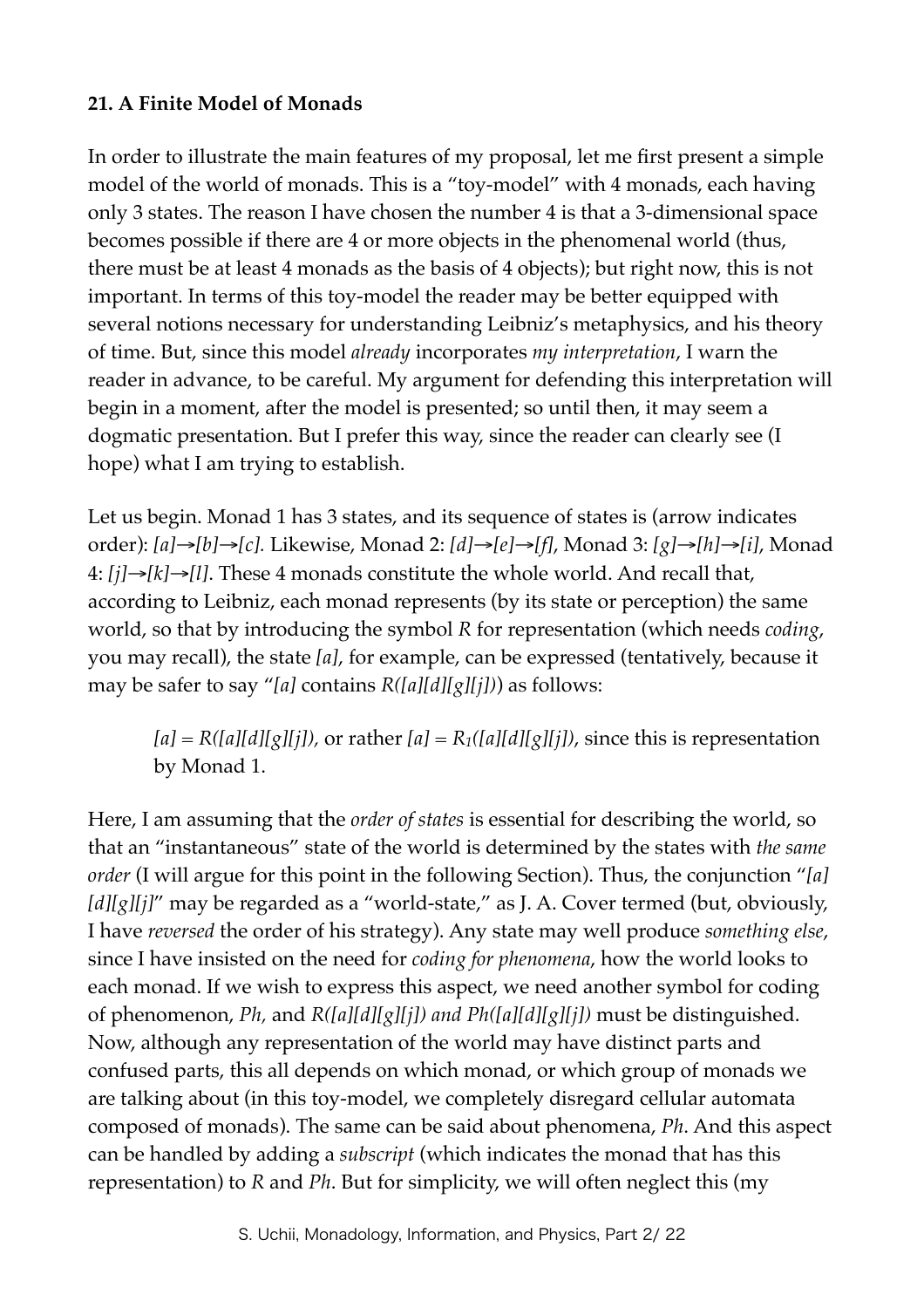symbolism here is tentative, anyway), when talking about *general* features. More important is that *Ph* can contain *R* within its content (you may notice *recursion*, again, here), like

 $Ph([a]) = Ph(R([a][d][g][j]))$ .

And in order to avoid misunderstanding, I have to add that phenomena *neither add anything to, nor subtract anything from*, the state (i.e., perception or representation) of a monad. Otherwise, both world-states and representations would be disturbed, and this is disastrous. *Ph* is *solely dependent* on *R* (and God's coding), and it may be likened to something like "self-monitoring" of a monad, but we can of course maintain Leibniz's distinction between "well-founded phenomena" and other phenomena. We have to discuss this problem later, but in the present model, it is not relevant.

Now, in order to make use of our model, let us ask several questions which are relevant to our interpretation of Leibniz's statements (1)-(4). By way of answering these questions, I will also state my reasons for defending my interpretation.

First, are [a] and [b] compatible? My answer is (i) "yes, of course," in one sense, and (ii) "no, of course not," in another sense. For, on the one hand, (i) *if we know* these two states belong to the same Monad (its sequence), obviously compatible, since the whole sequence must be consistent, in the consistent world. On the other hand, (ii) *if we know* these two are two consecutive states (there must be *change*) of the same Monad, the *contents* of the two must be *different*, and so incompatible *in the sense*: "they cannot be placed in the same order." Notice that any state represents a "world-state" so that *difference implies incompatibility*. Now, what makes this difference of my two answers? Obviously, whether or not to *count* the *order* of each! In (i), the order is already taken into consideration, and in (ii), only contents are considered and moreover put into the same order (thereby *disregarding* the original order). Thus, as I have already suggested in the previous Section, the "opposition" Leibniz mentioned can be understood as "conditional opposition." This must be particularly emphasized, because the totality of all *different sequences* of states exist in the *timeless* realm of the monads. Moreover, this conditional opposition applies *both* to reality (monads without space and time) and to phenomena (in space and time). This clearly shows that our Double Interpretation (Sect. 19) of Leibniz's four statements can be maintained together with a *homomorphism*.

Then, are *[a]* and *[d]* compatible? The answer is "yes," but this time, their subjects are different and *the order is the same*. However, if you ask "Are they compatible, if they occur in the same Monad 1 and in the same order?," then the answer is S. Uchii, Monadology, Information, and Physics, Part 2/ 23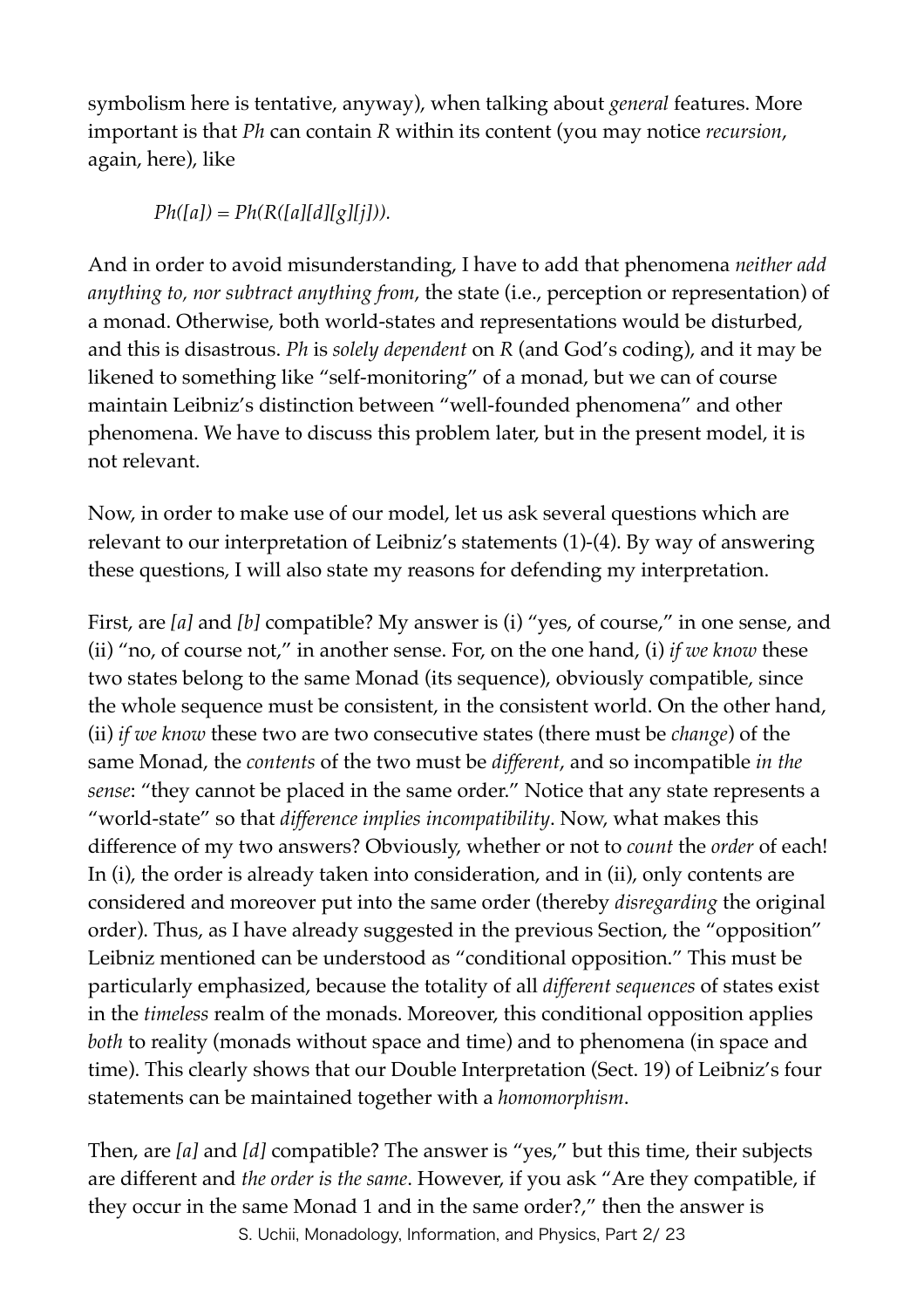"nonsense," rather than "no." Such a condition destroys the *identity* of Monad 1 altogether! We are asking a meaningless question for Leibniz, because the identity of any Monad is *solely* based on its perceptions (states). From this consideration alone, we may become suspicious of such projects as Arthur's or Cover's. Thus, we should be very careful, not to attribute too quickly such a strategy to Leibniz himself. This means that we have to add a lot more words for interpreting Leibniz's brief statement (1). He must have been looking for an *interesting and useful correspondence* (simultaneity) among the states of monads. This is my main motive for presenting my toy-model.

Thirdly, we may ask "Is it possible that state *[a]* occurs twice in a Monad?" (Here, "state" means "representative content," since we are envisaging the possibility of assigning two different orders.) Obviously, the following repetition is precluded, because there must be a *change* in any state-transition:

Monad 1': *[a]*→*[a]*→*[c]*

But what about this?

Monad 1'': *[a]*→*[b]*→*[a]*

Offhand, it seems we cannot preclude this possibility, since a finite automaton with this transition is perfectly possible. For Leibniz, all possible worlds are, each, a maximal consistent world, but this means (i) a "maximal consistent set" of possible transition functions (sequences of states). Does he require, in addition, (ii)"*each* world-state is maximal"? (ii) is much stronger than (i), but (ii) is what Cover assumed. If this were the case, then any recurrence of the same state in a monad would be precluded. Here, Leibniz's requirement that "each monad represents the same world" is relevant. If Monad 1'' were possible (*ceteris paribus*), we would have the following two representations of Monad 1'':

First *[a]* contains *R([a][d][g][j])* and second *[a]* contains *R([a][f][i][l])*

And this seems impossible, for how can we make the two representations the same? Now, I am confident that Leibniz would say, for any monad and its representation, the following holds:

(5) For two world-states  $W_i \neq W_i$ ,  $R(W_i) \neq R(W_i)$ .

If this is added, we can definitely say that the preceding two representations of Monad 1'' are different and hence incompatible. This example is very instructive.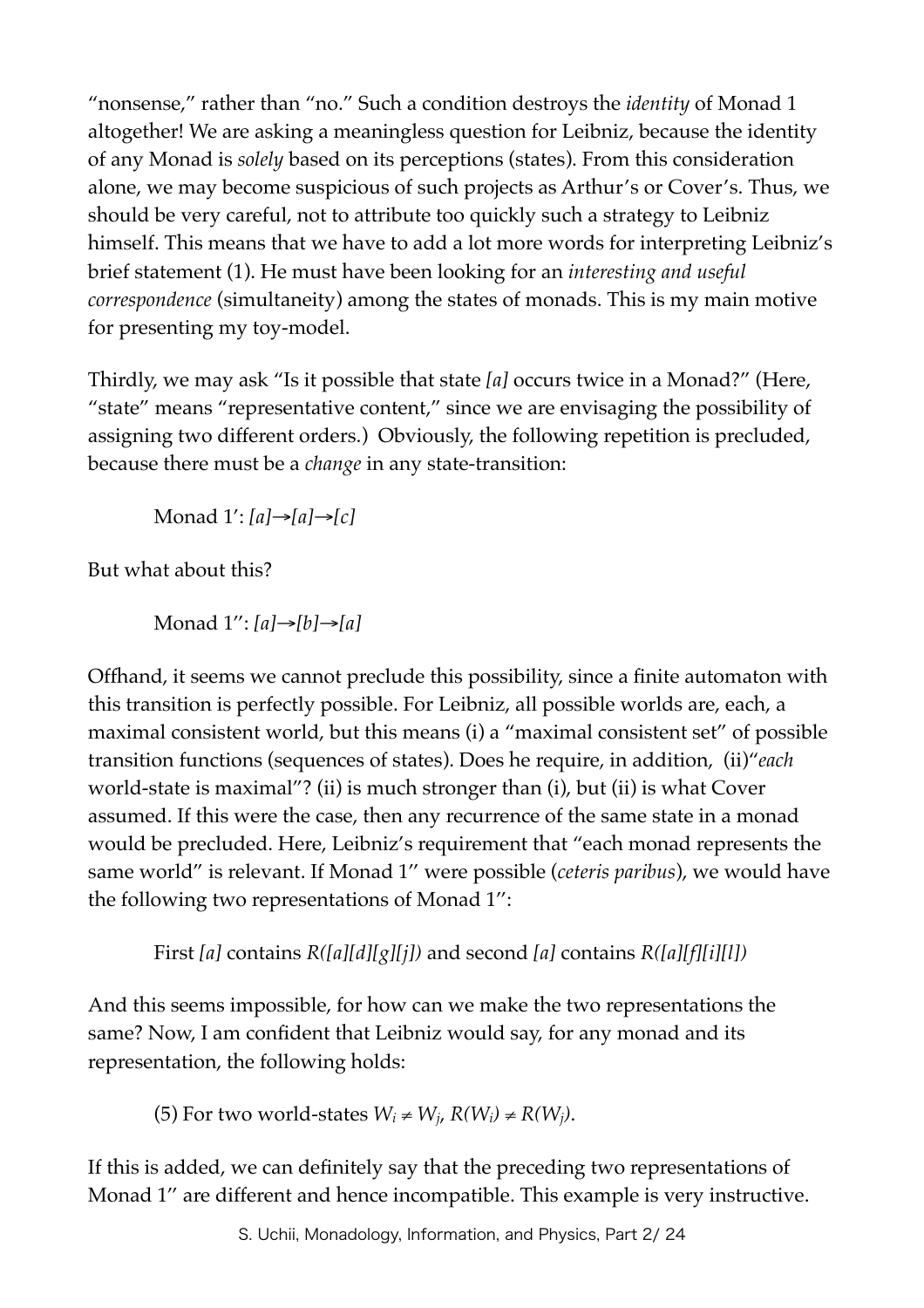For, if we can construct world-states from the sequences of states of the monads given in the world, based on the *order* of states, then, *with some additional assumption*  (such as (5)), we can *prove* that (i) any two world-states are different and hence incompatible (in the same order), and that (ii) any two states (their representative contents) of a *single* monad are incompatible. Thus, we can reproduce whatever results Arthur or Cover can *correctly* derive from their attempts. I will show my proofs in the Appendix of this Section. But, since my proof needs an *additional assumption*, this shows that Leibniz's theory of time is *more flexible* than Arthur or Cover has imagined; for with a different assumption (suppose the inequality of the first half of (5) does to hold!), the order in the monadic world can be even *cyclic*! For, the same world-state is followed by a unique state, which must be exactly the same as the previous successor; thus the same cycle begins anew! Although you may object that the principle of identity of indiscernible prohibits this, it is easy to understand that the "second" occurrence is *identical* with the "first" (the order has a *loop*) so that this does *not* violate the principle. And exactly this can happen to the *initial* state, such as *[a]*! It does not have any predecessor (in our model), but if any "later" state were to jump to it (thus making a loop, and we can imagine such a transition function), the state-transition can continue forever.

The preceding consideration shows that Cover's assumption of *maximality* of a world-state is just *one* of such assumptions (from my point of view), and it tends to conceal other possibilities contained in the Leibnizian scheme of the theory of time. Although our model is a toy-model, it can suggest such other possibilities, and its essential features can be easily extended to any model with denumerably infinite monads.

Thus, although we have to take Leibniz's preceding requirement (of connection) into consideration, I think we can still explore the *flexibility* of the Leibnizian scheme for the theory of time. We can see a beautiful lesson of his requirement "everything is connected," and it can certainly strengthen the requirement of consistency. However, even at this stage, we can see that there is a room for other assumptions, and depending on such assumptions, the whole sequence of worldstates may change, and the resulting order may or may not allow *recurrence* of the same state. If it were to recur, the world would become a *cyclic* world, the same cycle repeating infinitely, which is unacceptable to Leibniz (but this possibility may be interesting to some of the modern cosmologists!).

Let us turn to another important question, which is relevant to (3), "connection between all things." Let's take *[b]* of Monad 1. What does it mean to say "its prior state (i.e., *[a]*) involves the prior state of other things as well"? My answer is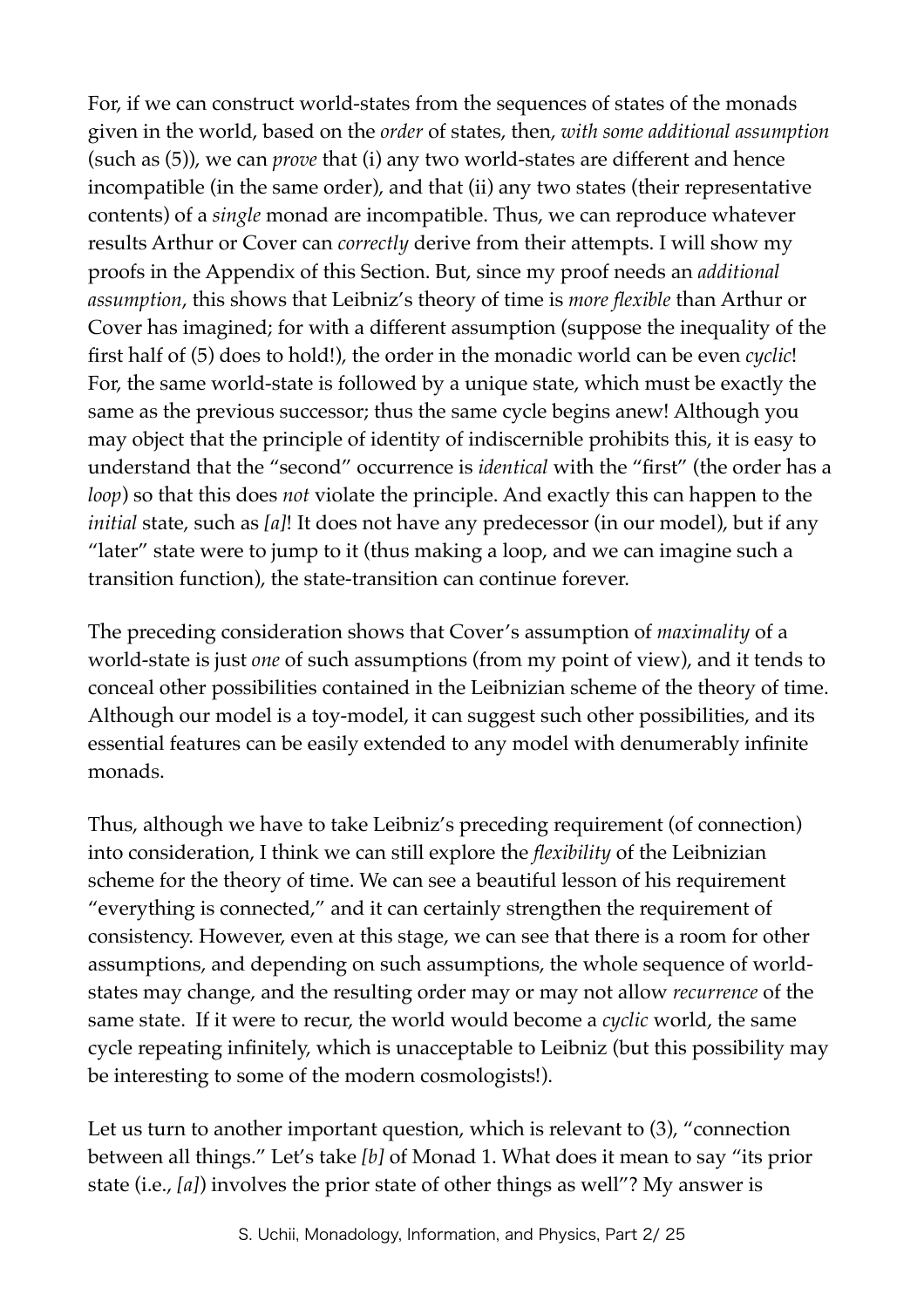something like this: The prior state *[a]* contains a representation *R1([a][d][g][j])*, and the prior state of Monad 2, 3, and 4 are represented in it. Leibniz's original phrase (within the quotation) seems to presuppose a 1-to-1 correspondence (I prefer this neutral word to "simultaneity") between these prior states. That is to say, within the context of discussing "simultaneous, prior, and posterior," he mentions "the connection between all things" and relate it with "a reason for the later state" (this reason determines the next state). Unless *the prior states are all aligned* (1-to-1 correspondence), how can they determine the later states of the same things? For the reader who wants to ascertain this, I will repeat the quotation (3) in the following:

(3) My earlier state involves a reason for the existence of my later state. And since my prior state, by reason of the connection between all things, involves the prior state of other things as well, it also involves a reason for the later state of these other things and is thus prior to them. (Loemker 1969, 666)

I know Arthur and Cover will object that "Leibniz first gave his definition of simultaneity, and then introduced 'prior/posterior' distinction, so that alignments are already given." I don't agree, since Leibniz's definition, *as it stands* (but he may well have a *reason* for this definition), cannot give any desired alignments of states, since it does not refer to the *order* of states. As I have already pointed out (in Section 19), even the *whole sequences of states* of all monads can be "simultaneous" according to his definition. That's the reason for my adopting the 1-to-1 correspondence among the states, *according to their order,* which naturally leads to World-States, as defined in the following Figure 10 and summary of our model. This is the *only* one, among many possible 1-to-1 correspondences, which can *preserve the order for every monad.*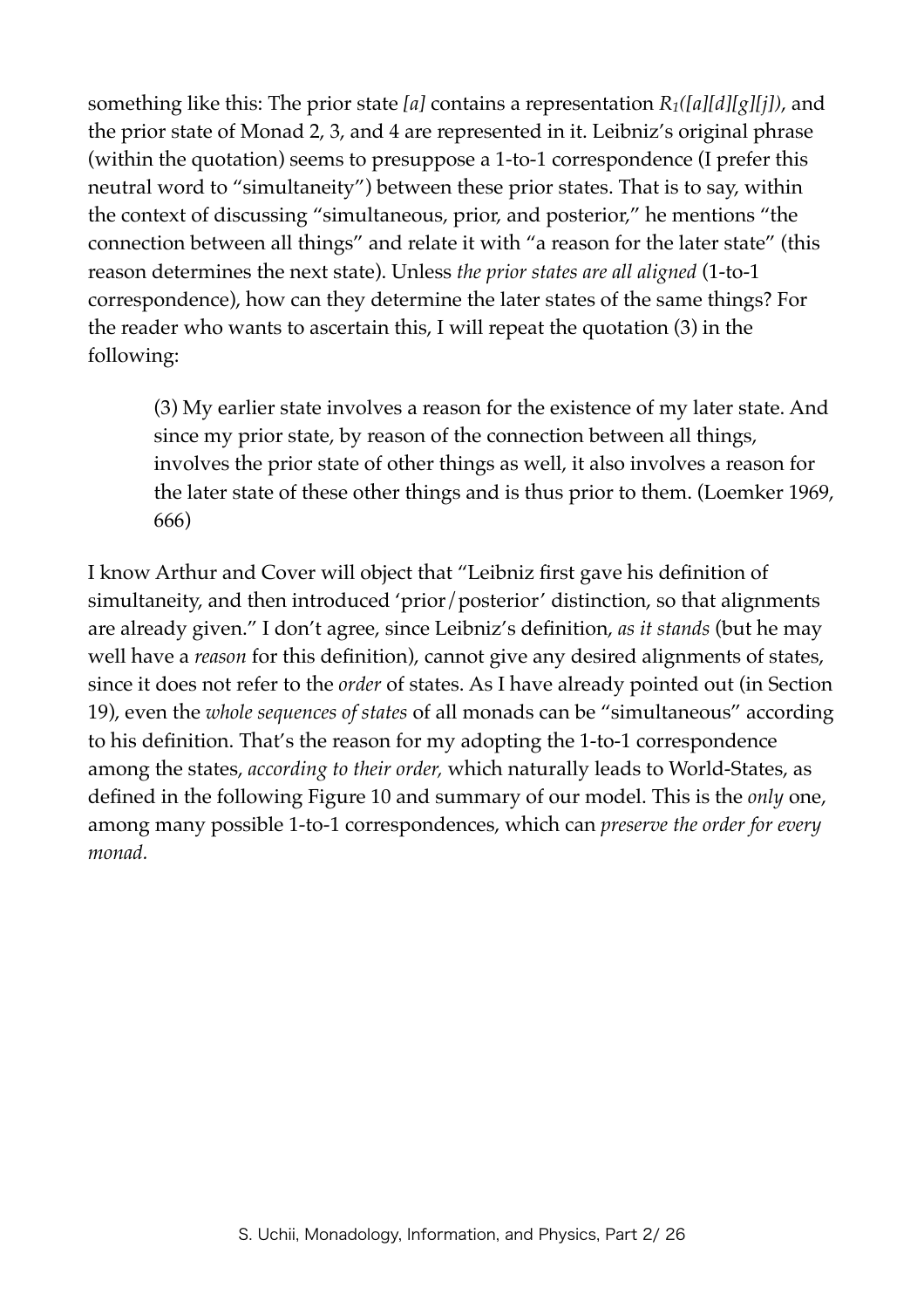| Monad            | State of order 1 |              | State of order 2                             |                        | State of order 3     |              |
|------------------|------------------|--------------|----------------------------------------------|------------------------|----------------------|--------------|
| $\mathbf{1}$     | [a]              | $(R_1(W_1))$ | [b]                                          | $(R_1(W_2))$           | [c]                  | $(R_1(W_3))$ |
| $\overline{2}$   | [d]              | $(R_2(W_1))$ |                                              | $[e]$ $(R_2(W_2))$     | [f]                  | $(R_2(W_3))$ |
| 3                | [g]              | $(R_3(W_1))$ |                                              | $[h] \quad (R_3(W_2))$ | [i]                  | $(R_3(W_3))$ |
| $\boldsymbol{4}$ | [j]              | $(R_4(W_1))$ | $[ k ]$                                      | $(R_4(W_2))$           | [ <sub>l</sub> ]     | $(R_4(W_3))$ |
| World-State      |                  |              | $W_1 = [a][d][g][j] \mid W_2 = [b][e][h][k]$ |                        | $W_3 = [c][f][i][l]$ |              |

Figure 10: A Finite Model with 4 Monads

From this Figure, the reader may be able to understand that the world-states must be already (logically) prepared in order to talk about each monad's representation of it. And this point is crucially relevant to my objection against Cover. Each monad's sequence of states must be already (logically) given, in order to construct a world-state. And if this is to be successful, there must be all unique one-to-one correspondences of states *throughout* the whole world of monads; otherwise Cover's "world-states" may be *merely ideal* (to borrow Leibniz's word) without corresponding counterparts in reality. My proposal utilizes a natural correspondence of order based on the *given timeless* world, whereas Cover assumes maximal consistent sets of states (separated from their order). If he can *prove* that his world-states are all identical with mine, then I will praise his ingenuity, but our results are happily identical. But if not, then certainly he is wrong and I am right, since mine does *not* change anything in the order of the all sequences of states in the world of monads.

In sum, then, our world of monads (the toy-model) can be described as follows:

Monad 1: *[a]*→*[b]*→*[c];* Monad 2: *[d]*→*[e]*→*[f];* Monad 3: *[g]*→*[h]*→*[i];* Monad 4: *[j]*→*[k]*→*[l].*

World-States:  $W_1 = [a][d][g][j], W_2 = [b][e][h][k], W_3 = [c][f][i][l],$  and  $W_1 \rightarrow$  $W_2 \rightarrow W_3$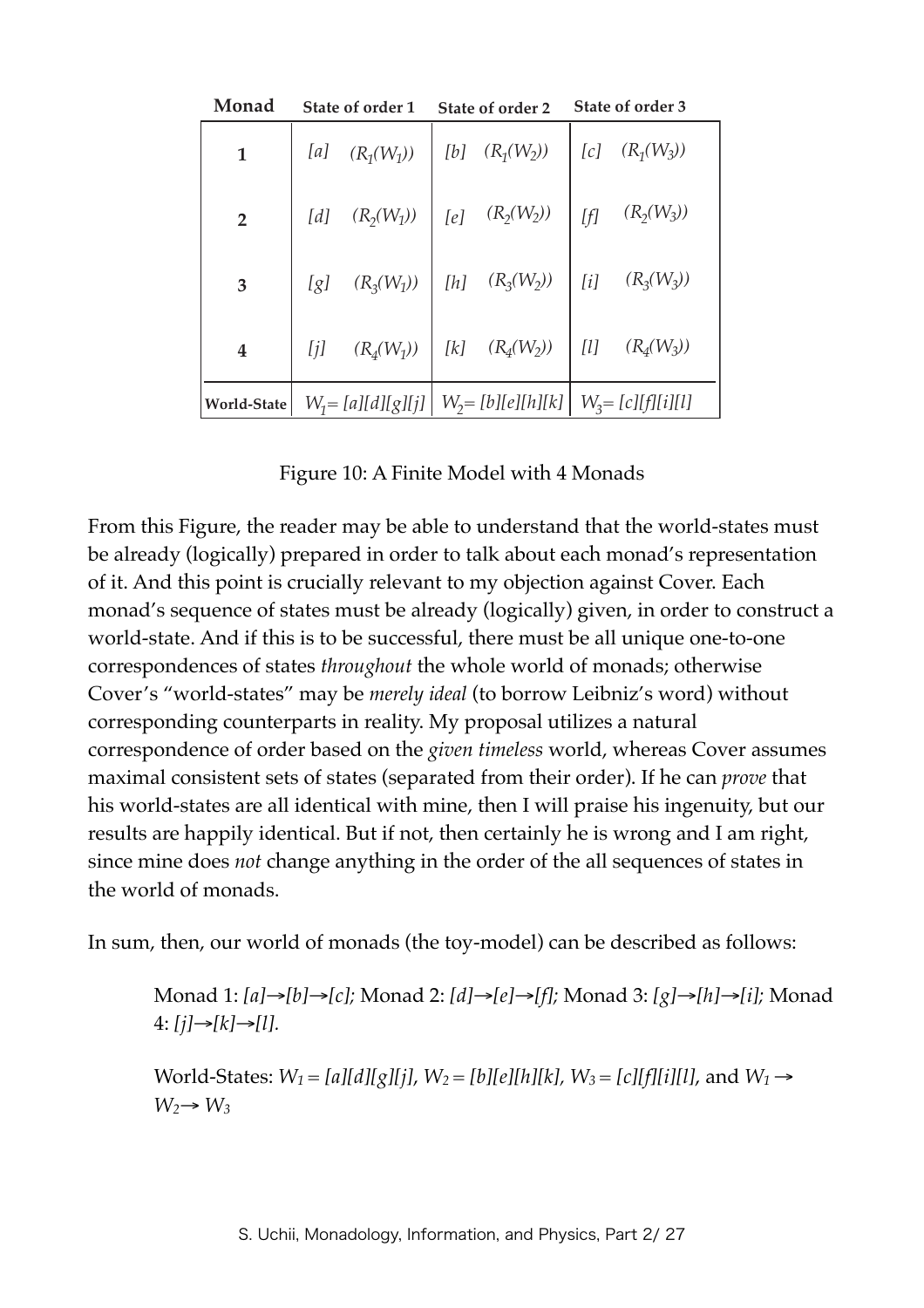Each state of each monad represents the corresponding world-state, so that *[a]*, e.g., must contain at least the following part: *R1(W1)*. Likewise for other states, and other monads, with respective subscripts for *R*.

The *order* of states of each monad (and the order of world-states, as well) is *not* temporal, since the whole sequences exist in the world *without* time. But this order does provide the *basis* of time in the phenomena, and this phenomenal time should be *continuous*, *quantitative* (continuity and metric of time are added by the *coding* for *Ph*), and reproduce the *same order* in it, generating a *temporal order*. Quantitative time is necessary for all monads with finite capacity, in order to obtain knowledge of the world of monads *from phenomena*.

In terms of this model, we may reconstruct Leibniz's (1)-(4) as follows:

(1') Since each Monad's state (*together with its order* in the given sequence) is compatible with any other (since all sequences of states are compatible), they are said to exist simultaneously, but this is uninteresting. An interesting definition of simultaneity is obtained if these states are united by a unique 1-to-1 correspondence, and forming a unique Wold-State, *preserving the same order*. (The information of the world must be conserved!) Opposition (incompatibility) of two states can occur if and only if the order of each state is disregarded.

*(2')* If one of two states which are not simultaneous involves a reason for the other, which means that their positions in the given sequence (according to the corresponding transition function) are different, the former is held to be *prior*, the latter *posterior*. This holds for each Monad, and for the whole world as well; but this merely repeats that the order of states is preserved, in the *timeless* world.

(3') Each Monad's earlier state involves a reason for the existence of its later state. And since its prior state, by reason of the connection between all Monads, the corresponding prior World-State involves a reason for the later World-State, and the order of prior-posterior is thus preserved.

(4') *Therefore whatever exists (any Monad, its state, and all sequences of states) is either simultaneous with other existences or prior or posterior*.

Although the reader may be puzzled by the list of entities in the parentheses of (4'), it is all right because "prior or posterior" applies *only* to states, the rest only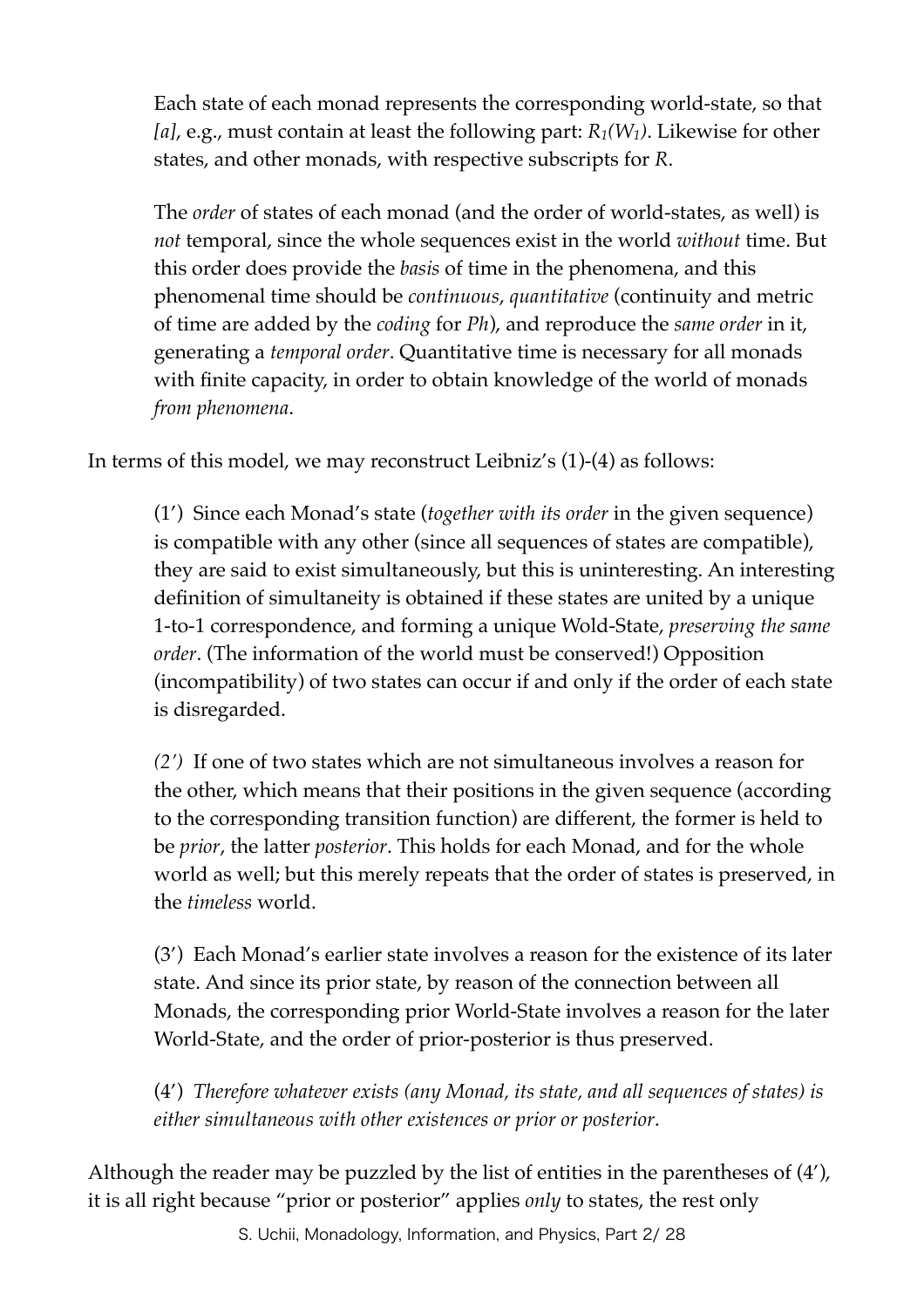simultaneous. This is the gist of my interpretation, in terms of my toy-model, as regards Leibniz's four statements. And what I am going to do in the next Section is to generalize this picture of the toy-model to Leibniz's world of monads. You may notice the essential difference of my interpretation from Arthur's or Cover's. I understand Leibniz's saying that "time is an order of succession" as an *elliptic* expression for "time is generated from the order of succession, together with God's coding for phenomena."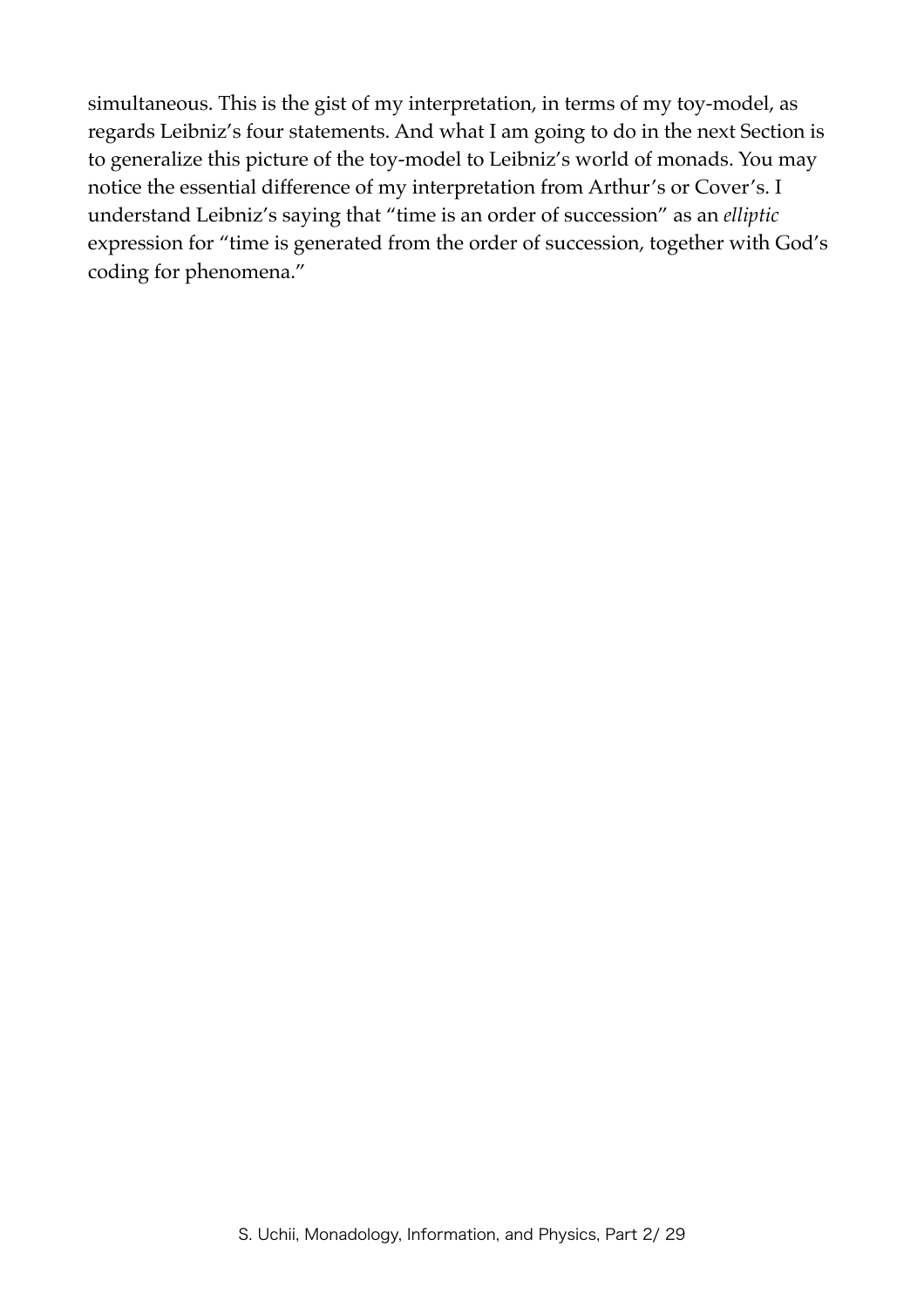# **Appendix to Section 21**

I will show the following two, as was promised in Section 21.

- (i) Any two world-states are different and hence incompatible (in the same order).
- (ii) Any two states (their representative contents) of a single monad are incompatible.

For the following proof, the reader may mostly rely on the previous finite model, because its extension to an infinite model is straightforward. Since we disregard here the idea of organized groups of monads (a sort of "monadic" cellular automata), we may arrange all monads on an imaginary 2-dimensional table: The order of the states in any given monad is shown in the horizontal line (since it has a unique initial state *[x]*, this state is assigned *order-1*, and successors follow, and *[xn]*  is assigned *order-(n+1)*), and all of the monads are aligned along the vertical line (see Figure 10 in Section 21). Any state of any monad can be identified by two numbers *(n, m)*, where *n* is the order of states, *m* the number of monad, and these numbers may be regarded as its "address." See the following Figure 11.



Figure 11: World-States by 1-to-1 Correspondence

Then, since it is quite straightforward to extend the one-to-one correspondence according to the order among the states, all of the world-states are obtained just as easily as in Figure 10 of Section 21. Each world-state thus obtained is maximal in the sense it contains all states of the same order and nothing else. Thus it gives the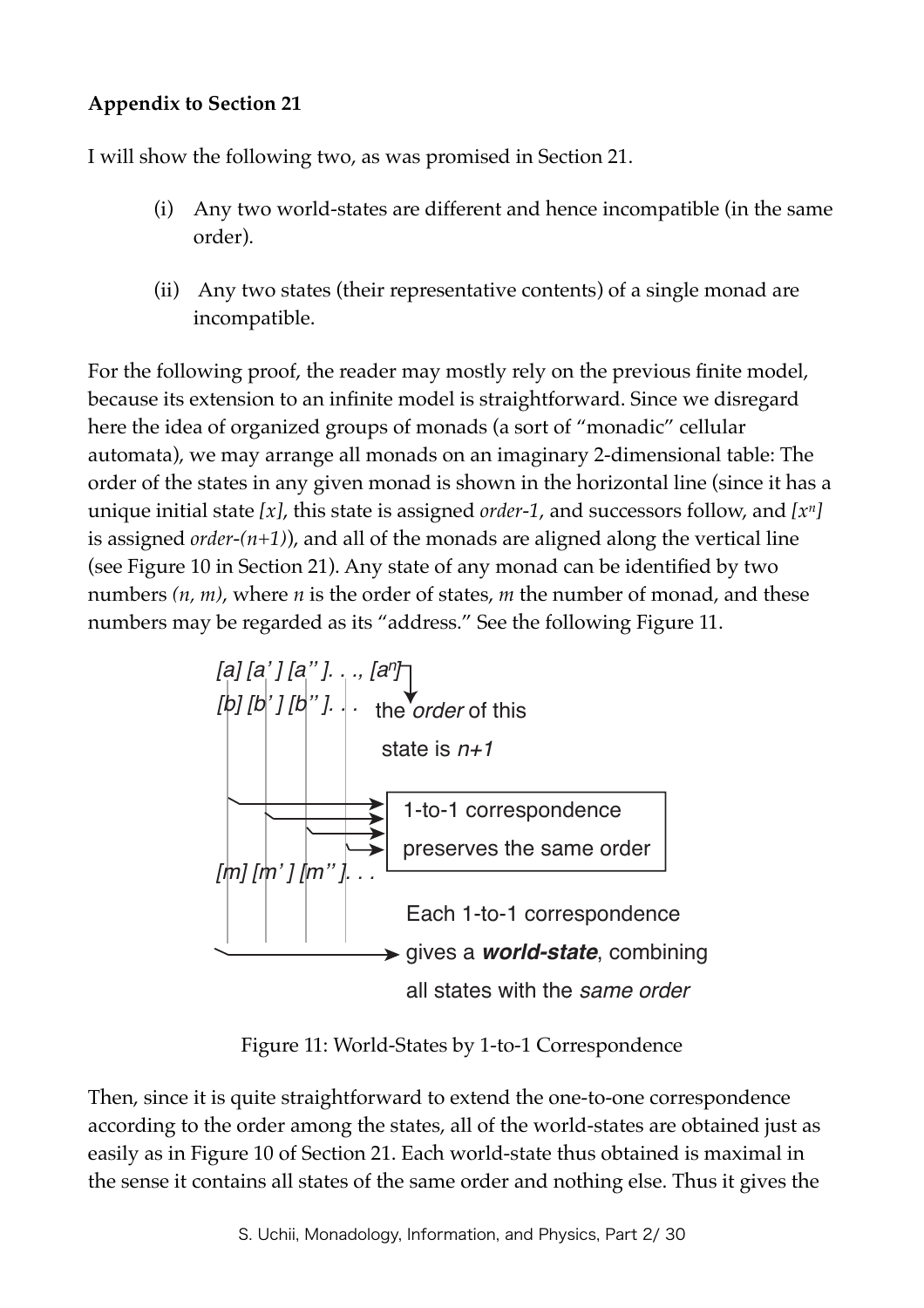maximal information of the world in the corresponding order. Let us write the *i-*th world-state as *Wi* .

Now we have to introduce one assumption which is acceptable to Leibniz.

(NL, no loop) No loop exists in the sequence of the world-states.

Clearly, (NL), together with other conditions of Leibniz, implies that the worldstates are all *different*, and that they change forever (if there is a loop, there can be only a finite number of different states). This further implies that any two such states (i.e., their representative contents) are incompatible (in the same order), since if they were assigned the *same order*, for some monad they would have to attribute two *different* states, which is impossible.

(INC) For any *W<sub>i</sub>* and *W<sub>i</sub>* ( $i \neq j$ ), the two are incompatible.

This is nothing but (i) above, so it has been proved from the assumption (NL).

In order to prove (ii), we utilize the condition that a state represents the corresponding world-state. Let  $[x^n]$  be a state of the monad with address  $(n+1, m)$ . Then,

 $[x^n]$  contains  $R_m(W_{n+1})$ ,

by the requirement of the "connection of all things." So take any *other* state of the same monad, say  $[x^k]$ . Then,  $k \neq n$  and

```
[x^k] contains R_m(W_{k+1}),
```
and since  $W_{n+1} \neq W_{k+1}$ ,

*R<sub>m</sub>*(*W<sub>n+1</sub>*) ≠ *R<sub>m</sub>*(*W<sub>k+1</sub>*), hence  $[x^n] ≠ [x^k]$ ,

which means that any two distinct states of this monad are different, and hence incompatible. Thus (ii) has been also proved.

Now, since (i) and (ii) are proved with the assumption of (NL), each world-state is maximal not only in the sense that it contains all compatible states of the same order, but also in the sense that "if you add any state not contained in it, then it becomes inconsistent," thus Cover's assumption of maximality is indeed satisfied. However, I have shown that this conclusion depends on (NL), and if (NL) is not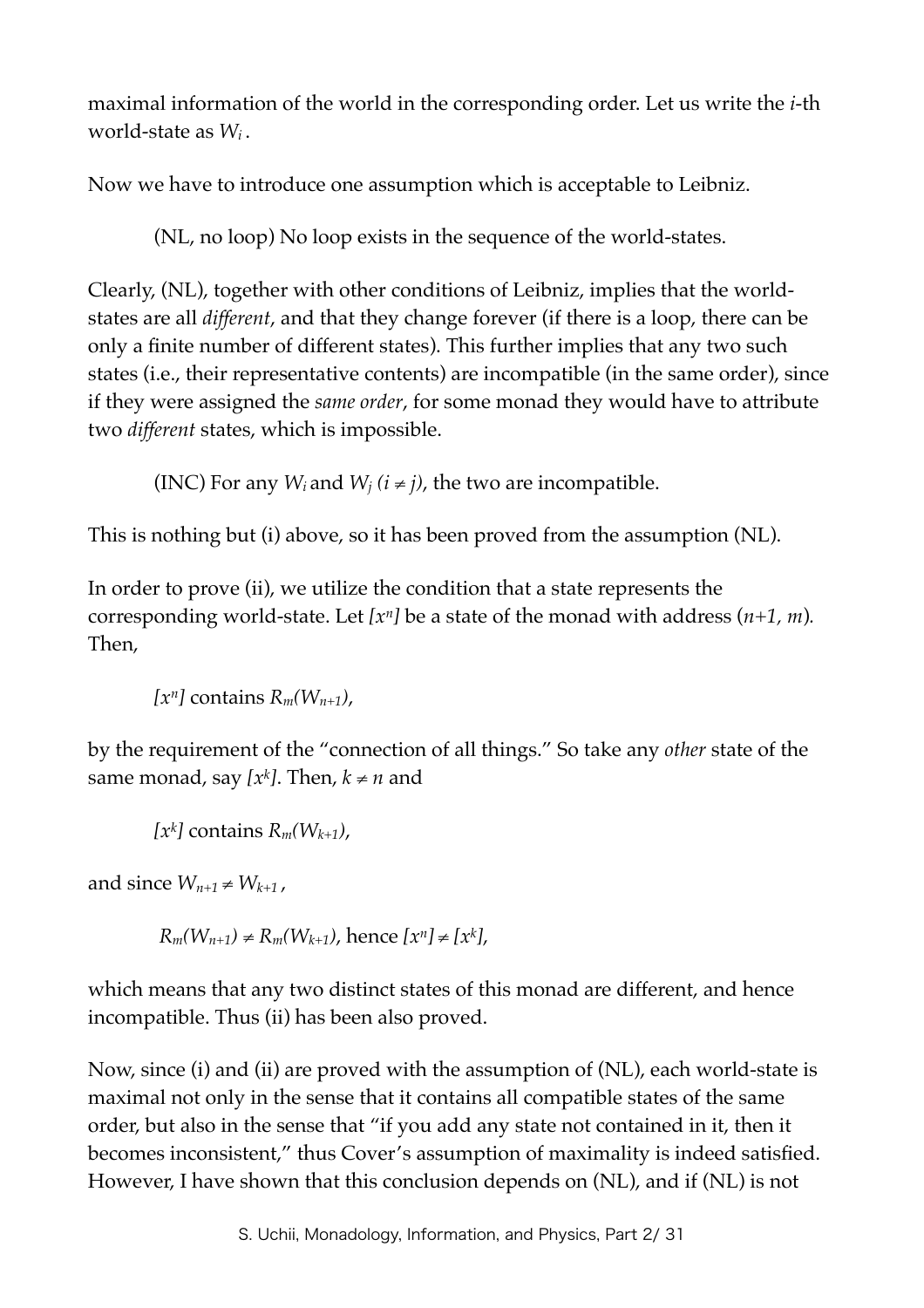satisfied (that's certainly possible, if we do not stick to Leibniz), Arthur's or Cover's intended conclusion may not hold. Moreover, I don't see how they can prove, *starting from* (i) and (ii) (note that the direction of proof is reversed), that the order generated (by Cover's method) is the same as the *original order* as I have assumed; for when they formed the set of all states of individual monads, the information of the original order is lost.

Leibniz, in his letter to de Volder (20 June 1703) said, "I had said that extension is the order of possible coexistence and that time is the order of possible inconsistents" (Loemker 1969, 531). The last part of this statement, then, does indeed hold both in the form of (i) and (ii), and this statement may be cited as one of the evidences that Leibniz already had a similar view as that expressed in his "Metaphysical Foundations of Mathematics" (1715). However, it seems that Leibniz assumed that, for each monad, the order of states is *already* given.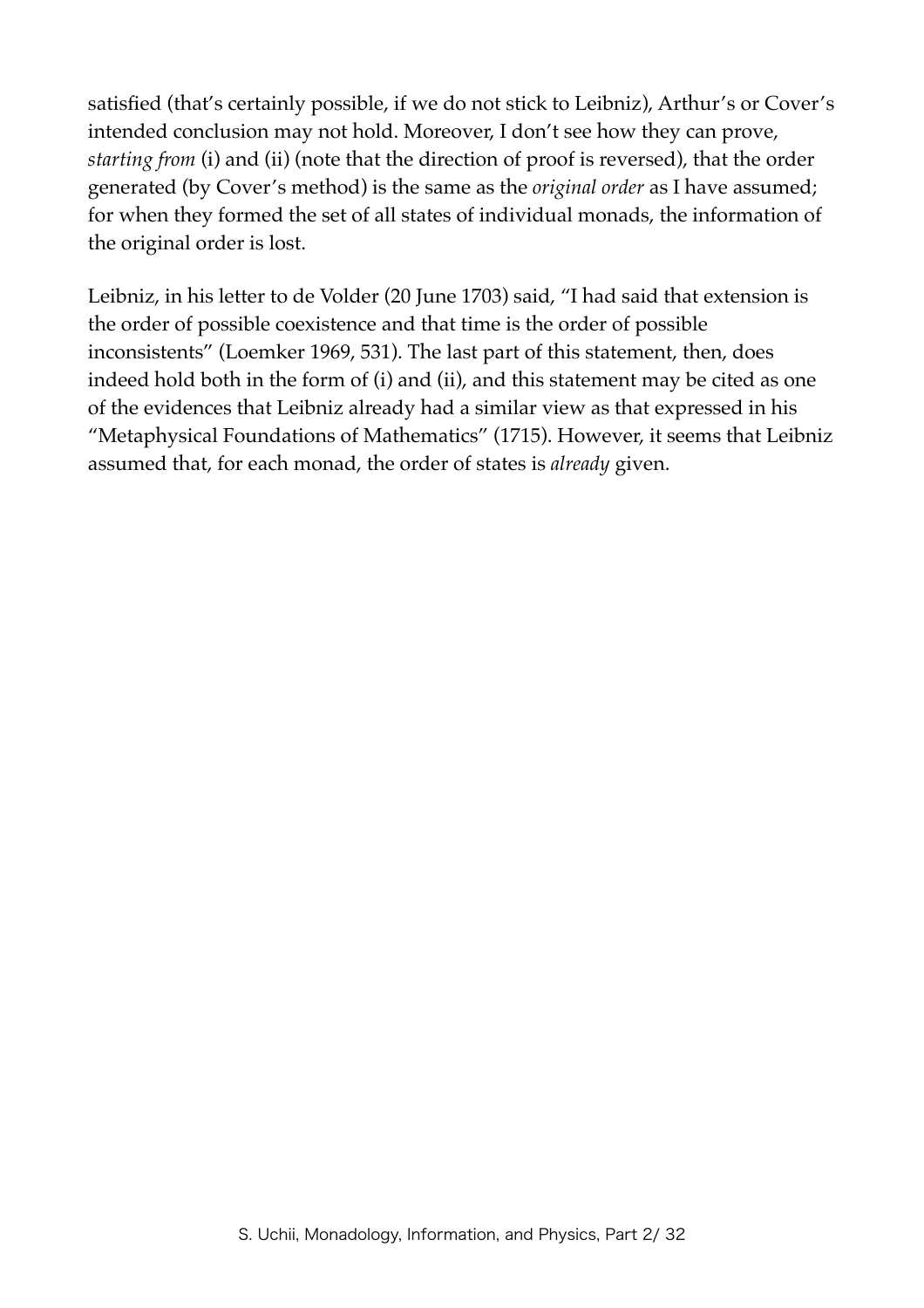# **22. Summary of my Interpretation of Leibniz's Basis of Time**

I have already said enough about my own interpretation of Leibniz's theory of time, and about the reasons for it, by way of a toy-model in Section 20 and the proof in Section 21. Therefore, in this section, I will reproduce the four quotations from Leibniz, and summarize my own reading of these texts, as far as it is possible, in conformity with the essential tenets of Leibniz's metaphysics.

(1) *If a plurality of states of things is assumed to exist which involve no opposition to each other, they are said to exist simultaneously.* (Loemker 1969, 666)

(2) If one of two states which are not simultaneous involves a reason for the other, the former is held to be *prior*, the latter *posterior*. (*ibid.*)

(3) My earlier state involves a reason for the existence of my later state. And since my prior state, by reason of the connection between all things, involves the prior state of other things as well, it also involves a reason for the later state of these other things and is thus prior to them. (*ibid.*)

(4) *Therefore whatever exists is either simultaneous with other existences or prior or posterior*. (*ibid*.)

As regards (1), I have already pointed out that all monads (together with their transitions functions) exist simultaneously, but *without any temporal implication*. Therefore, if Leibniz means "simultaneity of *states* of monads," simultaneity can only mean the *identity* of order, which means a unique 1-to-1 correspondence among the states of different monads. Since I have said enough in (1') of Section 21, I will not repeat anymore.

(2) is unproblematic, if it is concerned with the transition of states within a single monad; here again, "prior" and "posterior" can be understood without any temporal implication, because they are concerned with the *order* of states in a given sequence (remember that the *whole sequence* is given at once).

The problem is with (3). But recall that, according to Leibniz, any monad can represent the whole world, and this means "the whole *sequence* of each monad in the world." Recall also that this was the reason why Leibniz could talk about his Demon, who can possibly know the *whole history of the world* from a piece of matter. Now, in view of all this, together with (1)-(3), my reading strongly suggests that Leibniz is implicitly assuming there is a *one-to-one correspondence* among the individual states of all monads, even though we have to say that this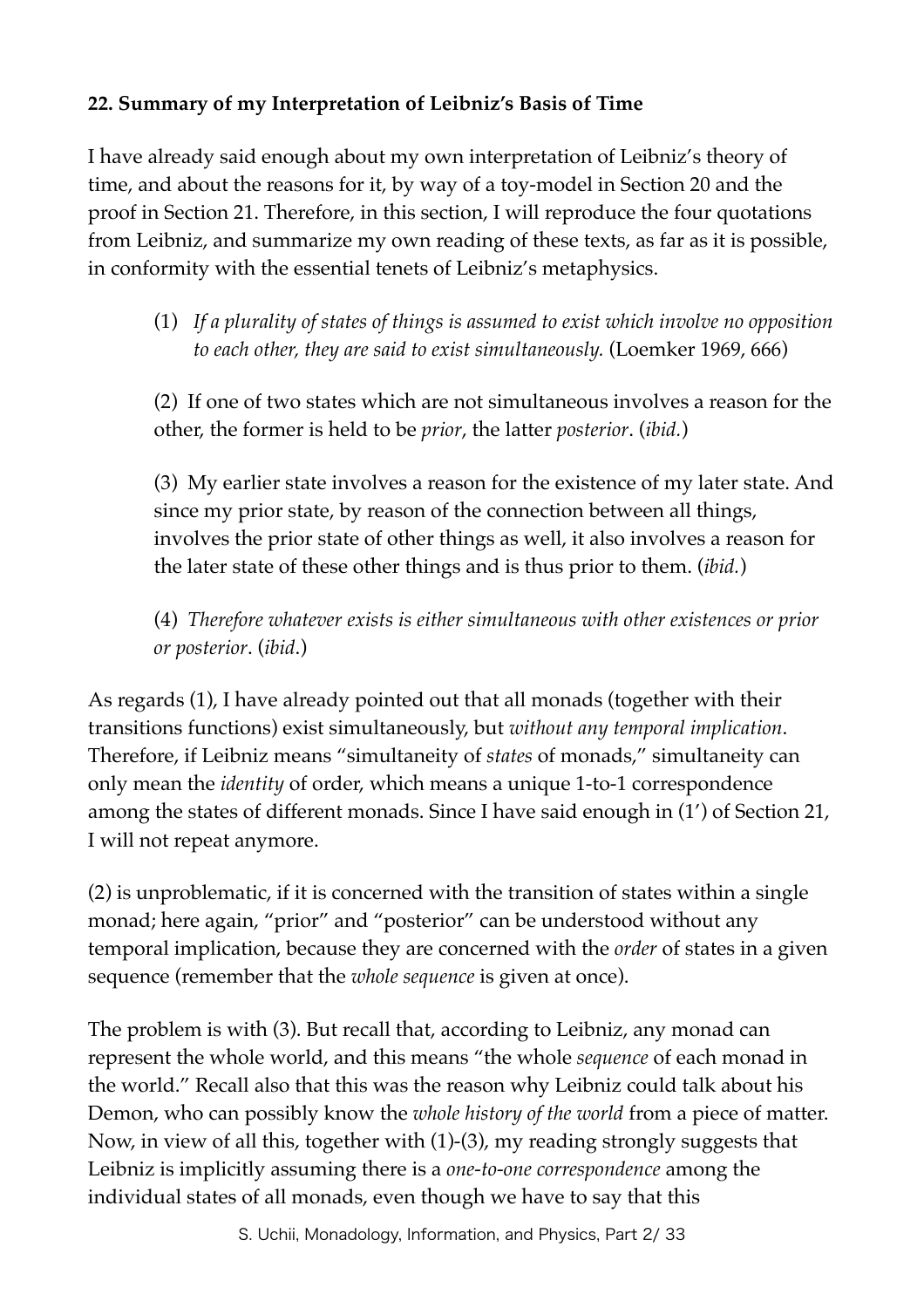correspondence may be an *ideal* relation (because there is no communication among monads, in reality). For each monad, Leibniz admits that it can represent the whole world in its states (actually, the sequence of states); in addition, he seems to assume that any *single* state (perception) can represent the *relevant portion* (states) of the whole world. Otherwise, it becomes quite hard to make sense of (3).

The suggested one-to-one correspondence can be as easily obtained as in our toymodel, because each state is discrete, and at God's creation, the *initial states* are given so that, for each monad, its sequence of states is given (as was already explained in Section 13) like this:

*[x], [x'],[x''], …, [xn], …*

Then, each state *[xn]* can *represent* within itself, all states with the *same* index *n* (which expresses nothing but its own *order, n+1*). However, by God's coding for representation *R*, this representation or perception is different in each monad, and moreover, mostly confused. But the important point is that this one-to-one correspondence does not disturb the order of states in any monads. And at the same time, this correspondence can reproduce what Cover termed "world-state." The circumstance is exactly similar with the toy-model case in the Section 21. All monads are "synchronized," so to speak, by their orders of states; but again, we are not yet committed to any temporal concept, since we are merely talking about the *order* in the realm of monads *without time*. Nevertheless, this *order* can be regarded as a *real (not ideal)* feature of all monads, as long as the internal principle of change (transition function) of each monad is its *essential* feature. And most importantly, Leibniz's conclusion (4) can be derived, again without any temporal implication, within the realm of the monads. Furthermore, this "order of succession" (which is *not yet time*) can provide the *basis of time* in the phenomenal world.

Thus, my proposal mainly focuses on the *order* of states, rather than on compatibility or incompatibility of states, since the latter can be derived from the former (together with an additional assumption). And the reason I am against any strategy to *begin* from the notion of incompatibility is, "incompatibility of states" depends on conditions (i.e., conditional). And as I have shown in Appendix of Section 21, whatever Arthur and Cover can say *correctly* can be reproduced in my interpretation. Thus I have to conclude that my reconstruction of Leibniz's reasoning behind his statements (1)-(4) is much better than those which starts from the notion of incompatibility of states.

Now, having finished my reconstruction of (1)-(4), it remans to add Leibniz's final conclusion from all this, as the following (5):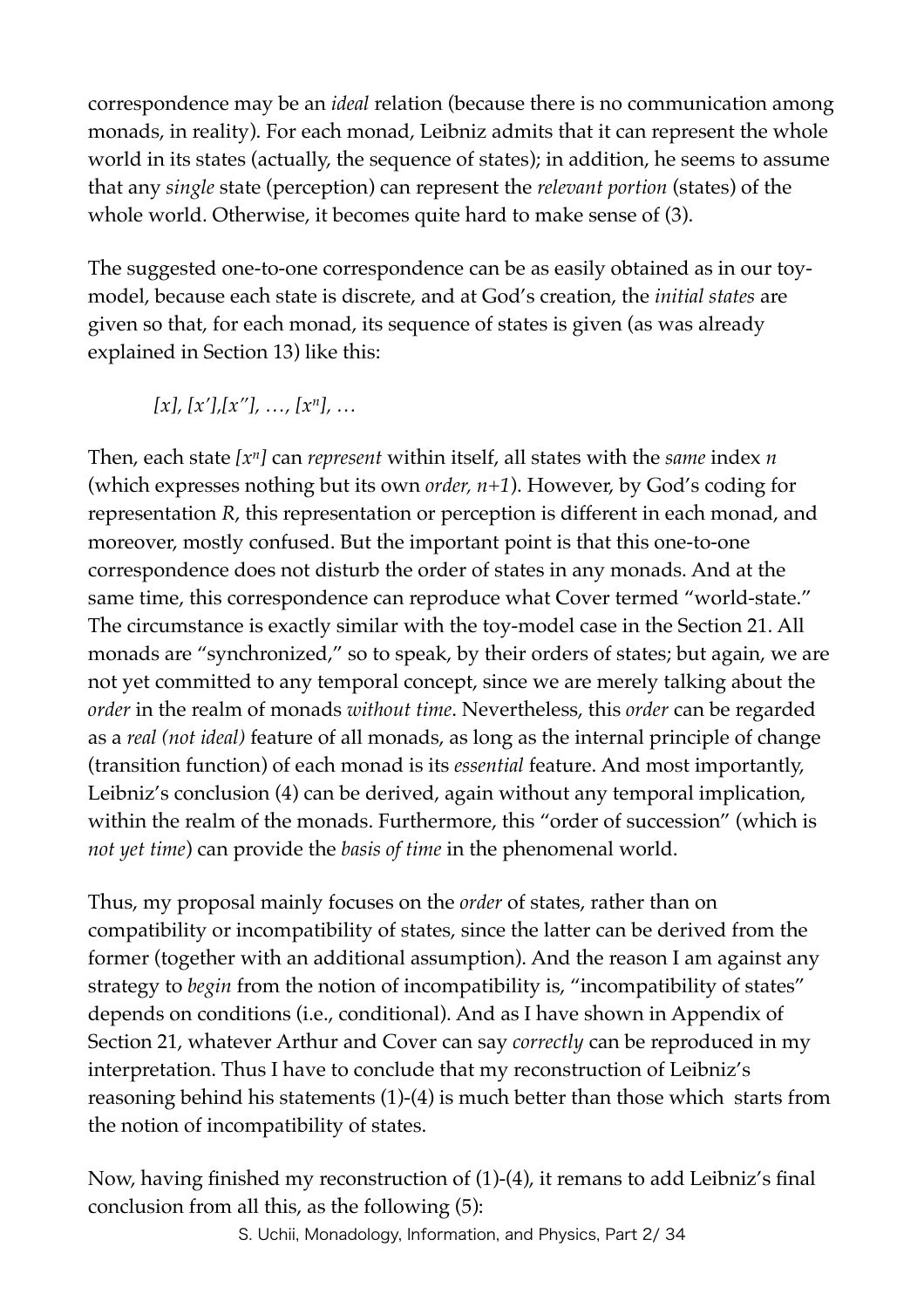(5) *Time is the order of existence of those things which are not simultaneous*. Thus time is the universal order of changes when we do not take into consideration the particular kinds of change. (*Initia Rerum*, Loemker 1969, 666)

The word "simultaneous" has been understood, so far, as the unique "one-to-one correspondence" among the states of the monads. But since we have now finished our discussion of the basis of time, we can begin to move on to the *time in the phenomena*. Our "Double Interpretation" is grounded on Leibniz's assumption of *homomorphisms* between the monadic realm and certain features of phenomena, and the *qualitative* similarity of *order* and *metric time* can be easily exploited. So that, Leibniz can, from now on, be understood as talking also about time in our phenomenal world.

In (5), we have to notice the word "the universal order." I understand this means that "the order as the basis of phenomenal time is universal in that the states of each monad, as well as the world-states, are arranged according to the *same order."* This feature is perfectly realized in my interpretation and reconstruction. And further, I may add that the order of the phenomenal events, "mental" as well as "physical," expresses the *same order* (although it is expressed *confusedly*, in terms of *quantitative* time which contains additional features).

Before proceeding to my treatment of time in the phenomenal world, it should be appropriate to add my remark here on the following question, which may be lingering in the reader's mind: If the world of the monads is *timeless*, it should be *static*; then how can the *activities* of the monads take place in it? This question seems to be in Richard Arthur's mind, when he attempted a "reconstruction of Leibniz's time in the monadic world" (see, e.g., Arthur 1985, 276-7, where he regards "appetition" as a principle of "temporal change" and "becoming").

I have to point out, first, that "timeless" does not imply "static." The latter word may imply there are *no activities*, *no changes*. But Leibniz is clearly committed to the existence of "activities" and "changes of states" of each monad. And I have repeatedly pointed out there are *changes of states* in a monad, according to its transition function (internal principle given by God). These changes do *not* take place *in time*, of course, but *throughout* the sequence of states, *according to the transition function* of each monad, and thereby determines the *order* of the states. This is what Leibniz means by the "activities of a monad." This may look strange to most people who cannot think of a world without time. But the whole sequence of natural numbers is given in the same way. There are two manners of speaking. On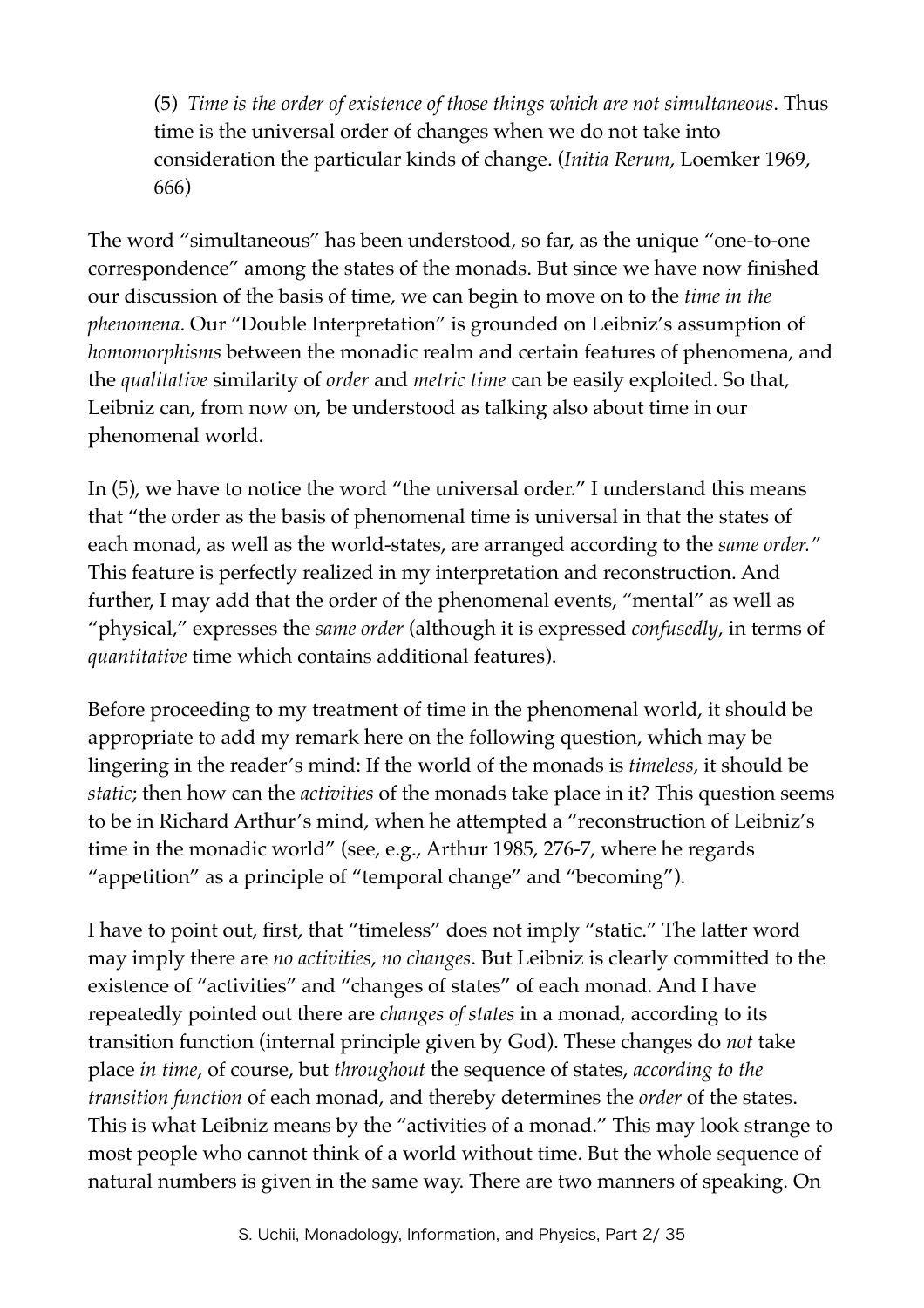the one hand, we may say "all of the sequence of states of a monad is created at once," and on the other hand, we may express the same thing by saying "the order of states in this sequence is *generated* by its transition function." "Generation" in the latter does *not* presuppose time.

Now, in order to *explain* time, philosophically or metaphysically, one cannot assume time (at least, Leibniz must have thought so). Therefore Leibniz chose the way from the timeless world to the phenomenal world. If you say "timeless" implies "no activities" and "no forces," then even God would be "without activities and forces." Thus, as long as we stick to the way Leibniz chose, we have to understand that "timeless" implies neither "no activities," nor "no forces," nor "no changes." Leibniz's use of such words as "active" or "force" (as well as "perception") must be understood in a *technical sense*, which is meant to provide the *basis* of the same words in the phenomenal world. That's the reason why he introduced the distinction between the "primitive" and the "derivative."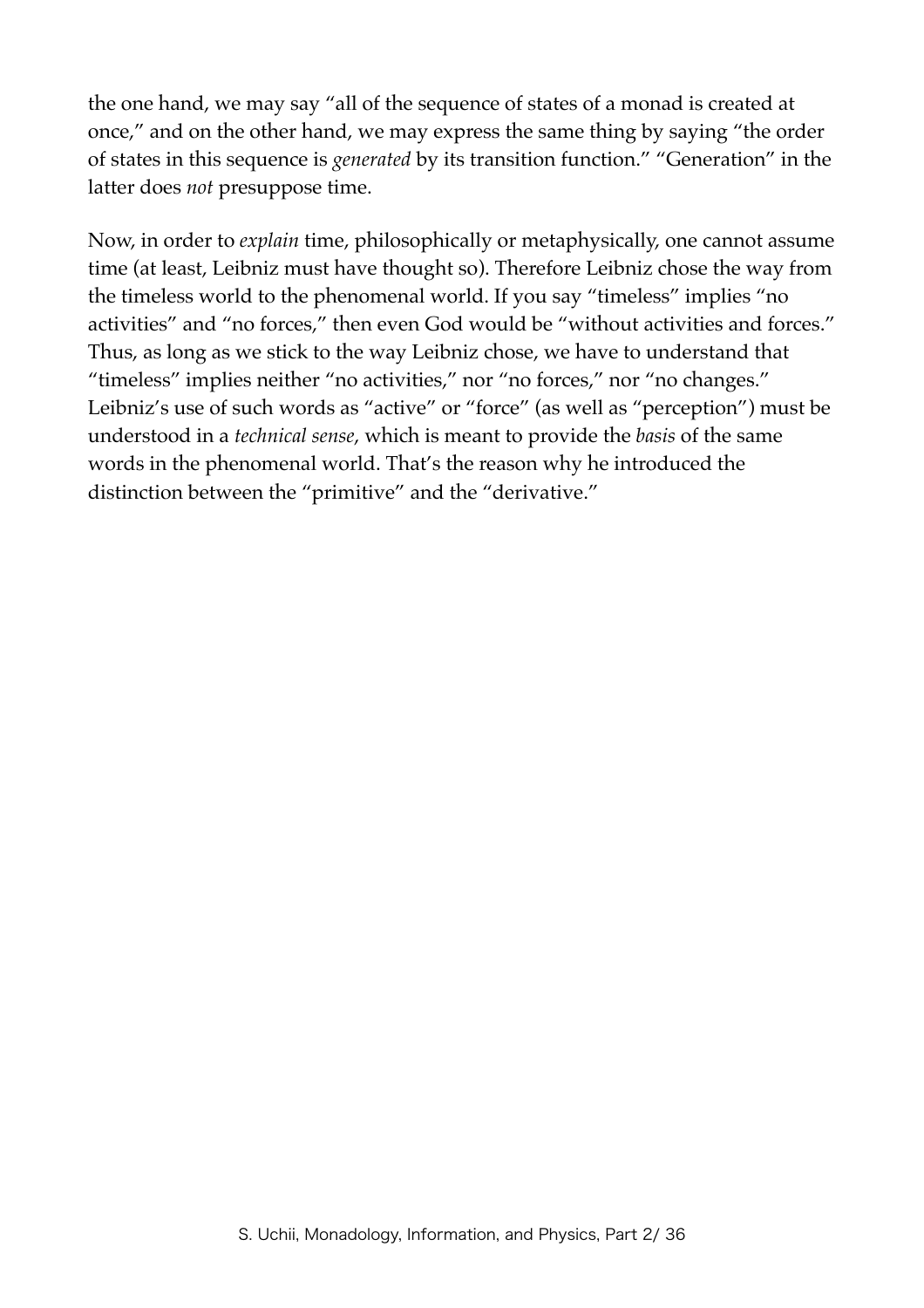## **23. Metric Time in Phenomena**

How can we give a metric to time? Here, we have to remember that *motion* is inseparable from *time*. In *Initia Rerum* Leibniz gave many important hints as regards the connections among geometry (hence, space), time, and motion.

Immediately after the conclusion (5) of the preceding Section, Leibniz begins to talk about *magnitude* of time *and* space.

(6) *Duration is magnitude of time*. If the magnitude of time is diminished uniformly and continuously, time disappears into a *moment*, whose magnitude is zero. (*Initia Rerum,* Loemker 1969, 666)

The second sentence says that time is *homogonous*, and this is a sort of extension of the principle of continuity. Although I have disregarded this notion of *homogony* when I mentioned De Risi's work on *Analysis Situs*, the reason for this omission is that I wished to discuss it *here* in relation to *both* space and time. Recall De Risi's clear reconstruction (Section 17) of Leibniz's view on space: space is the locus of all loci, or of all points, but "points" are a bearer of relations. These points are unextended, but extension and space can *disappear into a point by a process of continuous change*; this is something like a definition of homogony. Whereas *homogeneity* is defined in terms of equality and similarity (e.g., two congruent triangles, or two similar triangles are homogeneous). Thus homogony is different from homogeneity, but the latter is continuously connected with the former. Further, Leibniz says:

Although they are not homogeneous, time and a moment, space and a point, boundary and bounded, are nevertheless *homogonous*, because one can disappear into the other by a process of continuous change. (Loemker 1969, 668)

Moreover, the analogy between space and time is further extended:

*Time can be continued to infinity*. For since a whole of time is similar to a part, it will be related to another whole of time as its part is to it. Thus it must always be understood as capable of being continued into another greater time. Similarly, *solid space or amplitude can also be continued to infinity*, since any of its parts can also be taken as similar to the whole. (*Initia Rerum,*  Loemker 1969, 669)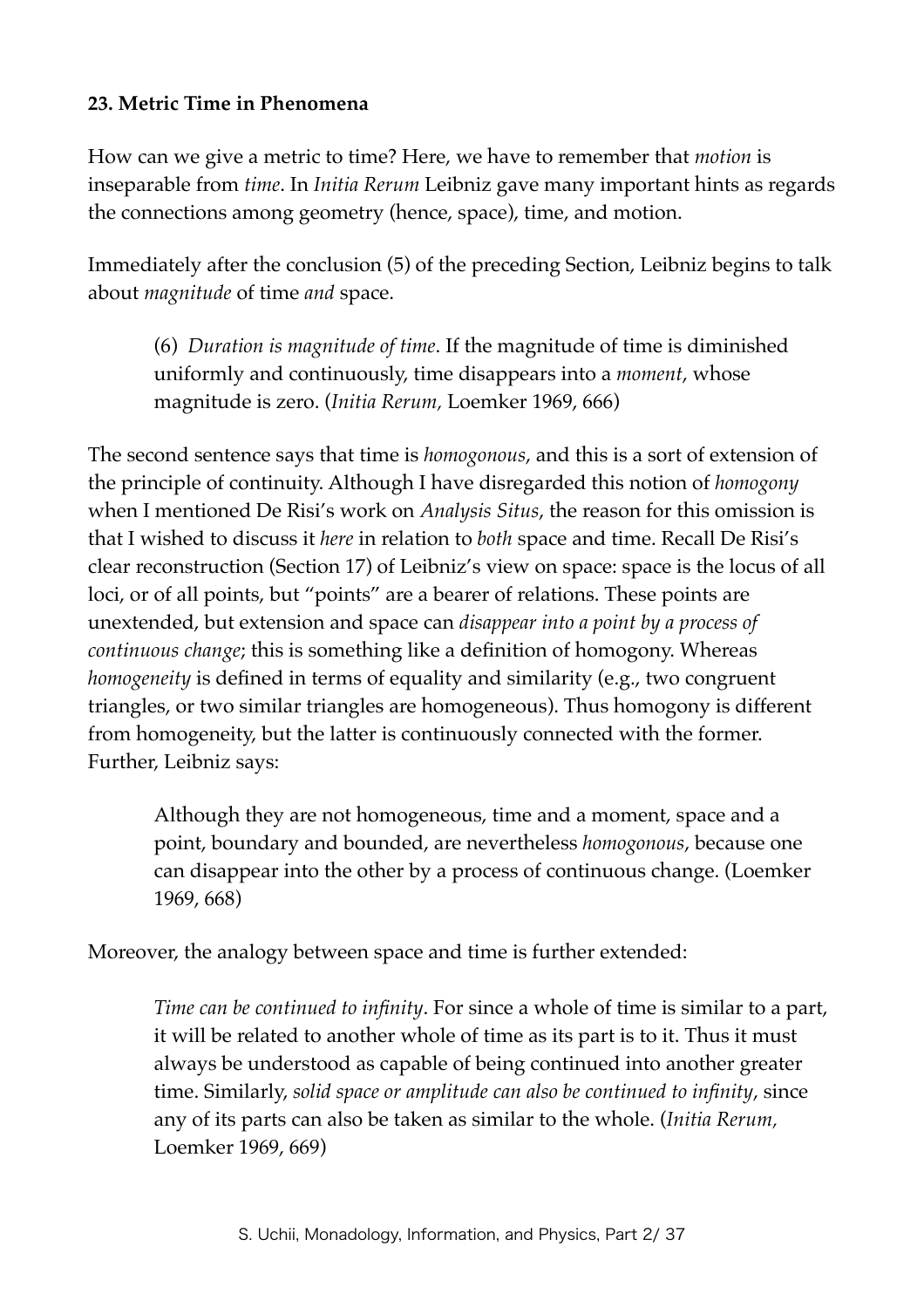Thus, it is clear that Leibniz is thinking space and time quite analogously. The relation between space and a point, and the relation between time and a moment (point of time, so to speak) exactly correspond to each other. And let me remind you again of De Risi's summary: space is *constituted by*, not composed of, places (loci as points), as Leibniz sometimes say (De Risi 2007, 173-4).

Then, why not repeat an *exactly analogous* argument for the possibility of the *metric* of time, step by step? Metric of space was introduced by the notion of *congruence*; then why not introduce *congruence for time* (duration) too? De Risi refused this step, because he sticked to the notion of *situation*, which is concerned only with spatial relations. But if situation (which reflects relations among monads, connected by simultaneity, or the one-to-one correspondence I mentioned) gives rise to *spatial* relations, then it is easy to imagine that a *similar* thing can give rise to *temporal* relations. Situation is of course related with the order of coexistence among monads, so that the "analogous thing" must be the *order of succession*; namely, quantitative and continuous time (in the phenomena) can be obtained on the basis of the order of succession, the "universal order of changes" in (5) in the preceding Section. Thus the problem boils down to the notion of *congruence for time*, for duration. And if we look for something helpful for this purpose, an obvious candidate is *inertial motion*. Since any inertial motion is *rectilinear* and *uniform*, if we can measure the *length of its finite portion of path*, from any point to any other point in the same *path*, this can be made the criterion of *temporal congruence* in the phenomenal world. In short, the temporal congruence may be reduced to the congruence of length.

Although this scenario may come to our mind, we have to be careful. For it is not clear whether the notion of inertial motion can be defined *without* appealing to any temporal concepts. Newton, for example, clearly *presupposed* both space and time for constructing his system of mechanics, the notorious absolute space and absolute time. Leibniz is obviously against such a project. His relational theory of space and time *must* avoid any such projects; otherwise he will lose most of the attractive features of his dynamics and metaphysics as well. On the other hand, it must be remembered that spatial continuity and spatial metric are achieved by introducing congruence, *congruence of length*, in particular, by *Analysis Situs*. Spatial metric is obtained not from nothing but from repetition of unit length, so to speak, on the basis of *Analysis Situs* which is meant to capture some *qualitative* features of the realm of monads.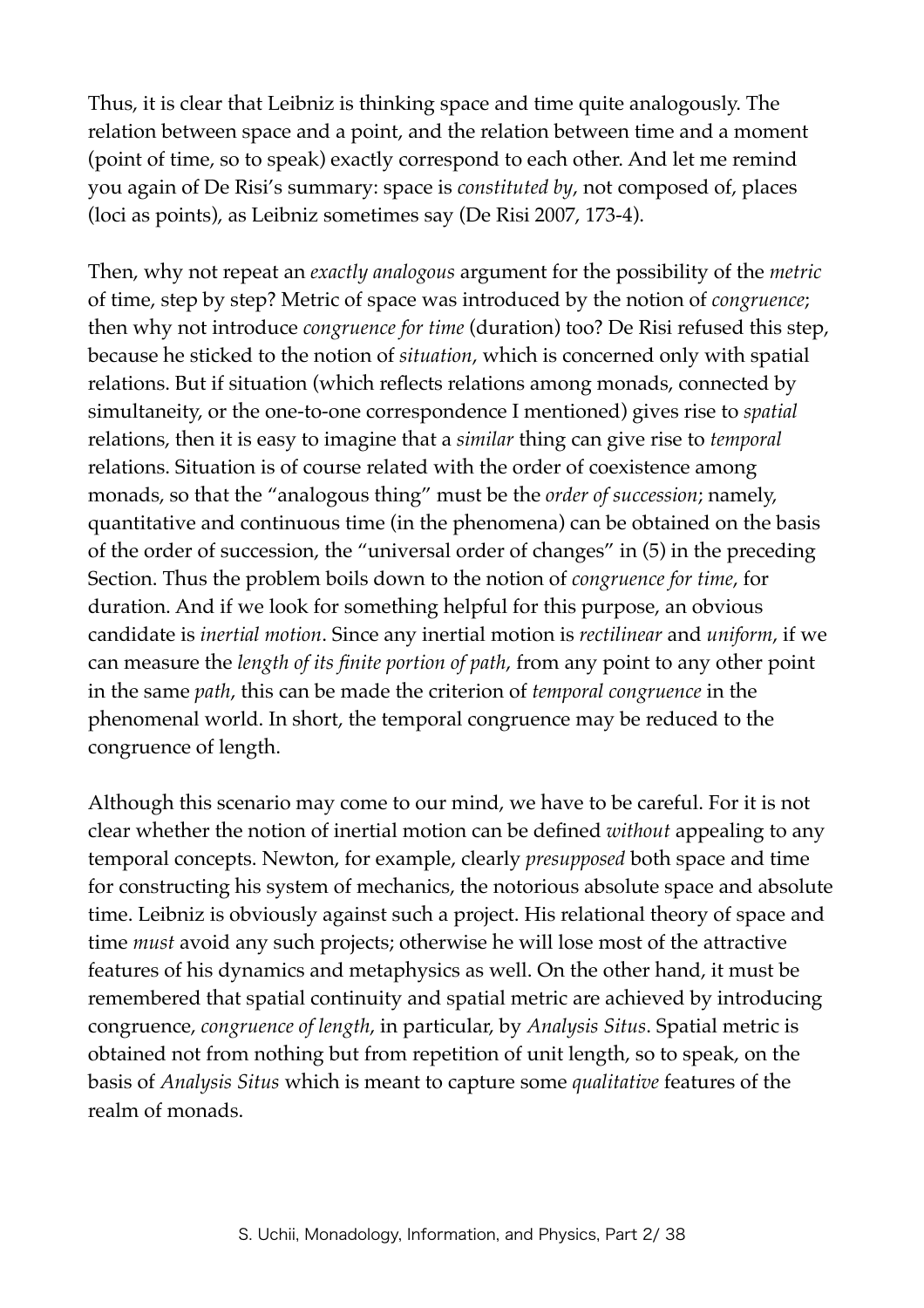With these preliminary considerations in mind, we will examine Leibniz's paper. After a brief remark on homogony, Leibniz begins to discuss *motion*, *path*, and *trace*. Motion is of course change of situs. Then, comes the following three statements:

The mobile is homogonous to the extended, for even a point is thought of as movable.

A *path* [*via*] is the continuous and successive locus of a movable thing. A *trace* [*vestigium*] is the locus of a movable thing, which it occupies at some moment. (*Initia Rerum,* Loemker 1969, 668)

 Thus it seems Leibniz is suggesting *time* (moment) can be related to *space* (extension) by means of *motion*. Time and space cannot be homogeneous, but the two can be connected by homogony, because a *movable* point (which is homogonously related with space) occupies a *locus* at each *moment* (that is *trace*), and the collection of all such loci is *path*, a *spatial* entity. In other words, if a path (or its finite portion) of a mobile can be perceived (by our consciousness), the corresponding motion can be *represented* in it (as a special entity for which simultaneity is satisfied). And it seems Leibniz is indeed trying to adopt this line. In order to see whether this it true, let us follow the relevant part of his paper for a while.

After discussing quantity and relations according to quantity, Leibniz touches on the law (principle) of continuity. Then, abruptly (so it seems) he turns to *situs* again.

 *Situs* is a certain relationship of coexistence between a plurality of entities; it is known by going back to other coexisting things which serve as intermediaries, that is, which have a simpler relation of coexistence to the original entities.

 But we know as coexisting, not merely those things which we perceive together, but also those which we *perceive successively* [Coexistere autem cognoscimus non ea tantum quad simul percipiuntur, sed etiam quad successive percipimus], provided only that, during the transition from the perception of one to that of the other, the former is not destroyed and the latter generated. From the latter requirement it follows that both coexist now, at the present moment in which we attain the latter perception; from the former it follows that both existed when we experienced the former thing. (*Initia Rerum,* Loemker 1969, 671, my italics, and an original Latin sentence inserted.)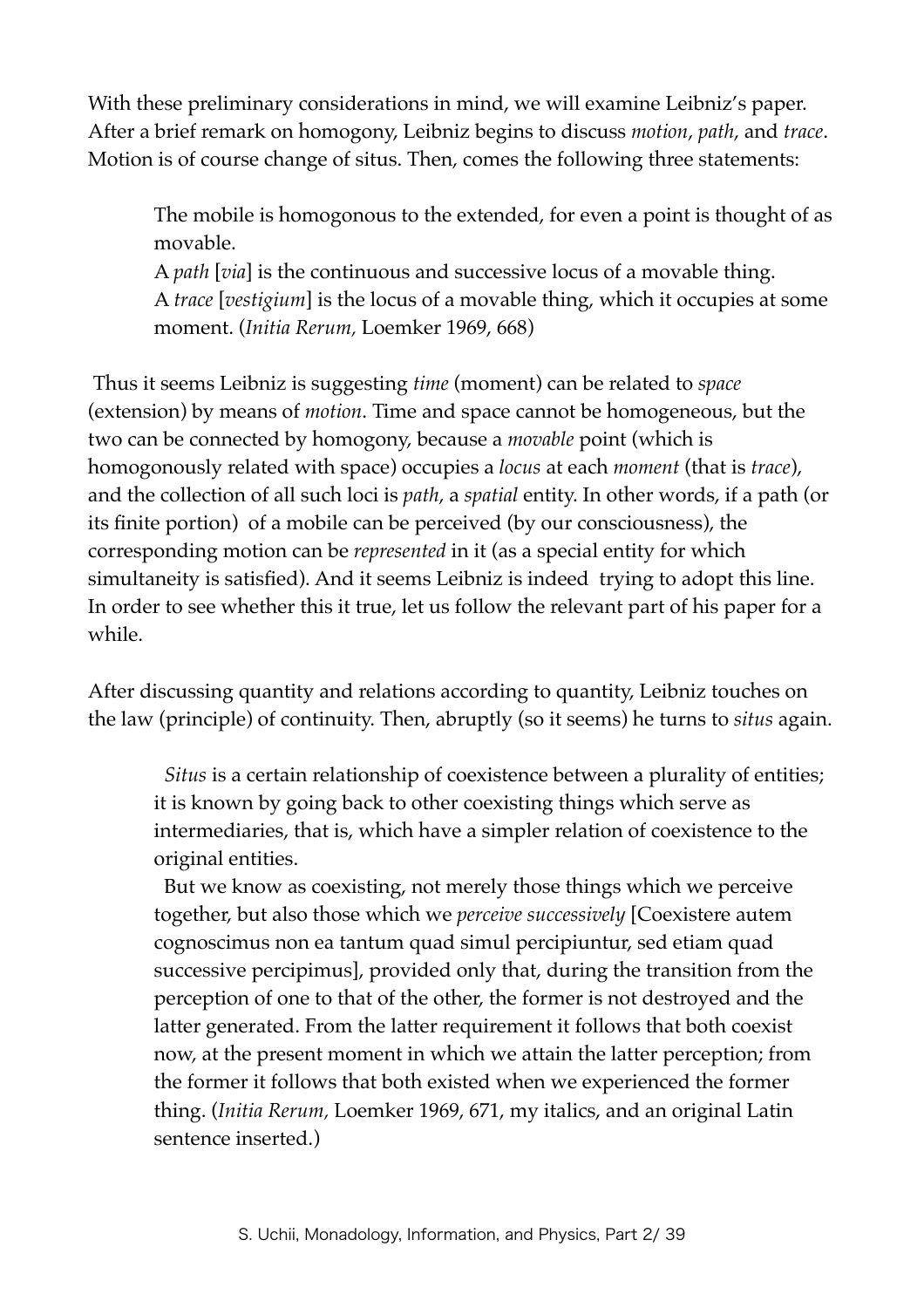The second sentence, I claim, provides the *missing link* between time and situation. The italicized words "perceive successively" is crucial, although it is accompanied by two important conditions that (i) one object is perceived at an earlier moment and *persists until* another object is perceived at a later moment, and that (ii) the latter object can be regarded as *coexisted* at the earlier moment. However, I don't see why (ii) holds, by those provisos Leibniz stated. I suspect he might have meant to repeat, the other way round, another successive perception from the latter to the former. But anyway, it is reasonable to assume these conditions hold for geometrical objects such as two separated points or figures; for, in order to perceive a *long* line, it takes some time to see one terminal point and then another point far away; and although we thus successively perceive this line, the two points no doubt coexists and have been coexisted. Now, if Leibniz were talking about geometrical objects in *timeless* realm, he would not have had any need for bringing in "successive perceptions." Thus I take it that he is thinking of the relation of geometry with *dynamics*; because, motion is nothing but a change of situation so that dynamics, in treating motion, presupposes geometry, and, further, geometry and time *must* be combined.

Notice that there is a *basis in reality*, for this "successive perception" in the phenomenal world, because of *simultaneous situation* and *successive order.* Corporeal bodies are situated and hence their relations are subject of *Analysis Situs*, and *change* of situation takes place according to a certain *order*, which is grounded on the *order of state-transition* in monads. The order of state-transition is timeless, but our perception of phenomenal change takes time, which somehow reflects that timeless *order*. The relations of "simultaneous, prior, and posterior" are qualitative, and if these *qualitative* relations are transformed (via coding) into *quantitative* relations, time appears (to us, humans, e.g.). Moreover, although Leibniz said that *motion* does not exist, the *path* of a motion can exist, because the successive states of monads together with their order exist in the timeless realm, and hence the *path* is nothing but their *representation*. Since the path is a *spatial representation*, it can exist in the phenomenal world.

Leibniz continues, and surprisingly (so it may seem to some readers, but naturally to me) comes back to the notion of *path* (which was already introduced in relation to a motion) again, as follows:

There is, moreover, a definite order in the transition of our perceptions when we pass from one to the other through intervening one. This order, too, we can call a *path*. (*ibid.*)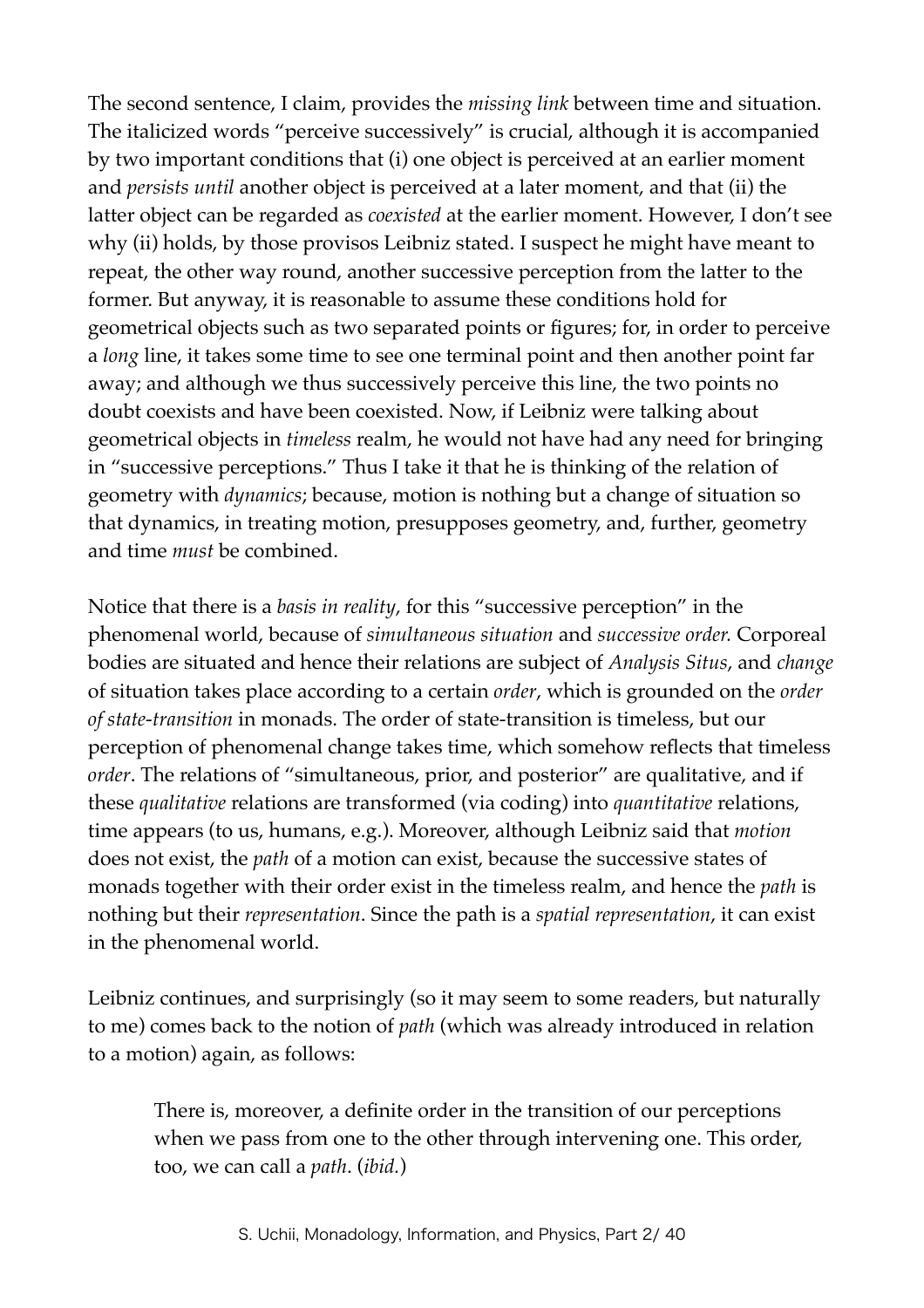What is he going to discuss? If we consider two different objects or points (in space), there can be *infinitely* many different paths between the two. If the matter is left at this stage, everything is a mess, a chaos. He then says, there must be a path "that is most simple, in which the order of proceeding through determinate intermediate states follows from the nature of the thing itself, that is, the intermediate stages are related in the simplest way to both extremes." In short, he defines distance. "It is this minimal path from one thing to another whose magnitude is called *distance*" (*ibid.*). This suggests *optimality* (or *teleological* law) which he is very fond of.

But the reader may wonder: "Why does he take such a roundabout way to define distance?" I cannot but say "he must have had, in his mind, a close relationship between motion and geometry"; recall that inertial motion is *rectilinear*, *uniform*, and based on the *nature of body*. And, of course, at the root is the essential difference of time from space in their origins, space (situation) from the order of coexistence, time from the order of succession. Despite this difference, distance must be connected with motion and time, as well as with space. But remember that "minimal" and "straight" are different, except for Euclidean geometry!

 In sum then, I understand that one of the main purposes (among others) of Leibniz's exposition in his paper is this: Leibniz aimed at founding the congruence of time on the congruence of distance (length), by means of the path of a motion. Inertial motions, in particular, can be a good candidate for supplying a unit of time, since it is *uniform* and *rectilinear* (its path is a straight line). In passing, however, we have to mention De Risi's observation that Leibniz's definitions of "straight line" are not exempt from some flaw (De Risi 2007, 226-247); this may well be relevant to the characterization of inertial motion too. Anyway, Leibniz tried to prove his "absolute space" (see Section 17) is Euclidean (De Risi, 247).

For a while, we neglect the problem of the foundation of the law of inertia (this problem was discussed in the 19th century by such people as Mach). But Leibniz certainly regarded the law of inertia, as one of the indispensable elements of his dynamics, and moreover, also as founded on the nature of body (without considering its problem within his *relational theory* of space and time). And, although the concept of the "inertial system" is an invention of the 19th century, Leibniz's dynamics as well as Newton's mechanics can be regarded as holding in any inertial system. On this reasonable assumption, it seems any inertial motion is ideally suited for providing a unit time (in terms of the distance it passes). However, since Leibniz cannot assume any absolute frame of reference, the problem of *relativity of motion* may well be an obstacle for this purpose. Thus, we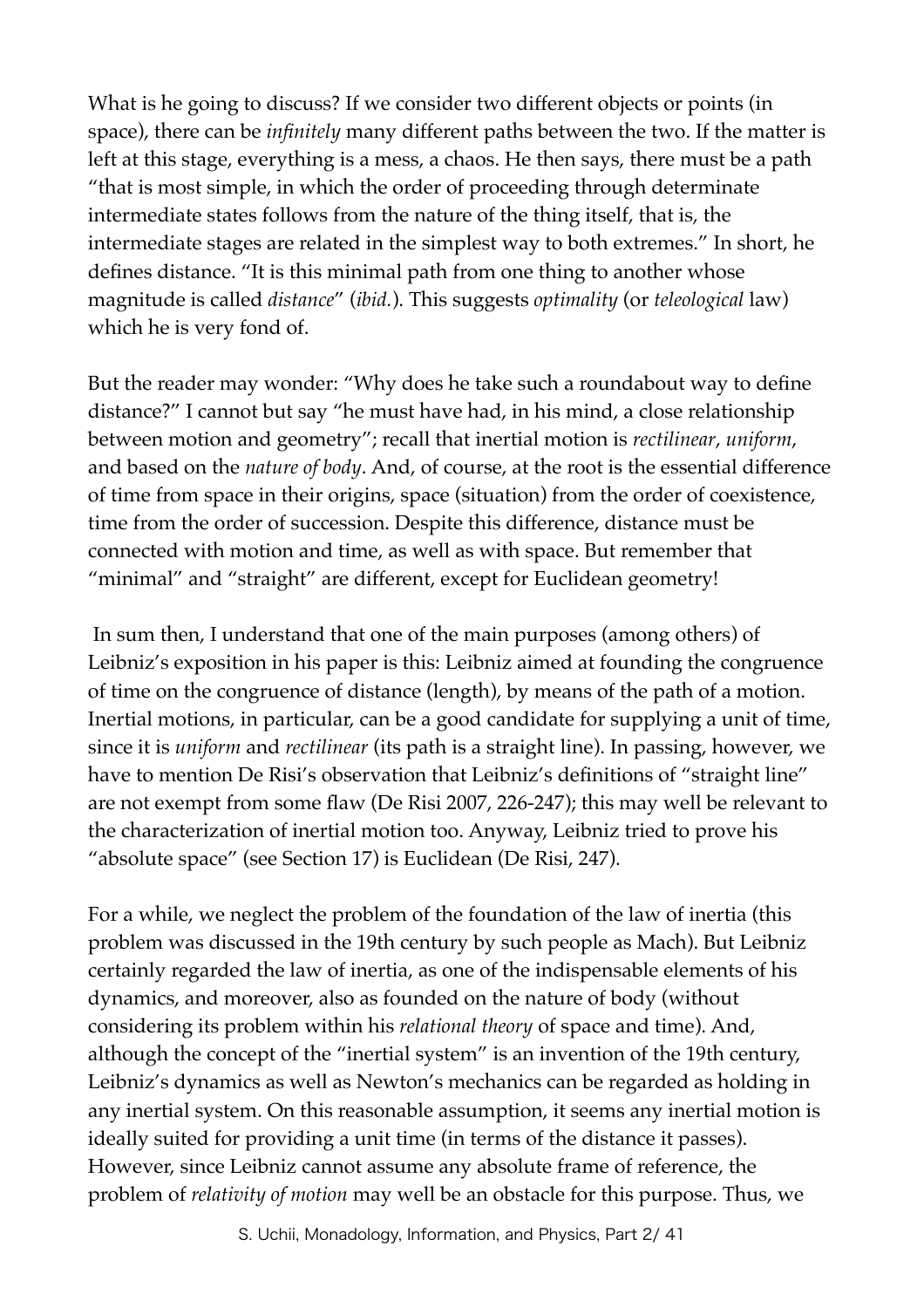have to look for an adequate and *specific* way to define temporal congruence in terms of distance. Leibniz does not seem to have provided any, although it is quite clear that his dynamics essentially depends on it.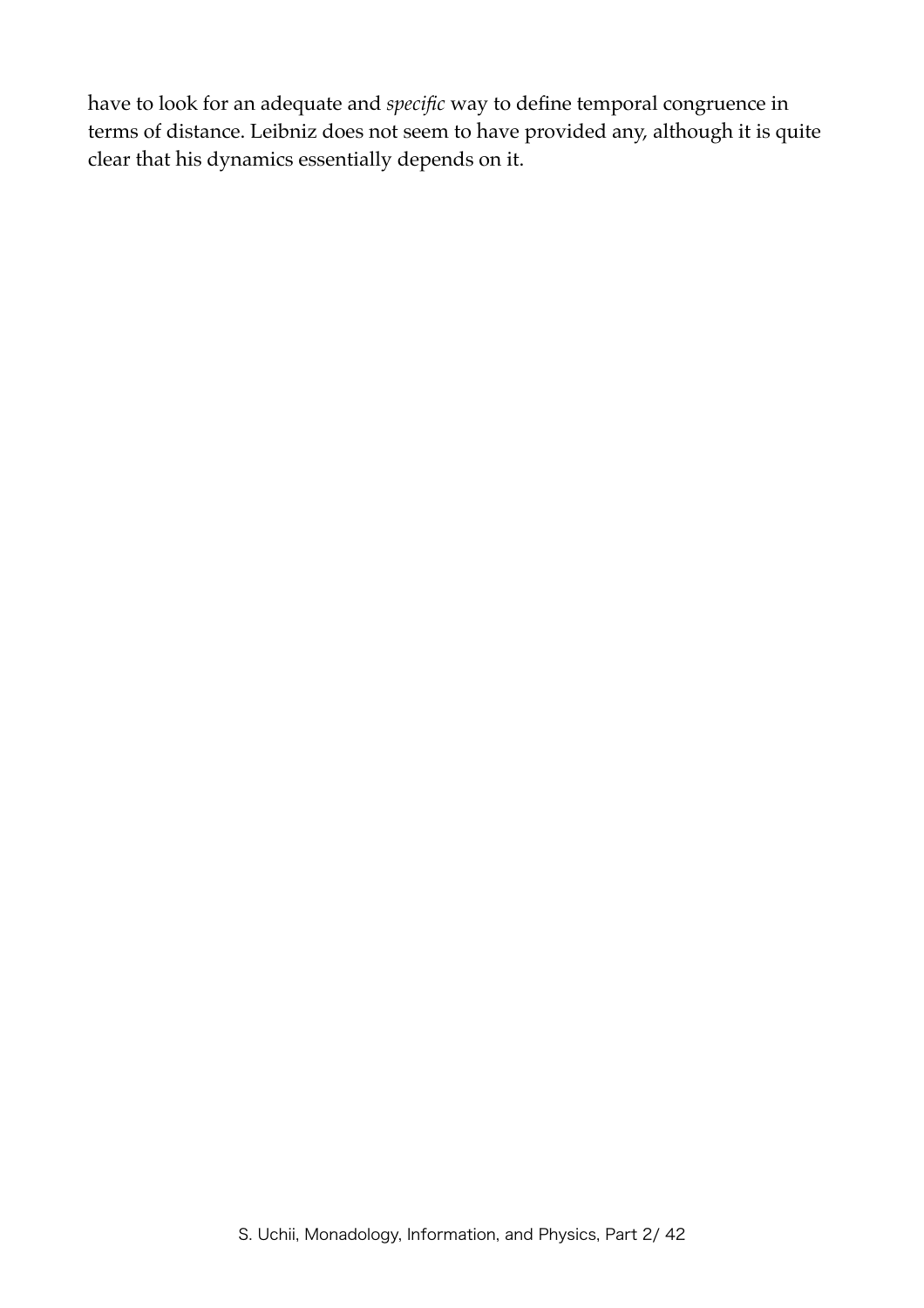#### **24. How to introduce Temporal Congruence?**

As regards collisions, Leibniz referred to the relativity of motion, and asserted that only the *relative velocity* of two colliding bodies is relevant. Can the same strategy work for utilizing an inertial motion for determining the criterion of temporal congruence? It seems it can. Recall the two examples of collision in Part 1, Sections 6 (Figures 3 and 4). Before and after the collision, the motion of the two bodies is an *inertial motion* relative to each other. However, these examples treated collisions on a straight line, and not ideal for measuring a distance. So let us choose an example of two bodies A and B (large enough for carrying an observer on it) in parallel motion, like Einstein's examples of two inertial systems. Einstein assumed identical clocks and measuring rods are used in each system. But, we assume only identical (i.e. congruent) rods can be used for measuring length on each body. Because of the relativity of motion, each observer on A and B may think "I am at rest and you are moving." And if the other moves one unit length (the length of the rod), each can judge one *unit time* has passed.

This point can be illustrated by Figure 12. The observer on A marks when the left end of his rod coincides the left end of B's rod. And he marks again when the right end of his rod coincides the left end of B's. Thus the *path* of the left end of B's rod can be represented by the straight line between the two marks; and its length (distance) can express *one unit of time*, of this relative motion.



The two marks determine a path, and the distance between the two marks represents one unit of time.

Figure 12: Inertial Motion and Unit Time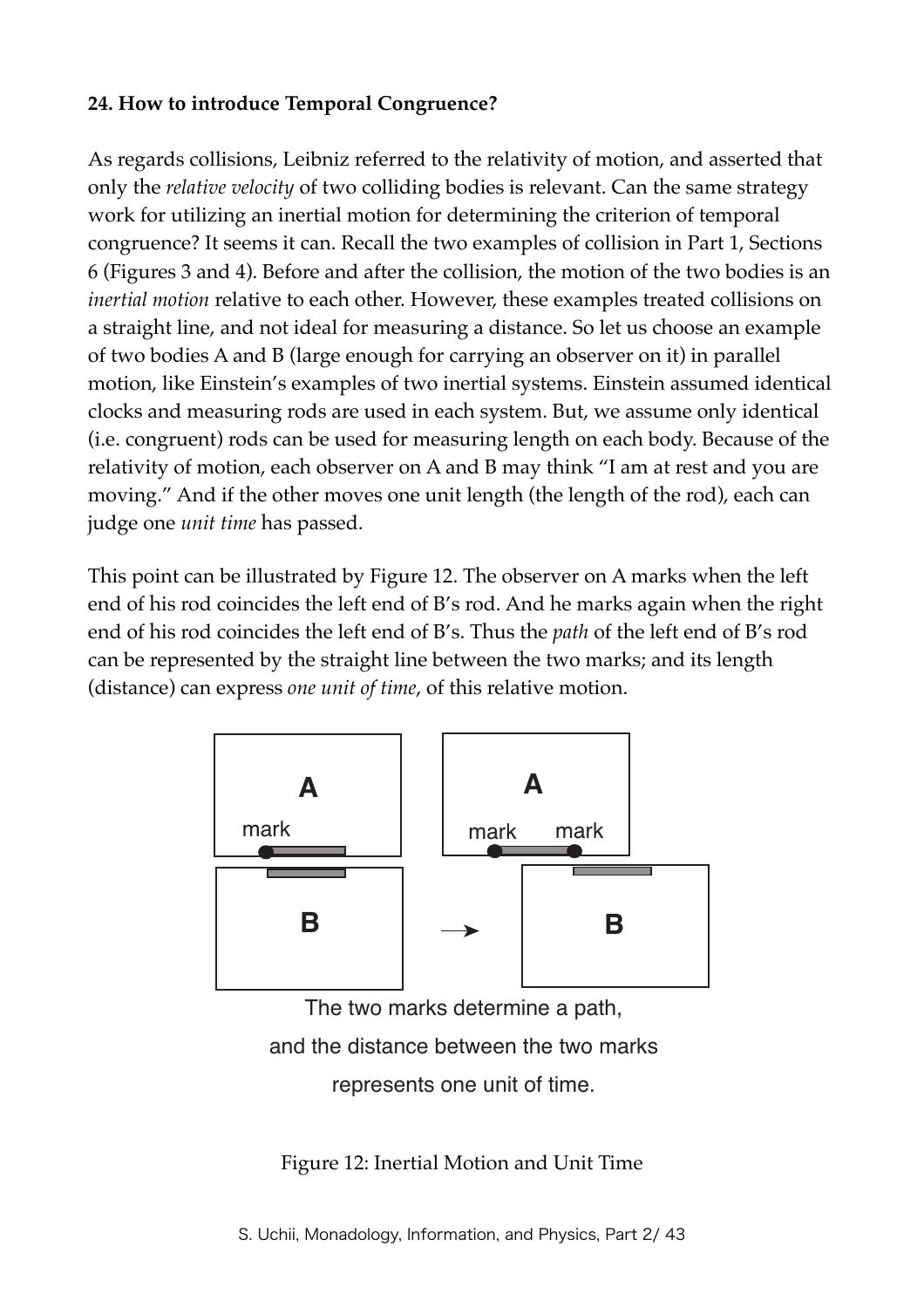This method works because inertial motion is *uniform* and its path is a *straight line*. We utilized Leibniz's definitions in his *Initia Rerum.* If the observer on A makes similar measurements with respect to another system C, as in Figure 13, the *proportion* of the speeds of two inertial motions can be obtained. If the relative motion of B is taken as the standard, C's speed is one half. Since the rod is infinitely divisible, we can obtain any desired degree of speed, and hence of time. This process can determine a *metric* of time in the inertial system A.



C needs 2 units of time to travel the same distance.

Figure 13: Proportion of two Speeds

Thus in order to introduce unit time (via length, distance), we need no clock; parallel inertial motions and book-keeping of their paths (by means of marking) are all we need. And exactly the same holds for B and C too. And once A's unit of time is obtained, congruence of this unit can be repeated any number of times we wish. And if this fact (still confined within a single body or system) is ascertained, on the basis of this fact we can introduce *other means* for measuring time; e. g., any periodic phenomena which are judged to be *uniform* by the preceding "inertial clock." Thus Leibniz can use a pendulum clock improved by Huygens for timekeeping.

Then, an "inertial clock" or any other clocks based on it can be applied to noninertial motions too. Suppose B's motion relative to A is not inertial but uniformly accelerated like a free fall. Then A's book-keeping, this time with an appropriate clock, will produce, as each unit time passes, a sequence of marks, such as: 1 unit distance from the 1st to 2nd, 3 units from 2nd to 3rd, 5 units from 3rd to 4th, etc., just as Galileo observed in his experiment of a ball rolling down a sloping plane. Thus the *speed* of this motion and the acceleration (rate of increment of velocity) can be measured; and by adding information of the (relative) *direction* of a motion, the metric can be extended to *velocity*.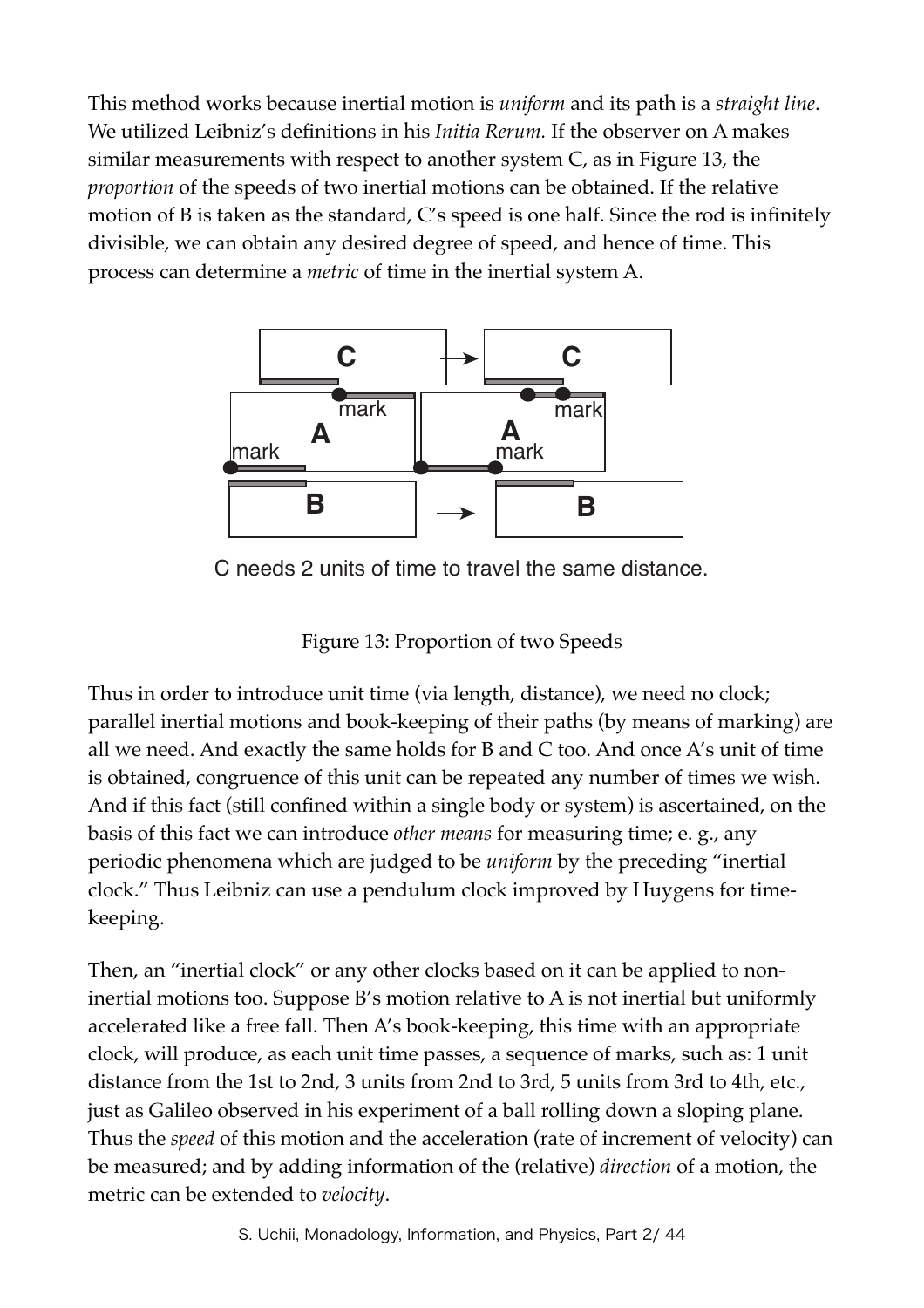However, here, we have to cite very illuminating remarks by Julian Barbour, commenting on Galileo's experiment of projectile, using a water-clock.

First, it is water, not time, that flows. Speed is not distance divided by time but distance divided by some real change elsewhere in the world. What we call time will never be understood unless this fact is grasped. Second, we must ask what change is allowed as a measure of time. Where does this come from? It looks as if we can get into an unending search all too easily. No sooner do we present some measure that is supposed to be uniform then we are challenged to prove that it is uniform. (Barbour 2000, 96)

At the heart of the problem of defining time (or congruence of time), there are these two points. In Leibniz's case, (i) uniform inertial motion can be used for measuring time and relative speed, but (ii) *uniformity* of inertial motion is presupposed. The latter is nothing but the problem of the foundation of the law of inertia (the last paragraph of Section 23). We will leave (ii) for a while and concentrate on (i). The problem of simultaneity (in the phenomenal world) is lurking, if we wish to integrate two *different sets* of measurements (distance and time) from two bodies or systems in *relative motion* with each other. In each system, geometry of space and measurement of time can be all right, but how can this information be shared with other system? Remember we are now talking about two systems A, B in the *phenomenal* world. In addition, "how A's measurements *appear* to B" may well be a part of the phenomena B observes. Leibniz may have been unaware of this problem, but we, after Einstein, can certainly raise this question.

The reader may protest against this: "You are being anachronistic, and raising a question Leibniz has never dreamt of!" Well, I am *not* sure whether this objection does *justice* to Leibniz. I am going to argue that Leibniz's dynamics and his relational theory of space and time have enough *potentiality* for handling such questions.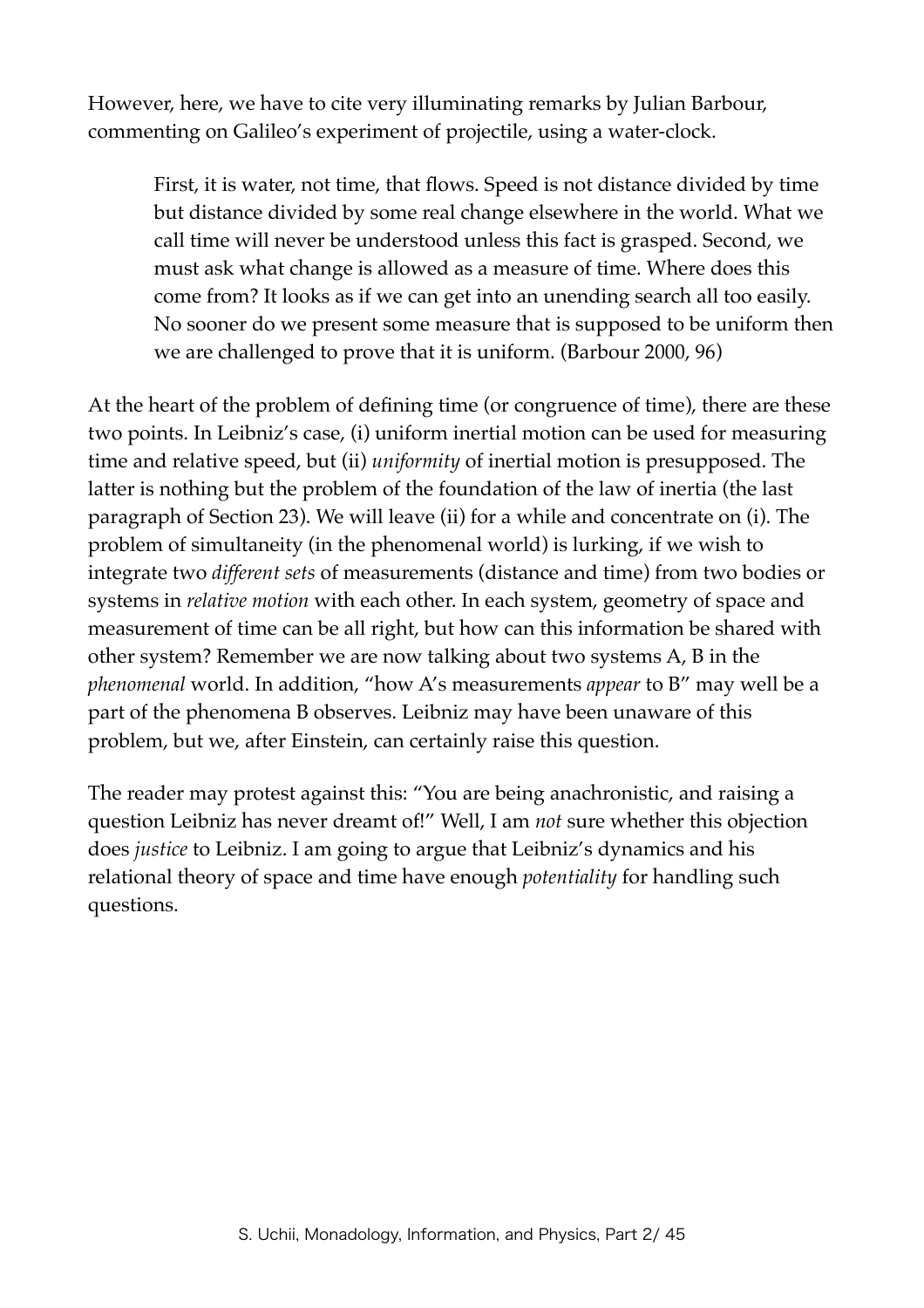## **25. Relativity of Motion and Simultaneity**

The problem of "simultaneity" has already appeared in Sections 19-22. But I have adopted the interpretation that those passages from *Initia Rerum* are primarily concerned with the *basis* of time, not with the simultaneity in the phenomenal world. That's the reason I have substituted "1-to-1 correspondence" instead of "simultaneity" there. Thus if Leibniz discusses congruence of time and genesis of time in the phenomenal world (and this is my interpretation explained in the previous Section), it is precisely here that he should define *simultaneity which can be used in his dynamics*. On my interpretation, the essential problem is this: On the basis of the *unique order* of the states throughout the world of monads, how can we generate time in the phenomena? In order to answer this, simultaneity in the *phenomena* must be properly defined. I grant that I am depending on our hindsight after Einstein. But, at the same time, I have to point out that it is Leibniz, not Newton, who emphasized the notion of simultaneity; Newton concealed this problem under the guise of "absolute time."

The speed of light was not known exactly in Leibniz's days, but after the Danish astronomer Ole Rømer announced (1676) that the speed is finite, some scientists including Huygens and Newton supported this view. Then we may safely infer that Leibniz also knew this fact, because Huygens even tried a rough calculation. But the theory of electro-magnetism appeared only in the latter half of the 19th century, hence any such ideas were not accessible to Leibniz. Thus it is only *after* Einstein's monumental paper of 1905, that the speed of light gained the pivotal role in physics. I have no intention to deny this. However, it is also undeniable that the relativity of motion plays an essential role in Leibniz's dynamics, and this alone may vindicate my attempt to investigate the hidden *potentiality* of Leibniz's dynamics. For, Leibniz's relativity obviously suggests that the laws of dynamics must be the same for all observers, irrespective on which system an observer is located, irrespective their state of motion, and how far away one observer is separated from another. But in order to keep our problems within a manageable size, let us confine ourselves only to inertial systems. Even with this restriction, then, by adding the possibility that the flow of information to a far-away location may take some time, the notion of simultaneity may suffer an influence from the relativity of motion.

We can find many textual evidences (I will refrain from enumerating, since it is boring) for asserting that Leibniz was well aware that a flow of information in the phenomenal world takes time. For, the phenomena are governed by the laws of motion, and this means any flow of information depends on such motions, and like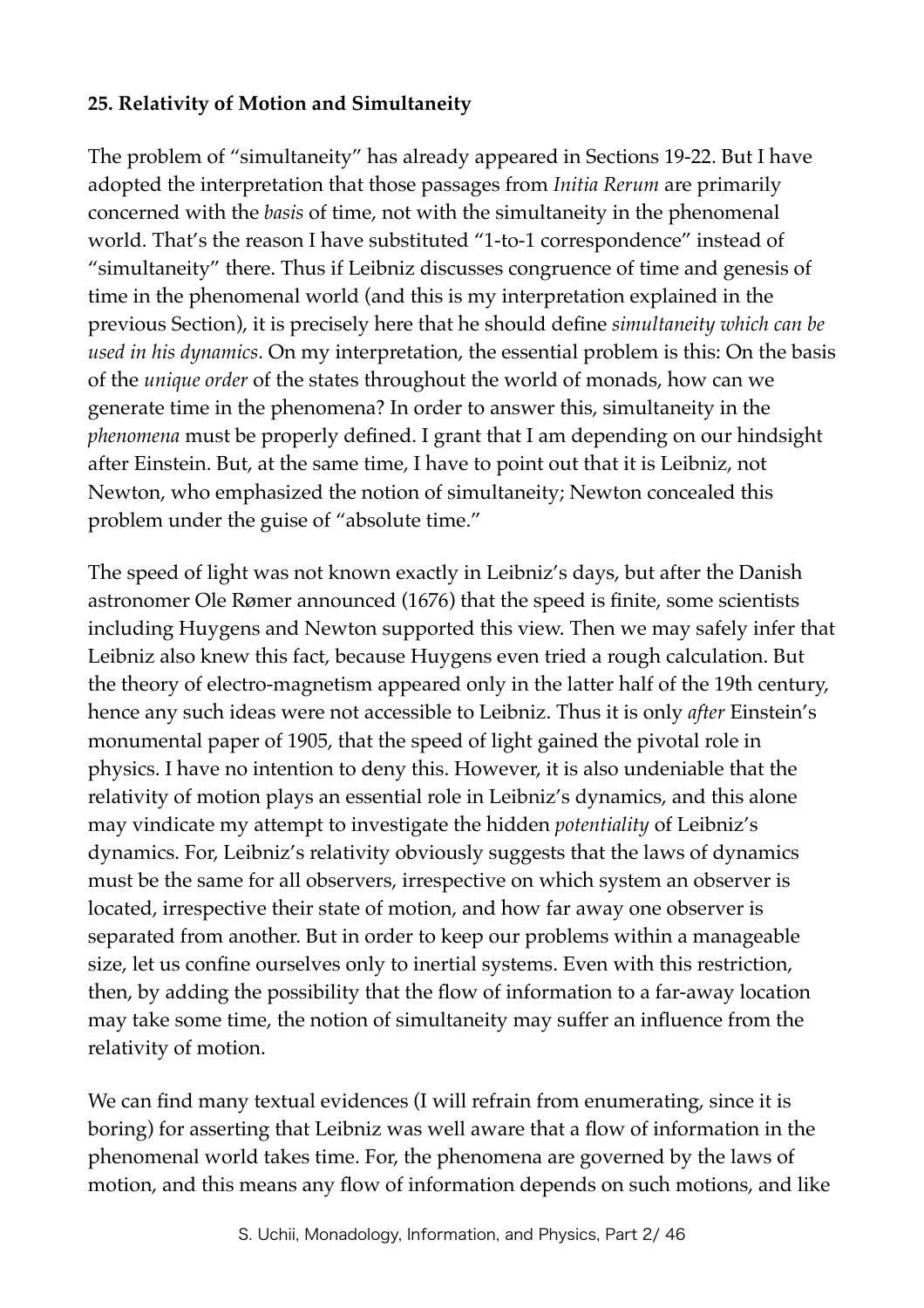any change of motion by collision, information flows through the boundaries of two or more bodies. But we have to distinguish the flow of information *within* a "divine machine" (cellular automaton) and the flow *between* two or more of such machines (Part 1, Section 12). This distinction was crucial for my informational interpretation elaborated to some extent in Part 1. In raising the question of relevance of relativity to simultaneity, I am exclusively concerned with the flow of information between two *separated* bodies (cellular automata) *in relative motion*. Then, according to Leibniz's view, any perception of one body by the observer on the other body must be mediated by innumerable bodies in between the two; hence it seems the flow of information inevitably takes some time, not immediate. This supposition is all we need.

Then, what is going to happen when two bodies are in relative motion (for the sake of simplicity, we may assume it is a parallel motion). Even when the two are closely located, as in our Figures 12 and 13, there is a problem. How does the measuring rod in one body *appear* to the observer in the other body? You may recall Einstein's argument in his famous paper (1905) on relativity. Einstein of course added, in addition to (1) the principle of relativity, (2) the principle of invariance of the speed of light. We are right now assuming Leibniz can agree on (1), but he does not know (2).

These assumptions *may* seem to prevent us from proceeding any further, as regards Leibniz's possible solutions of simultaneity in the phenomenal time. But we can try two candidates as "adventures of ideas." Whether or not they be successful, we can obtain some important lessons from such adventures.

(i) One obvious and straightforward hypothesis is this. Despite the relativity of motion, we may stick to the classical way. We have found the basis of simultaneity in the realm of monads, in Section 22, i.e., there is a unique 1-to-1 correspondence among the state-transitions of all monads and the world-states, which preserves the same order. And a most straightforward way to generate time in the phenomena is to extend the *same order* throughout the phenomenal world, by adding a uniform and quantitative metric to this structure (this may be the possibility entertained by Arthur and Cover). The ground for uniformity is in inertial motion which is regarded by Leibniz as based on the "nature of body" (see Section 2). Then simultaneity is automatically determined for any events founded on the same world-state. Thus, this time is exactly similar to Newton's absolute time, but founded on the monads and God's coding (for generating quantitative time in phenomena, from an atemporal order).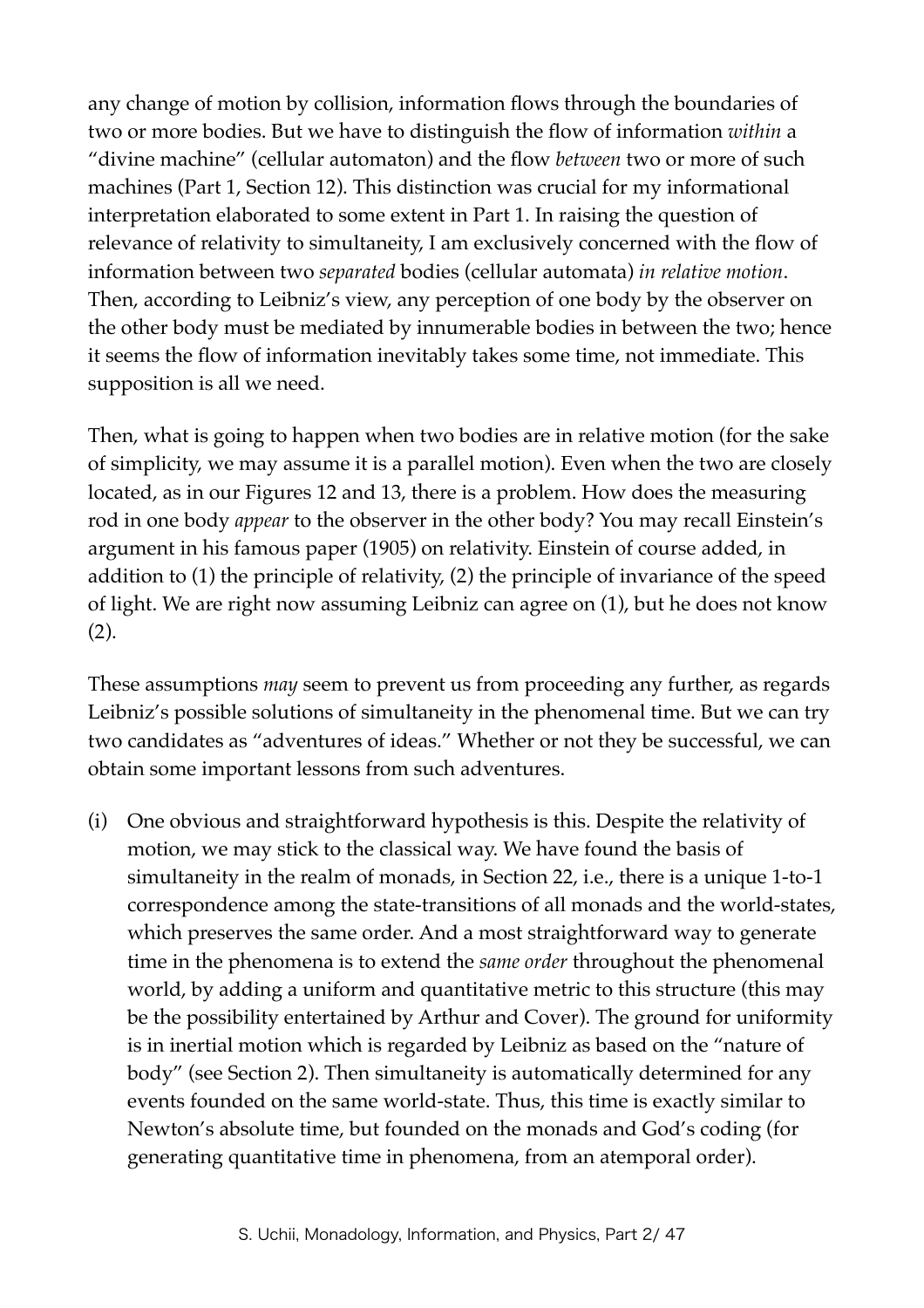(ii) But there can be another way, compatible with the basis of time in the monads. We have emphasized the need for coding, when we consider phenomena, because a state *R(W)* (representing a world-state *W*) of a monad cannot be identified with a phenomenon *Ph(R(W))* generated by the state. Thus we distinguished coding *Ph* of phenomena from coding *R* of representation. And as I have already suggested, the rod and clock of one inertial system may *appear* differently to other inertial system, thus adding new *twists* to phenomena. This means, although the basis of space and time is the same for each body, phenomena (appearance) may well be different, including space (distance) and time (duration). The problem of metric has to be handled by taking this aspect into consideration.

Now, candidate (i) is certainly possible. Although it may be even reasonable if we confine ourselves to classical physics, it may not deserve the name of "adventure." I am far more interested in (ii), since if it turns out possible, it can certainly show a far greater scope of Leibniz's theories of dynamics, space and time. We will examine these two in turn, in the following two Sections.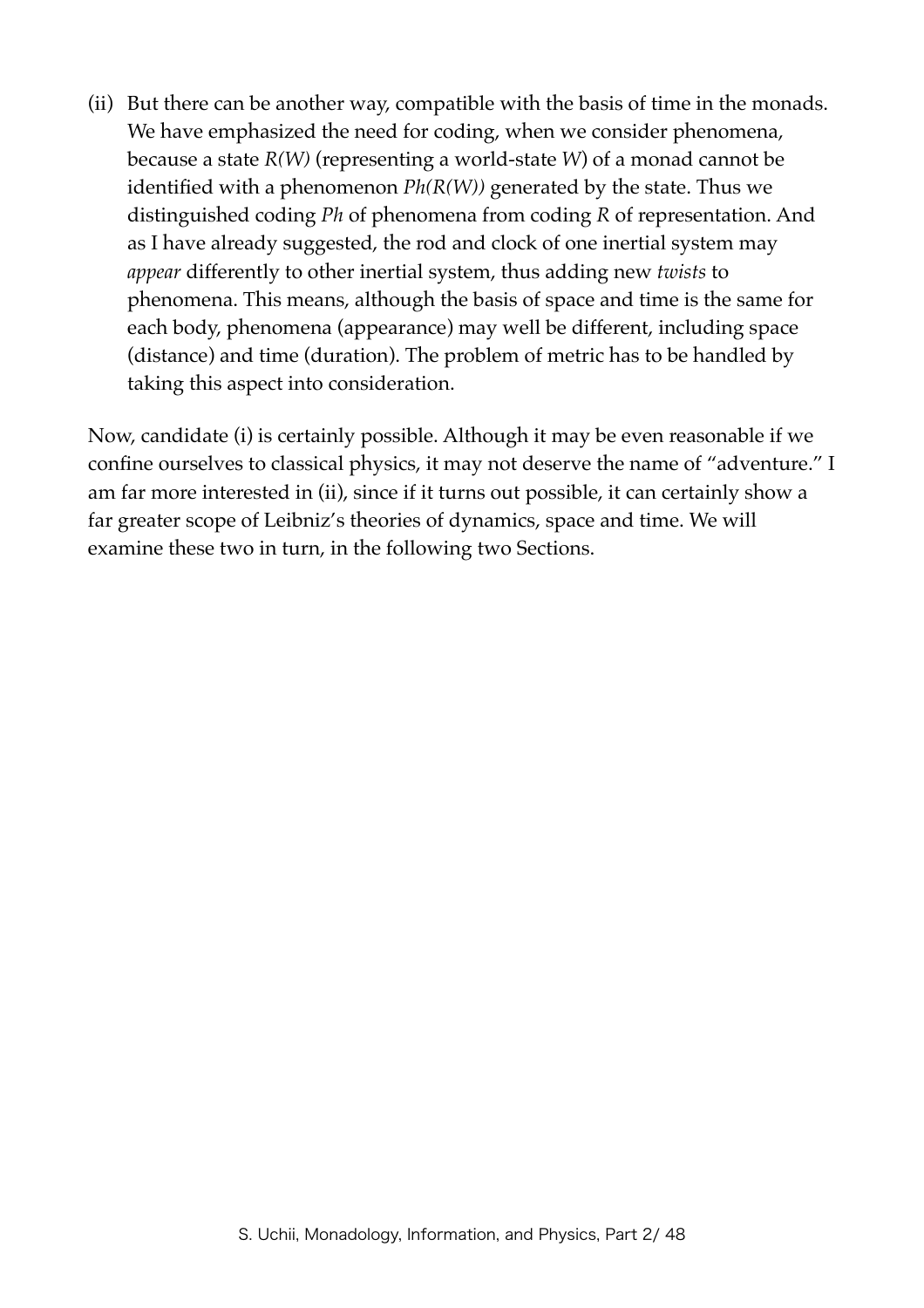#### **26. Classical Time in Leibniz's Dynamics**

Leibniz's reconstruction of time in the phenomenal world has at least one great philosophical virtue, in comparison with Newton's theory of absolute time. That virtue is Leibniz's persistent emphasis on the importance of *simultaneity*. This point cannot be overemphasized, because Newton concealed, so to speak, the problem of simultaneity under the guise of absolute time. Moreover, Leibniz's time is truly relational, in that its basis is the order of succession, the order of state-transition of the monads. And we should not forget that the *basis* of temporal simultaneity is also given in the monads. In our present reconstruction (classical time), this order is directly transferred to the temporal order with no modifications except for *quantitative* transformation. Thus classical simultaneity emerges in the phenomena. Moreover, time is *irreversible*, because the original order is one-way, not reversible. Unlike Newton, Leibniz's classical time is not an "*a priori* assumption" but *derived* from his metaphysics, although as I have kept reminding the reader, God's coding must be assumed. And, finally, its derivation from *timeless* basis is really innovative and striking.

Now, since we have constructed metric time from inertial motion, and reduced temporal congruence to spatial congruence, we have related time and motion to space. Thus space, time, and motion are not independent but closely connected with each other. This is quite in accord with the ideal of the Leibnizian harmony. Further, in this context, because of the law of inertia, the space must be Euclidean. Isotropy holds, i.e., space is exactly alike in every direction. Likewise, inertial motion holds irrespective of direction. And since we derived temporal metric from inertial motions, temporal metric is also the same and uniform irrespective of direction. The magnitude of (relative) velocity is determined by reference to this uniform time (based on inertial motion). The only qualitative difference from Newtonian absolute time is that time may have a beginning, since Leibniz talks about the creation by God.

I do not know whether or not the following is a merit of this classical reconstruction of time, but it may be worth mentioning: This classical time does not preclude the possibility of Leibniz's Demon (Section 13). For, since at any moment there is a unique space (a surface of simultaneity, although it is 3-dimensional) containing all bodies in the phenomenal world and their information is all available to any observer at this moment. So, if there were an observer who could discern this information, together with the knowledge of the laws of nature, he or she can know not only what is happening right now, but also what has happened and what will happen. Unlike Laplace's Demon, Leibniz's Demon can obtain such information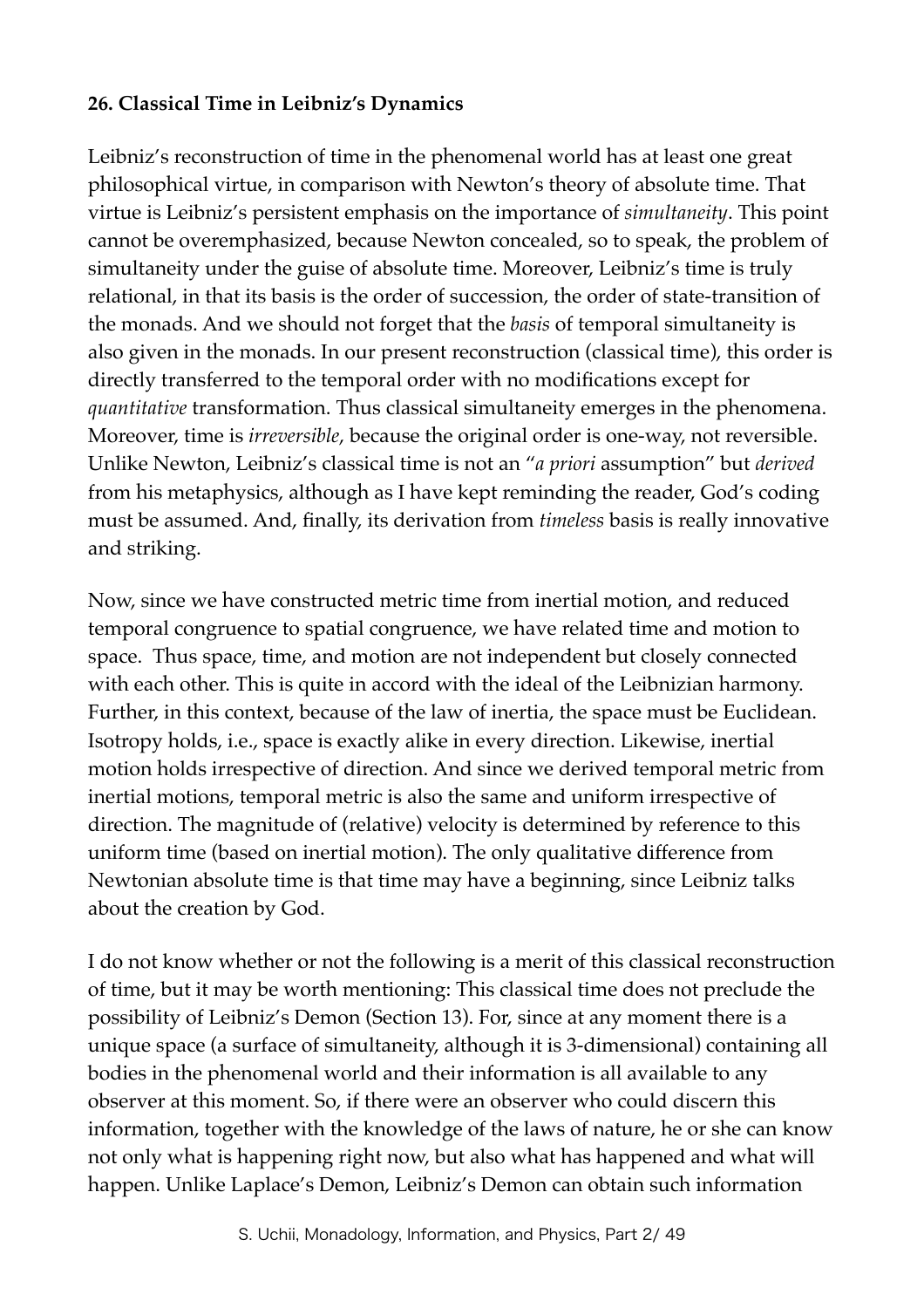(necessary data) from a piece of matter. This is because of the classical simultaneity which can go through all events, instantaneously, of the whole world. Since, according to Leibniz, a piece of matter can represent the whole world (through its basis, i.e., the monads constituting this piece), the Demon with its superintelligence, can read off this information. Notice that if the speed of the flow of information (on the surface of simultaneity) has an upper limit, this is not assured despite its super-intelligence.

I think the only problem lurking in this reconstruction of classical time (for Leibniz) is the question of *consistency* with the relativity of motion. Leibniz seems to have thought Newton's argument for absolute space in terms of his "bucket experiment" (the surface of the water in the bucket becomes concave by the centrifugal force due to revolution) is not decisive (Clarke alluded to this in his 4th reply). But Newton's argument has an equal force in *inertial* systems, even if we discard absolute space and time. So unless Leibniz shows that he can explain the same phenomenon by his dynamics (with relational space and time) coupled with the relativity of motion, the question of consistency remains. As a matter of fact, although Mach suggested an informal idea in the 19th century, a solution was obtained only in general relativity, in 1985 (see Barbour and Pfister 1995, ch. 5).

For the convenience of our later comparison, a bit of symbolic representation is in order here. With an instantaneous world-state *W*, and its representation in each monad *R(W)* (we need appropriate subscripts, but they are neglected for the sake of simplicity), an instantaneous phenomenon can be expressed by *Ph(R(W))*. Then, all of the preceding *metric* features of Leibniz's classical time stems from *Ph*, since this is the only place where the transformation from *qualitative* features to *quantitative* features occur. Although the reader may not have noticed this, this will become prominent in the following Section, where we will try a *relativistic* reconstruction, as an "adventure of idea."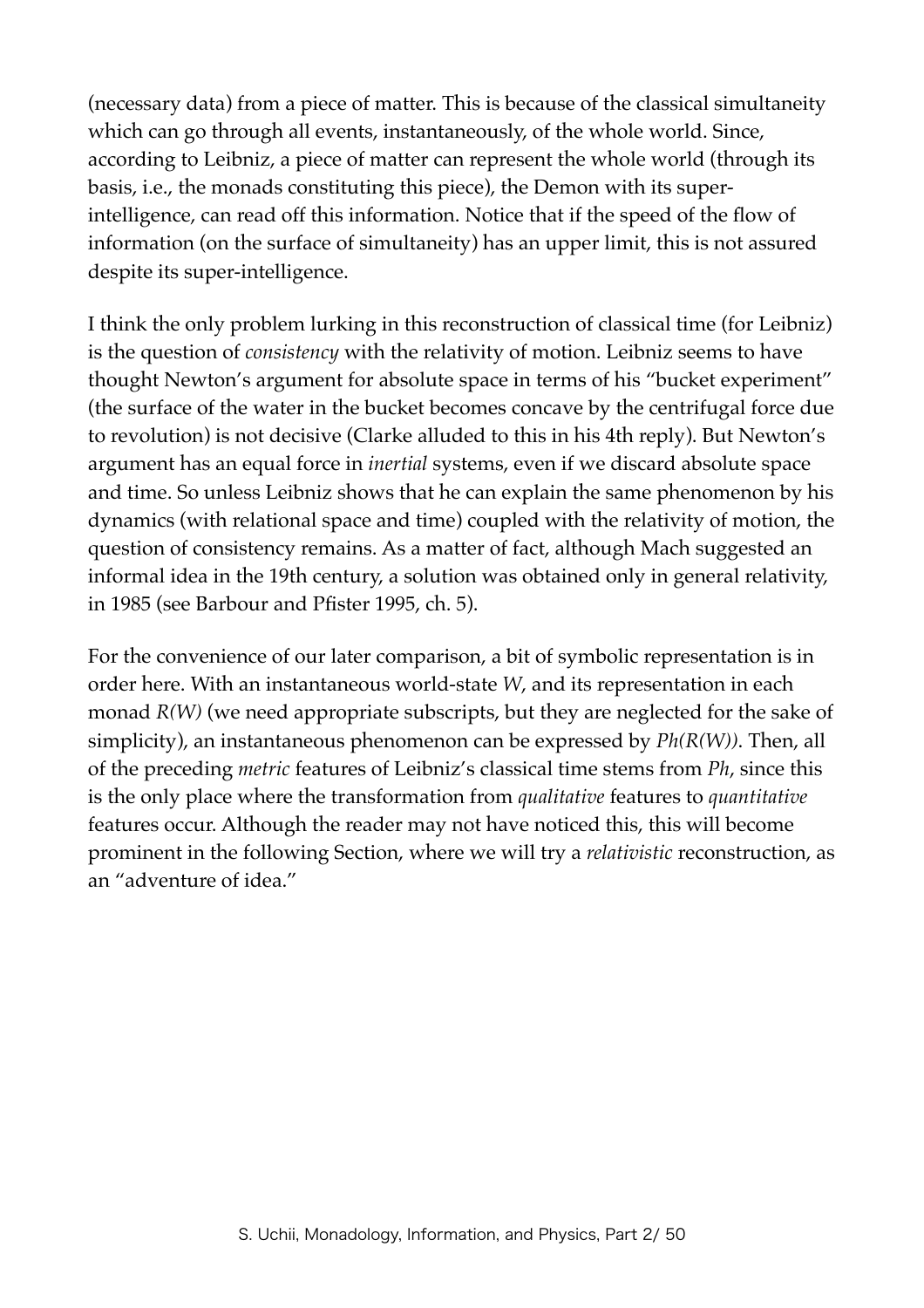## **27. Relativistic Metric in Leibniz**

Now I am going to turn to candidate (ii) at the end of Section 25. At the beginning I have to warn the reader that this is an adventure in order to probe the *potentiality* of Leibniz's metaphysics and dynamics; I have no intention to allege Leibniz was entertaining this way of introducing time in phenomena. All I wish to show is that, despite the fact that Leibniz was unaware, an amazing potentiality was (logically) contained in his metaphysics and dynamics based on it.

It seems that Leibniz did not consider (well enough) the possibility that the flow of information may take time, and the speed of this flow cannot be infinite. Although he was aware that any causal process in the phenomenal world takes time, as was implicitly shown in his famous example of the "roar of the sea" (Section 12, and for Leibniz's original text, see Ariew and Garber 1989, 295-6, from the preface of *New Essays*), he does not seem to have considered its implications deeply. But suppose one day in the evening, around 1715 (his last full year), this possibility struck him, together with the idea that a kind of ether is the medium of this flow. Could he ever revise his theories of time and of dynamics, in order to adjust them to this possibility, *without changing anything in his metaphysics*? The last italicized condition is meant to preserve the basis of time in the monads in the *timeless* realm. To this question, I can definitely answer "Yes"!

There can be various hypotheses, but I can present the simplest immediately. Depending on our hindsight, we can extend the *invariance* of the law of nature not only to each inertial system but to the *speed of the flow (propagation) of information*, just as Einstein did. This is quite in accord with the relativity of motion Leibniz holds. For, although this speed becomes, in some sense, absolute, not depending on which inertial system we are talking about, Leibniz would not refuse this as long as this speed is one of the consequences from his dynamics and metaphysics. And since we are confining ourselves to considering only inertial systems, we also do not have to mind. "Relativity" and "relational" theories do *not* imply the absence of the absolute. Without something invariant, no intelligible theories may be possible, and this is one of what Leibniz has insisted on, throughout his middle and later periods.

Then all motions, *except for the flow of information*, are relative in the phenomena. We can even imagine the basis of this constancy of its speed: when God encoded timeless order of world-states in the phenomenal world, he has left one benchmark for all finite beings. That may well be a part of the pre-established harmony.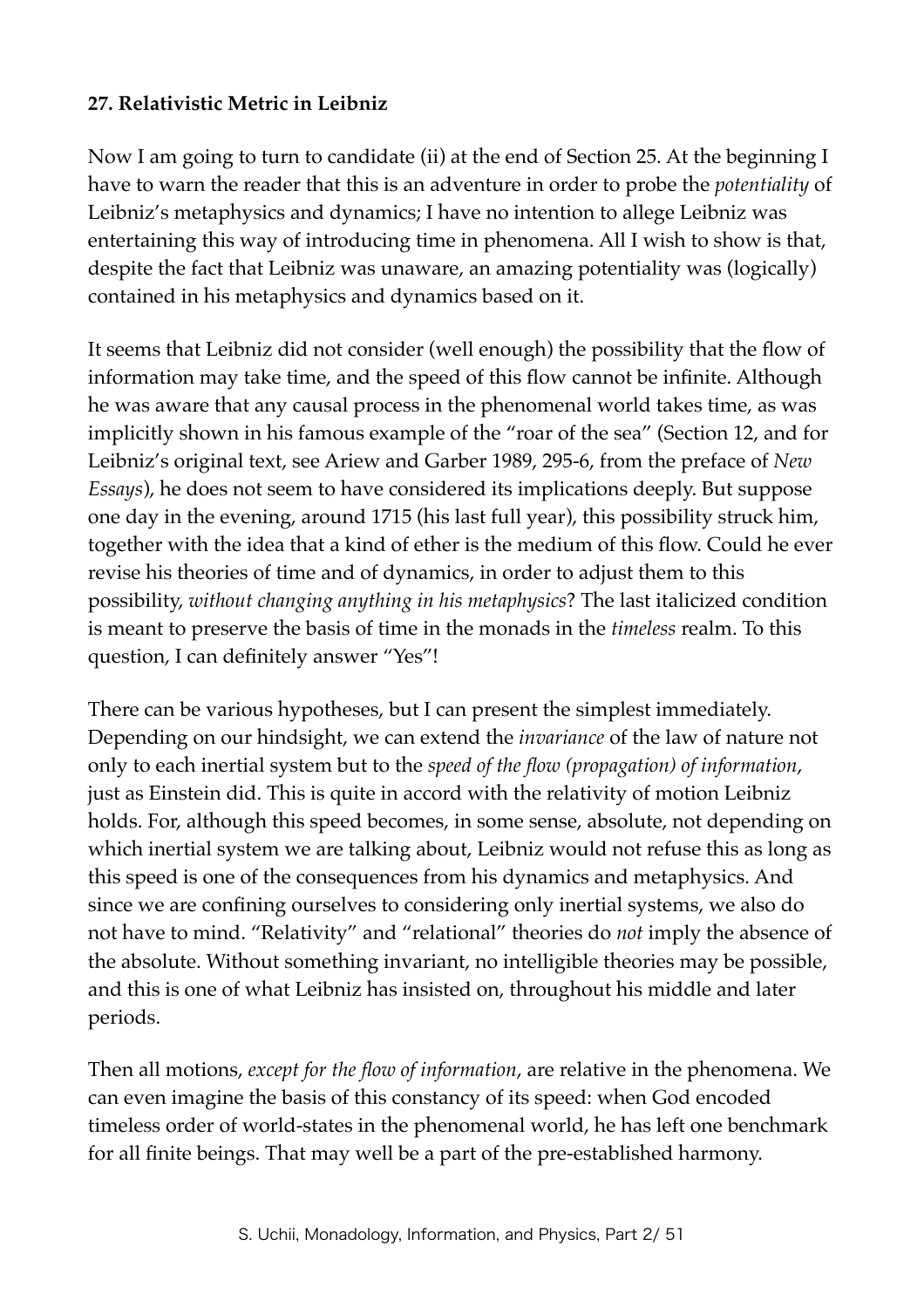Then, since both the principle of relativity and the invariance of the speed of the flow of information are ready, Leibniz's version of "special relativity" is easily obtained. Or we may choose another formulation in terms of "Minkowski space," which utilizes a "space-time geometry"; although its metric is Euclidean for space, the overall metric is Lorentzian, as I have already explained in Section 16, Figure 9. God, instead of prescribing the two principles of dynamics for phenomena, may well have adopted the Lorentz metric which introduces a mutual dependence of space and time. And as I have already pointed out, this metric can be put into his coding for phenomena, *Ph(R(W)).* Notice that coding can be changed *without altering anything in reality and its essential features*. Thus, God can produce this relativistic metric *on the basis of* the order of succession of states in the world of monads. This means that the original order keeps its unique one-to-one correspondence, but in its *phenomenal expressions*, the *relativity of simultaneity* appears, and space and time, taken singly, are also relative. This is the reason why I have confidently asserted that the relativistic metric can be obtained by modifying *nothing* in the realm of monads. The trick is all contained in the coding part *Ph*.

Some reader may invoke Leibniz's Demon again, by saying "your relativistic metric will destroy the possibility of this Demon, because of the invariance of the speed of the flow of information." Yes, as it stands, this remark is right, as far as *our* world of phenomena is concerned. But there can be two ways to counter to this remark. One is to accept this and to regard "Leibniz's Demon" as an imaginative metaphor for illustrating a certain feature of *Monadology*. However, if we wish to extend our adventure, we can easily suggest a *relativization* of our relativistic metric. Since metric depends on *Ph*, not any other parts of *Ph(R(W))*, we can introduce *different metric systems* depending on the grades of monads. We humans have an *anima* with intelligence; but Leibniz entertained the possibilities of Angels and Archangels, and their *anima* should be far superior to ours. The phenomenal world may well look differently from ours; which means, even if they were governed by a relativistic metric, the speed of the flow of information may be *different* from ours, increasing as God may wish! In short, we can entertain the possibility of multi-metric systems of phenomena based on *exactly the same world of monads*. If we may depend on our up-to-date hindsight, theories of "Varying Speed of Light" (VSL) can suggest such possibilities, although the context and purpose are quite different (see Magueijo 2003 and Moffat 2008).

For the sake of brevity we will use "light" for "flow of information," thus meaning the "speed of the flow of information" by the "speed of light." Then the imagined Leibnizian double-metric system can be illustrated, in 2-dimensional Minkowski space, as in Figure 14. We assume the speed of light for Angels is quite close to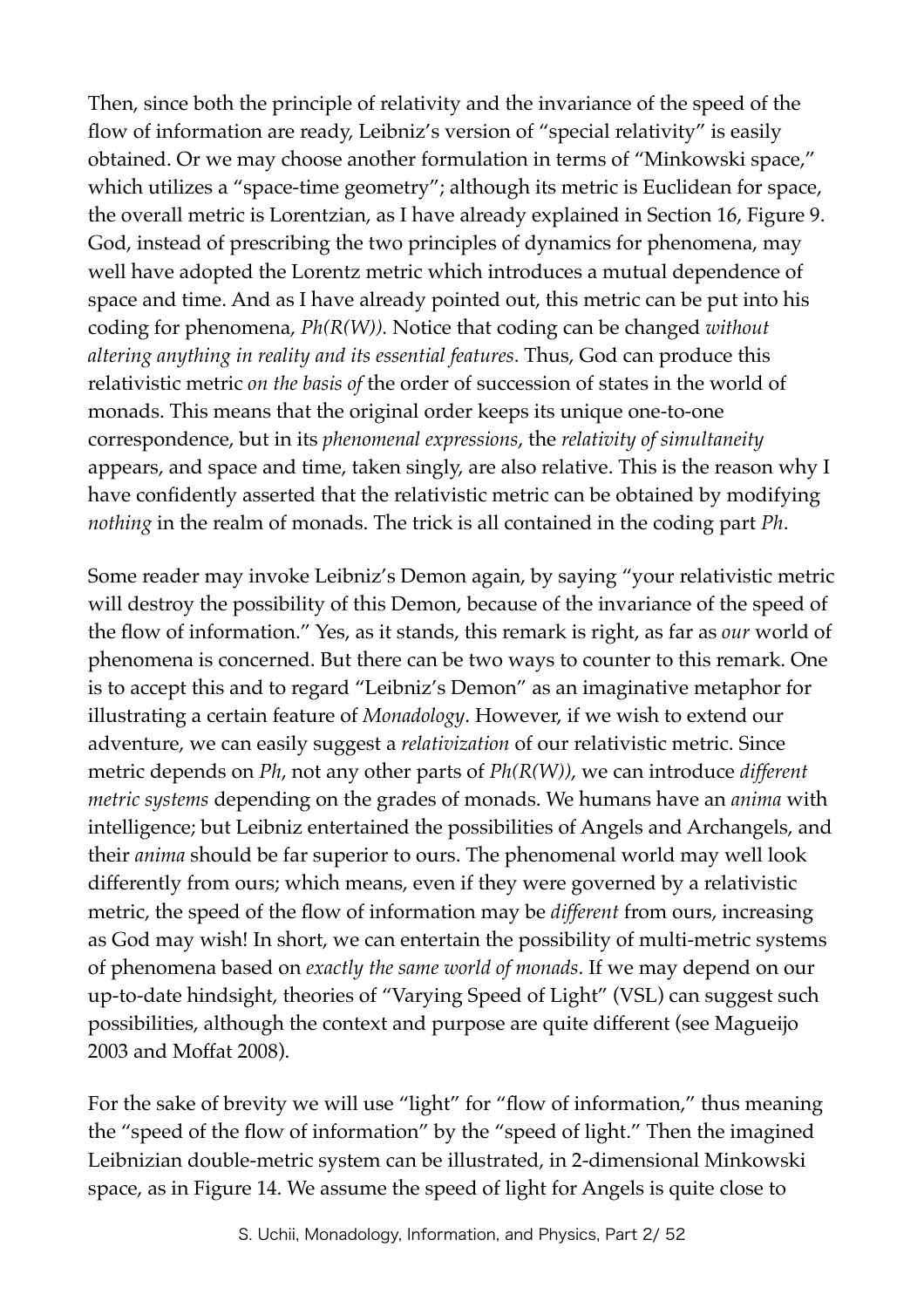infinity, and the speed of light for humans is much smaller than this. In each case, time is expressed in length (ultimately based on a chosen "inertial clock") and written usually as *ct*, where *c* is the speed of light (NB it takes 2 values, depending on the anima in question).



Figure 14: Bi-metric Relativity for Humans and Angels

The speed of light determines the upper limit of distance any piece of information can reach. Thus, for humans at time *t*, although the surface of simultaneity extends to infinity, information from a far-away location takes a lot of time for reaching them, and moreover, no one at *O*, e.g., cannot emit information to any location *outside* of the *future* cone-like sphere originating from that location. Likewise, no information from outside of the past cone-like sphere is available at *O*. Thus the limited sphere determined by the speed of light is usually called a "light cone," in relativity theory. A light cone for angels (in grey lines) is far larger, which means they can collect far more information far more quickly.

Now one may ask: "Then how can an object at a location and moment *represent* the world-state, which covers at least an instantaneous whole of the phenomenal world?" Leibniz's answer is: that object results from a group of monads, and its entelechy *represents* (that is, as a *state* of monad, *R(W)*) the corresponding worldstate at that moment; but whether or not this entelechy can *have access to* or *know* that world-state, is another question, since the capacity of knowledge is always limited in a finite monad. Thus, I would claim my relativistic rendering of the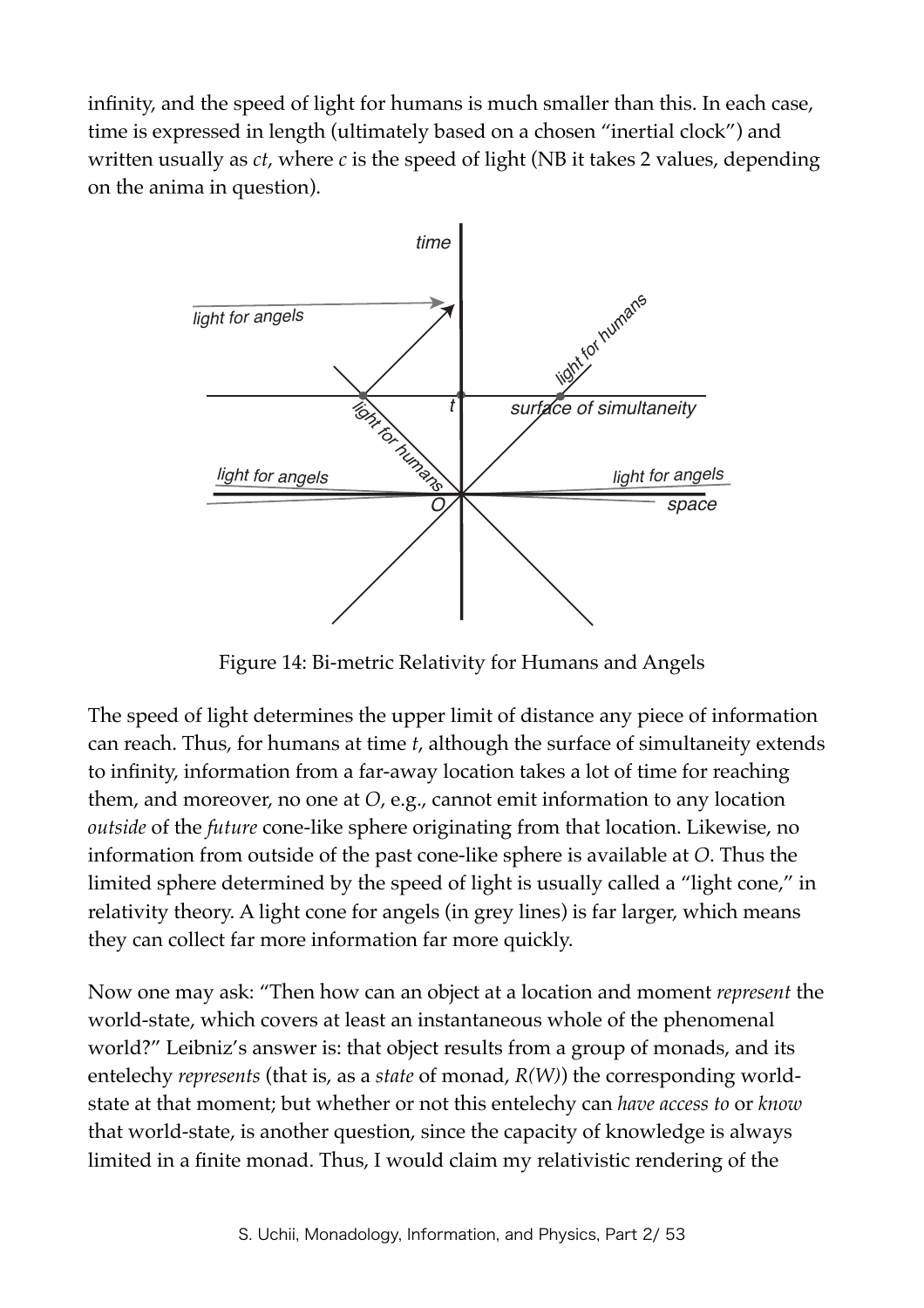phenomenal world is perfectly consistent with what Leibniz says. Remember that a "world-state" is defined only in the realm of monads, not in the phenomenal world.

I do not know whether the speed of light for Angels can be infinite; but it *must* approach infinity, as long as Leibniz entertains the possibility of his Demon. If it is infinite, the relativistic metric coincides with the Euclidean, classical metric.

I will not continue my adventures any further, since I think I have already attained my initial purpose. Leibniz's metaphysics, together with his dynamics and geometry, may be regarded as containing far richer and far broader potentialities than most scholars of Leibniz may have thought.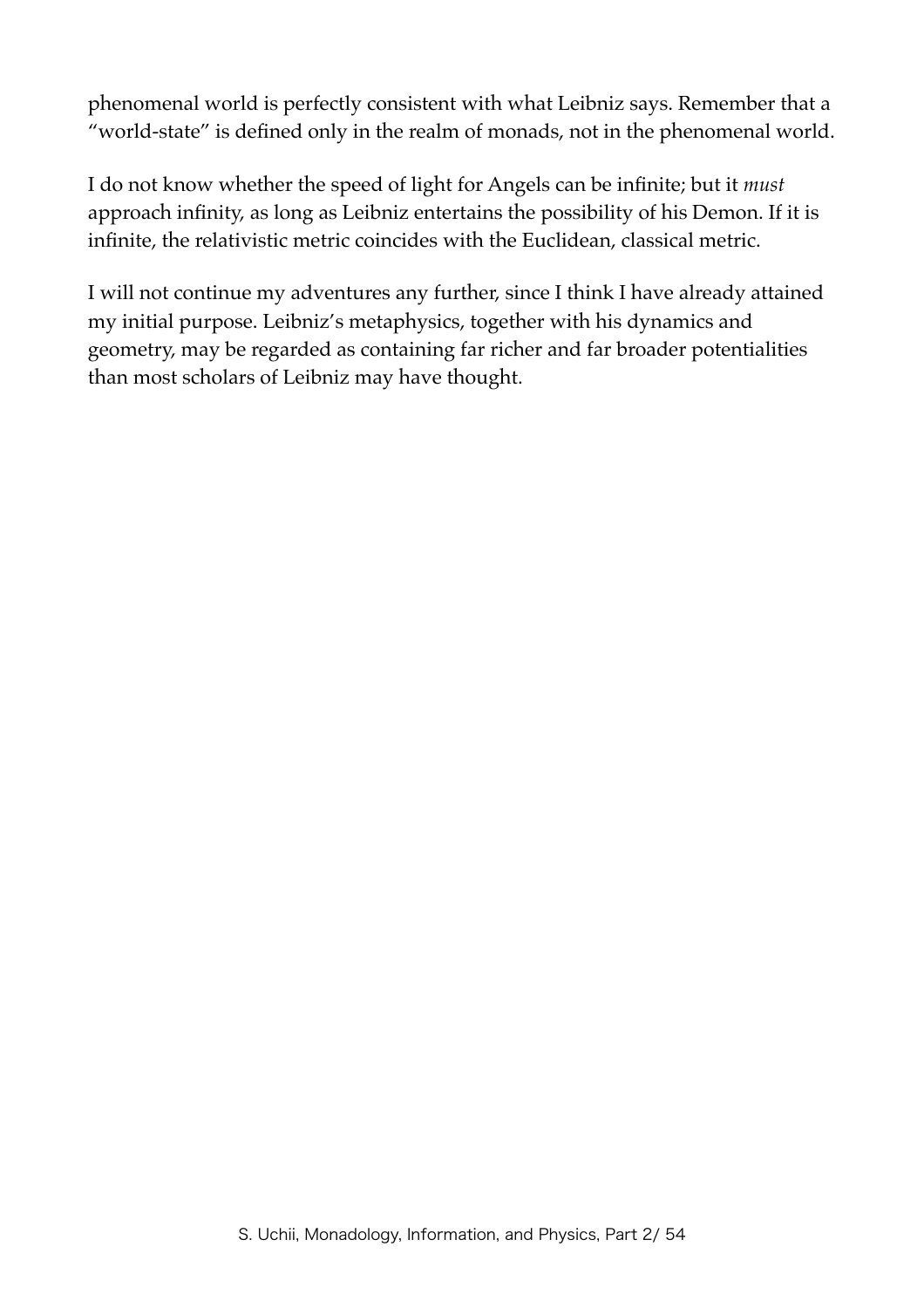## **28. Mass and Energy**

In view of the results obtained so far, we can come back to one pending problem as regards the relationship between *total living force* and *partial living force* (Part 1, Section 8). In terms of our modern notions, Leibniz's this distinction may well be related to *energy* and *inertial mass* in relativity. That's one of my reasons for pursuing a relativistic adventure in the last Section. If a relativistic metric is possible in Leibniz's dynamics, then this relation may not be a mere fancy, a mere faint analogy. It is certainly worth examining.

Let us recall his distinction. Living force is either *total* or *partial*. Partial force is either (a) "relative/proper" or (b) "directive/common": (a) belongs to the parts, and (b) is common to the whole. Relative or proper living force is simply the *force of interactions* between the parts (of a single body), and directive or common force is the force that which contributes to the determination of the *relative velocity* of the whole body *(*speed and direction*)* with resect to other bodies in consideration. And (a) plus (b) equals the *total living force* of a body.

Leibniz is clearly saying that aside from the kinetic energy of a moving body (in terms of the relative speed in a given context), we also have to consider its *internal energy*! Further, recall that, as long as we are entertaining the *relativistic metric* as regards Leibniz's dynamics, our considerations are confined to inertial systems. This is our context, and I have repeatedly cautioned that I am exploring the *potentiality* of Leibniz's dynamics. Another point of which I have to remind the reader is that the transition function (or program) of the dominant monad of an organism (Leibniz often calls it a "body") controls *both* of its activity and passivity (these two are inseparable, as I have argued in Part 1, Section 13). And I have argued for the relativity and contextual character of this distinction (*ibid.*)

Now we have seen in the previous Section, as a result of our adventure, that a relativistic metric for space and time can be easily obtained. Of course Leibniz did not, and could not, know this. But *we can* see this fact and combine it with the relativity of action and passion. Thus combined, the common living force (due to the relative speed *v* and the inertial mass *m* of the whole body, *mv*<sup>2</sup>*/2*) and the

inertial mass can be seen as closely related, the speed of light (i.e., the speed of the flow of information, in Leibniz) *c* mediating the two. Thus, Einstein's formula for rest energy

 $E = mc^2$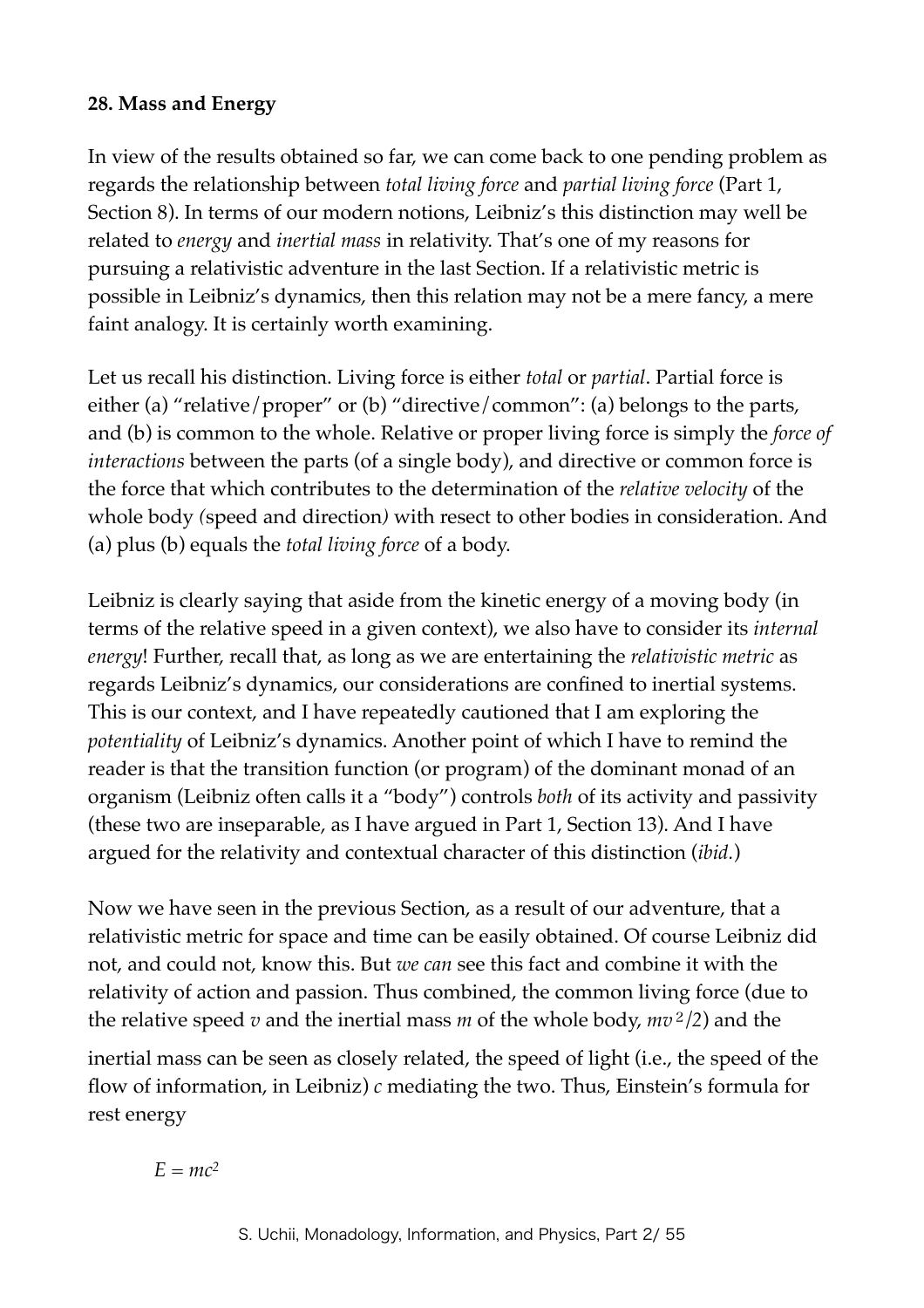can also be adapted for Leibniz's dynamics, and he might say that this rest energy corresponds to what he termed *proper living force*. Notice the corresponding formula holds (logically) in Leibniz's dynamics (as reconstructed in Section 27), as long as we adopt the relativistic metric in the last Section, whether or not Leibniz says anything suggesting it. In addition, Leibniz *indeed* made a remark in conformity with this formula. Thus my conjecture in Section 13 is confirmed.

Let me add the following remark. The classical mechanics are often called "Newtonian mechanics," despite the historical facts that many brilliant people such as Euler, Lagrange, Laplace, etc., have greatly contributed to its development. These people may be said to have explored the *potentiality* of Newton's original system. In view of this, I think it should be fair to try a similar, but belated, exploration of the potentiality of Leibniz's dynamics. At the same time, however, I also have to point out a serious difficulty at the root of Leibniz's project. So far, we have ignored the problem of the *foundation* of the law of inertia. We simply assumed Leibniz can use this law *in addition to* the relativity of motion; but this may not work. In the next section, we have to turn to this problem.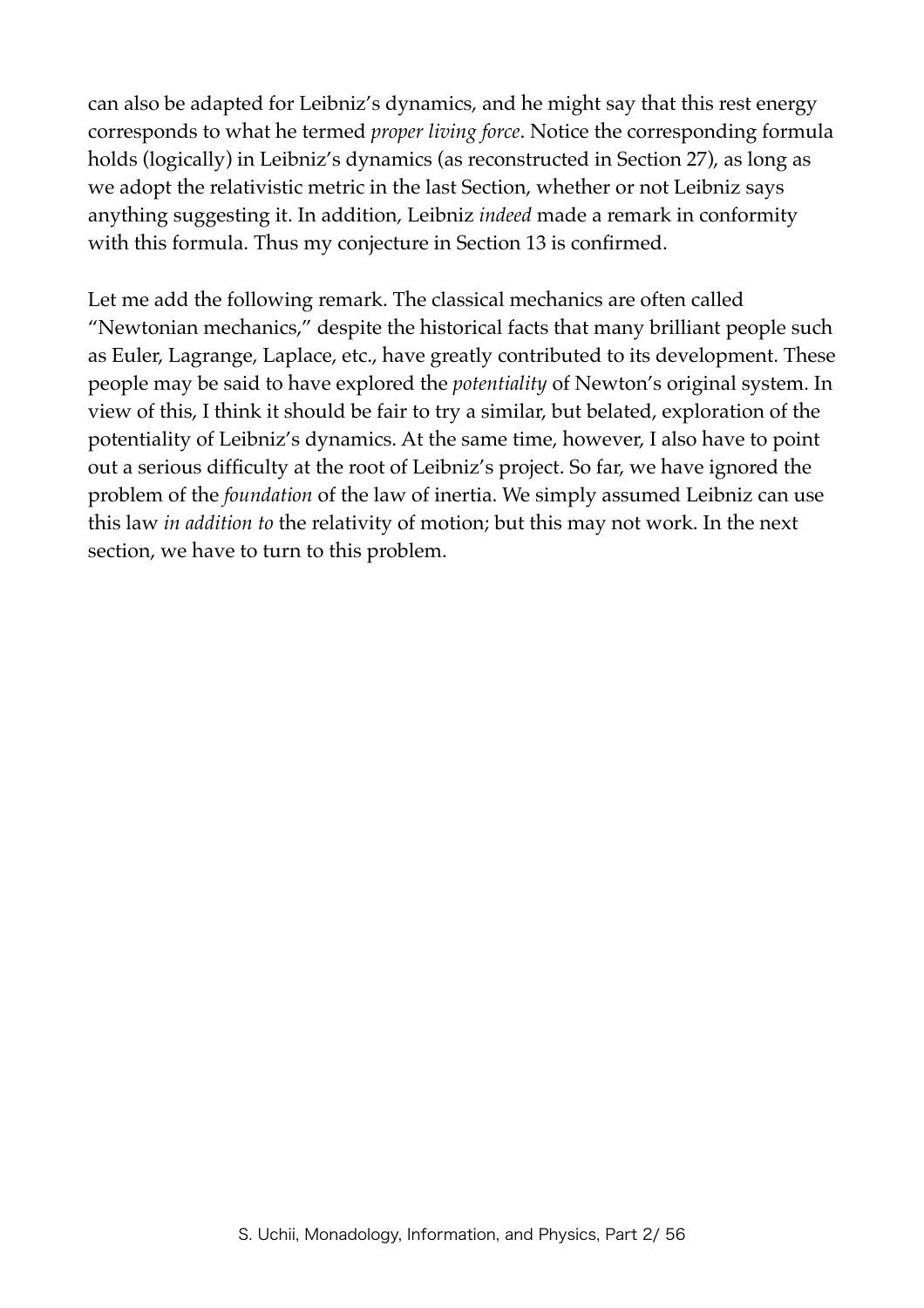# **29. What is the Problem with Inertia and Relativity?**

Leibniz does not seem to be aware of the problem of the law of inertia for his system of dynamics together with metaphysics. Among our contemporary physicists and philosophers of science, Julian Barbour is by far the most renowned for his consistent research on relational theories of dynamics. And he knows quite well the problem of inertia (the law and inertial mass as well). So let me begin with a quotation from his short paper:

Unlike his contemporaries Huygens and Leibniz, who both cheerfully used the law of inertia as the foundation of dynamics while stoutly maintaining the relativity of motion, Newton felt this problem so acutely that he could not conceive of any dynamics formulated without a rigid framework— absolute space. (Barbour 1995a, 7)

This remark has a sting for Huygens and Leibniz, as well as for Newton. It is true that the law of inertia, in one form or another, was already used before them by such people as Galileo or Descartes. Galileo was using his version as regards motions on the earth, so that his "inertial motion" is along a circumference of the earth (hence not straight) , but *experimentally*, it worked well enough for Galileo's purpose. For Huygens and Leibniz, an inertial motion must be uniform and on a straight line, whatever direction we may consider in the universe. But we may ask: what does *uniform* mean, and how can we know the path of that motion is *straight*? *If* we already have the criterion of uniformity, the uniformity of inertial motion makes sense, and *if* we may assume that our space is Euclidean then motion along a straight line is all right. But then, these two "*ifs*" must be shown to hold in the first place; just taking the law of inertia as "the foundation of dynamics" won't do. To this question, add "the relativity of motion," whether the motion is straight, circular, or curvilinear. Then *anything* may be taken as a frame of reference, and the law of inertia must be supposed to be holding in it. Can we say this law is the *same* as the "law of inertia" holding in another reference frame? Newton must have thought this is absurd.

Barbour's diagnosis may be briefly summarized as follows. An "inertial motion" may be called a "cosmic drift," but we do not know *whence* it comes and *what* determines its course (Barbour 2001, 477). It stands alone, as it were, disengaged from the contingent world (*ibid*.), including the earth, the sun, and the stars. This makes a sharp contrast against the relativity of motion, which makes everything relative to something else; collisions, in particular, are determined only by *relative* velocities. Yet, in order to explain projectiles, collisions, or centrifugal forces, inertial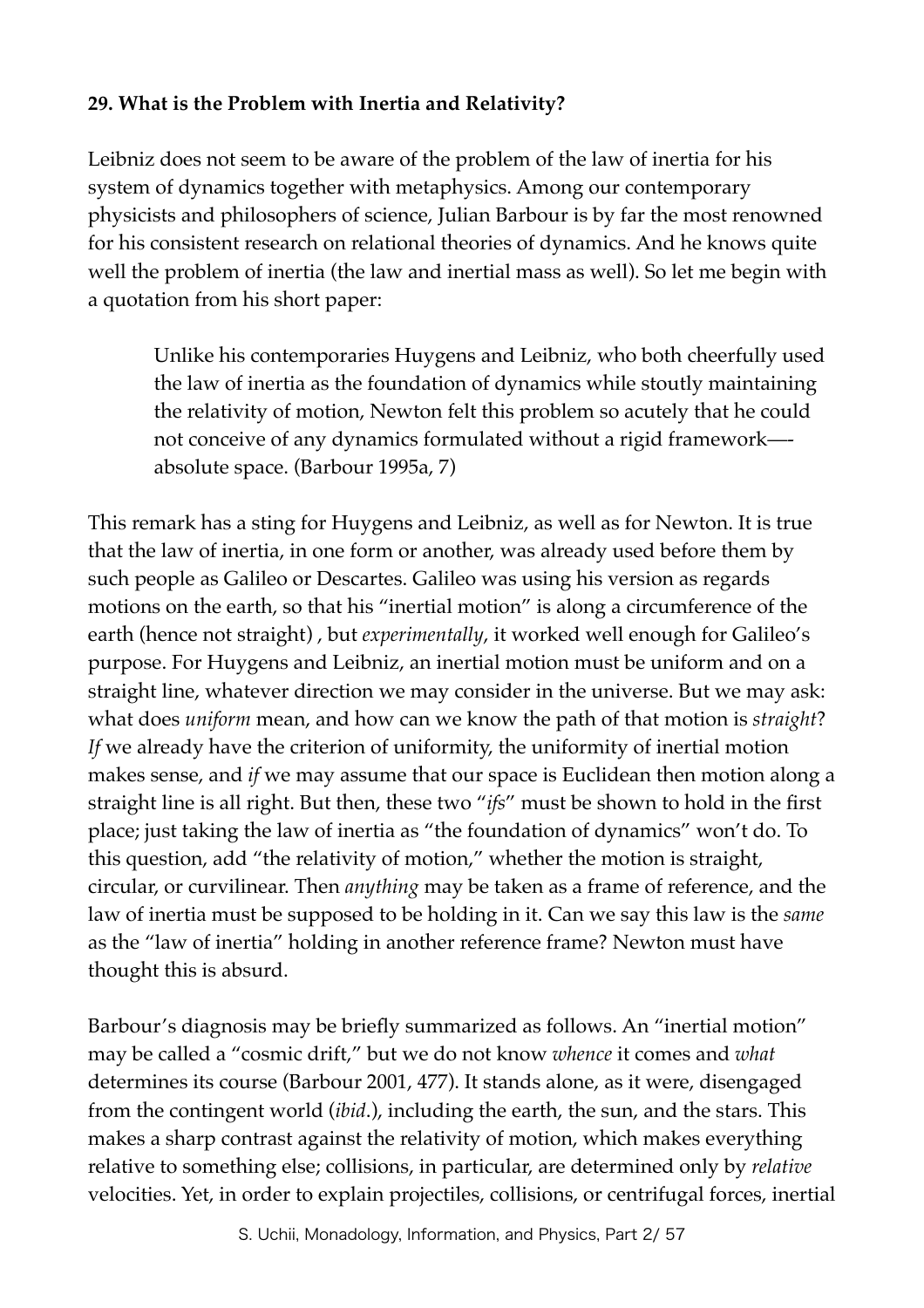motions must be presupposed. This contrast and the necessity of collaboration of the two, inertia and relativity, is the source of enigma.

Since the reader may be puzzled by any explanation only in terms of ordinary words, let me supply the following Figure, for illustrating the implication of the relativity of motion, a simple case of circular motion and a generalized case. You may reconsider the status of the law of inertia, in view of this illustration.



Figure 15: Can Relativity be Generalized?

With Figure 15, the reader may have a glimpse of the difficulty of harmonizing the law of inertia with relativity. The conceptual apparatus necessary for a possible solution was not available to anyone, when Newton, Leibniz, and their contemporaries were writing. We need Gaussian coordinates and differential geometry, which Einstein utilized for constructing his theory of gravity (it is usually called "general relativity," but a caution is necessary for this word).

This enigma is a serious problem to be solved for Leibniz too. Was he ever aware of this problem? As far as I can see, within dynamics, he has not clarified the foundation of the law of inertia; he merely said inertia is given as part of *nature of body* (See Part 1, Section 3). However, unlike Huygens, Leibniz prepared his own metaphysics *Monadology*, in addition to *Analysis Situs*, as the foundation of his dynamics. Thus, if we wish to look for his argument for, or clarification of, the foundation of the law of inertia, we have to examine his metaphysics and *Initia Rerum* again.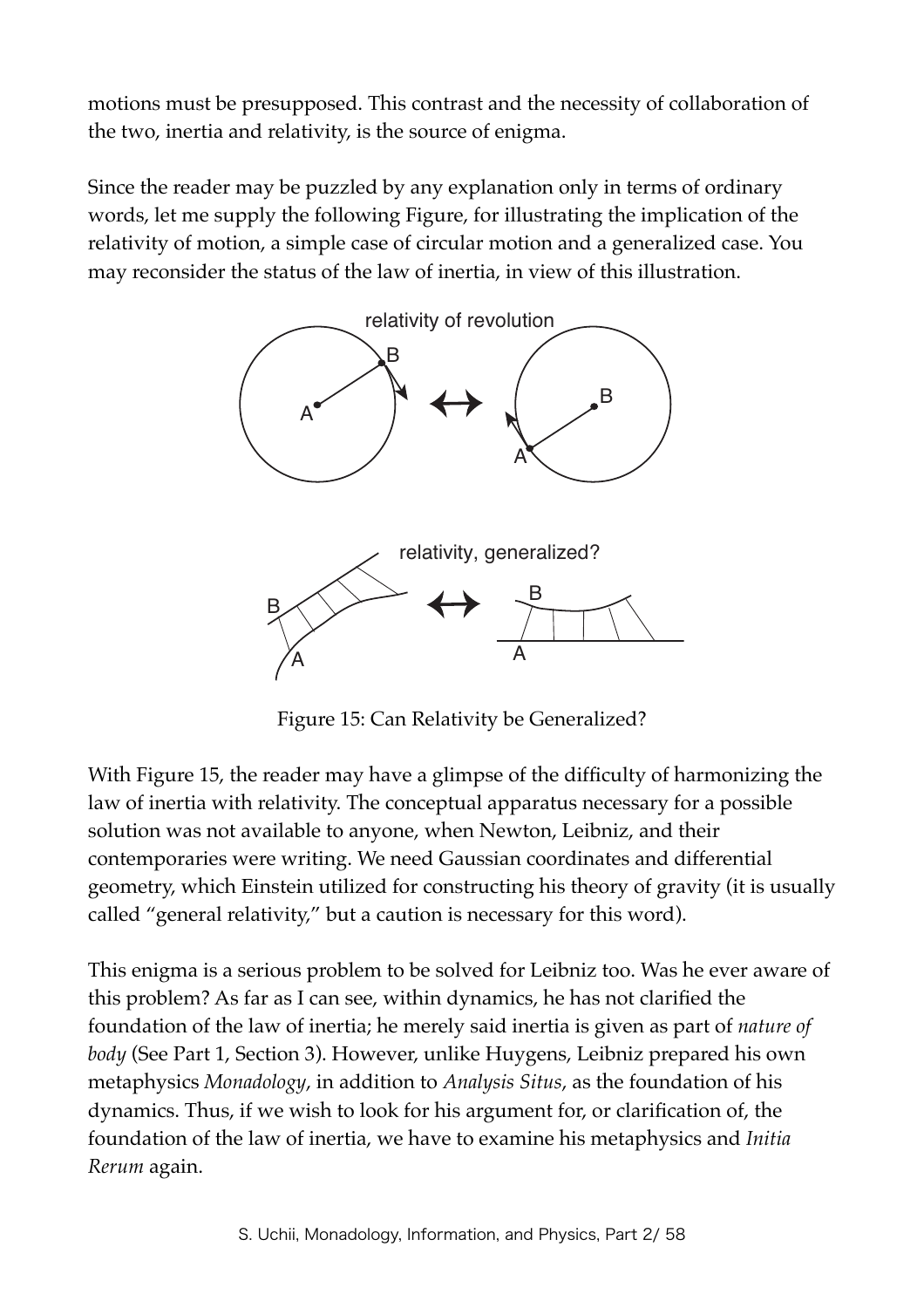## **30. How can Leibniz establish the Law of Inertia?**

Let us recall our scenario (Sections 23, 24) for introducing the metric of time in the phenomenal world: Leibniz tried to derive the congruence of duration from the congruence of length, via inertial motion (this is my conjecture). The problem of this scenario is that the *uniformity* of inertial motion seems to be presupposed, and the uniformity of motion is nothing but another expression for saying that the path is *straight* and the *speed does not change*. Thus, the notion of "speed" is apparently presupposed for defining the congruence of duration. If this is the case, then our scenario is bound to fail, since a temporal concept (speed) is presupposed for temporal congruence. Is there any possibility for avoiding this vicious circle?

If we may bring in our hindsight, we can say that it is not advisable to concentrate on *the law of inertia alone*. We know, thanks to Julian Barbour's research, that there have been several attempts to incorporate Mach's ideas for reconstructing classical mechanics only in terms of relative quantities (see Barbour and Pfister 1995, 4). These were attempts solely in terms of dynamical concepts used in classical and relativistic theories, and often utilizing the full power of the modern analytical mechanics, in terms of the *phase space* in which we can express any trajectories of the *whole world* by a curve in that abstract space, and utilizing *optimization* (an older name is the "principle of least acton," which derives from one of Leibniz's ideas) in one form or another. We should refrain from depending on this hindsight, because that will destroy Leibniz's original ideas. Thus we have to stick to Leibniz's own ideas, despite our (tentative) estimate that it may well be hard to obtain a satisfactory solution.

There seems to be some hope, however. In *Initia Rerum*, just after Leibniz has introduced "successive perception" for knowing coexistence, and extending the notion of *path* to such successive perceptions, he introduced *distance*. Then by way of explaining it, he continues to discuss the *path of a point*. It must be a line. And if two points are given, the *simplest path* from one to the other is determined, which is nothing but a straight line. From this, he draws the following four consequences:

- (1) … a straight line is the *shortest* distance between two points or … its magnitude is the distance between the points.
- (2) … the straight line is *uniform* between its extremities. For there is no determining factor given from which we can infer a reason for variation.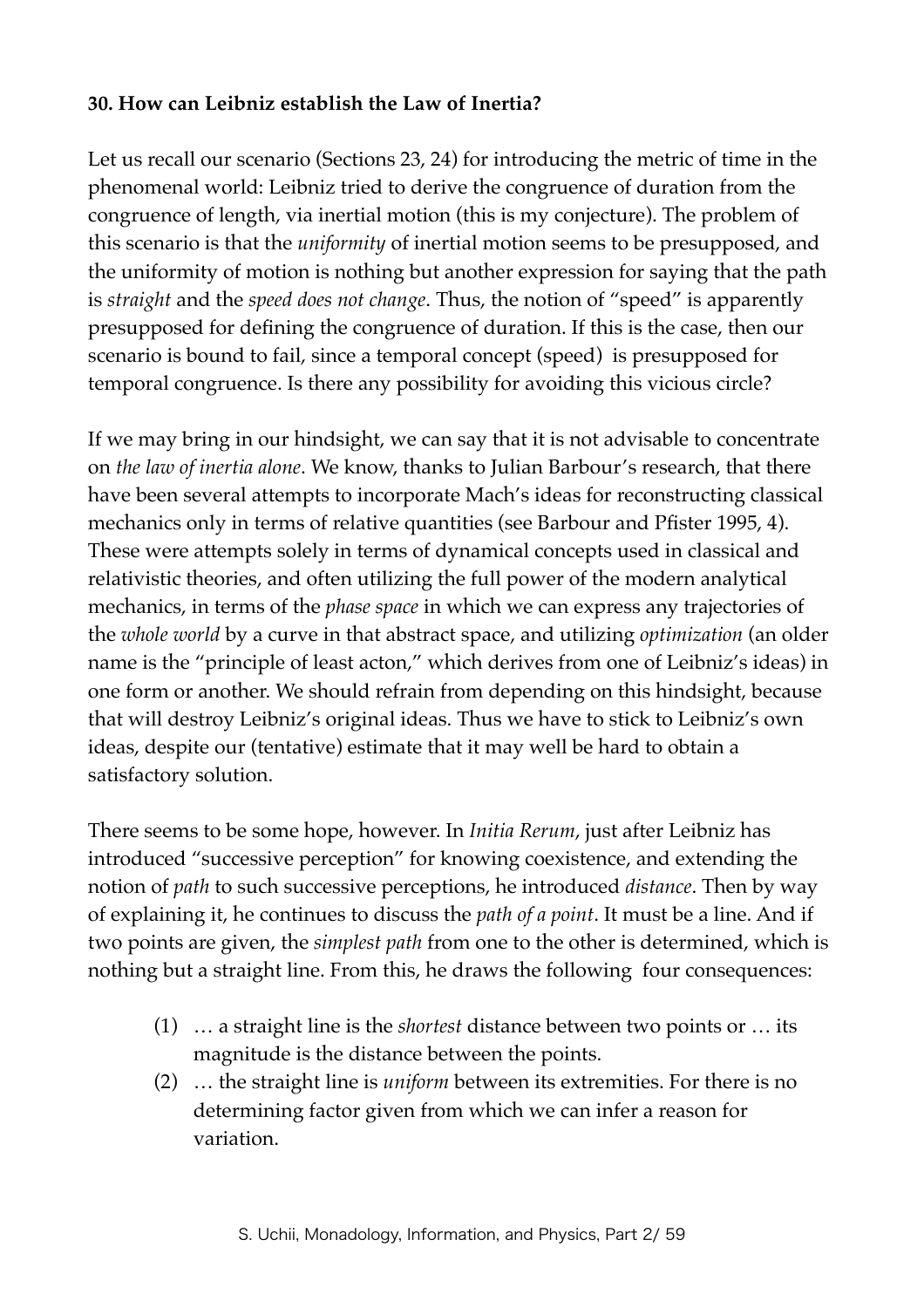- (3) … it follows from the definition that a straight line passes through those points which have a unique relation to the two given points, this relation being that of *maximal* determination.
- (4) it follows that a straight line is *uniform in all directions*; …(Loemker 1969, 671-2; all italics and numbers in parentheses are mine.)

I believe these contain an important hint for a possible solution of our present problem. Leibniz seems to be talking about geometrical notions, but the whole context is still a sequel of *successive perception*. The word "path" is continually used from the previous paragraphs through these paragraphs. And the very phrase "path of a point" can be interpreted as suggesting "movable point." Since I have been arguing that Leibniz relates time to space (distance) via motion, a "straight path of a point" certainly has a close connection with inertial motion. This is my interpretation. Then, there can be a way to transfer the uniformity of straight line to the uniformity of inertial motion, without presupposing temporal uniformity; in short, the uniformity of inertial motion may be reduced to a geometrical uniformity, i.e., the uniformity of a straight line. And, the crucial link may be provided by *optimality*, as you can easily imagine from the words "shortest" and "maximal determination."

However, the uniformity of inertial motion has two aspects, a *straight line* and a *constant speed*. Even though the first aspect can be reduced to the uniformity of geometrical straight line, what can we do for the second aspect, the constant speed? To be more specific, motion is a change of situation, and an inertial motion can certainly be regarded as a motion with the *minimal path* between any two spacial locations. But this can explain only that inertial motion is along a straight line. Where does the *constancy of speed* come from? Here it seems we cannot expect any further assistance from *Analysis Situs.*

However, this tentative judgment may be a bit premature. For, we have not yet utilized many insights we have derived from Leibniz's metaphysics, *Monadology*. Any change of *situation* ultimately depends on the state-transitions of the monads, or on the change of *world-state*. Thus consideration of the *whole world* of monads may open a new perspective for our problem.

Since in Leibniz's metaphysics everything is connected with each other, the *whole world* can be regarded as *the* player. Here, Barbour's following remark is quite illuminating. Talking about his *Platonia* (relative configuration space, which reminds us of Leibniz's situations) as the arena for Machian dynamics, he says: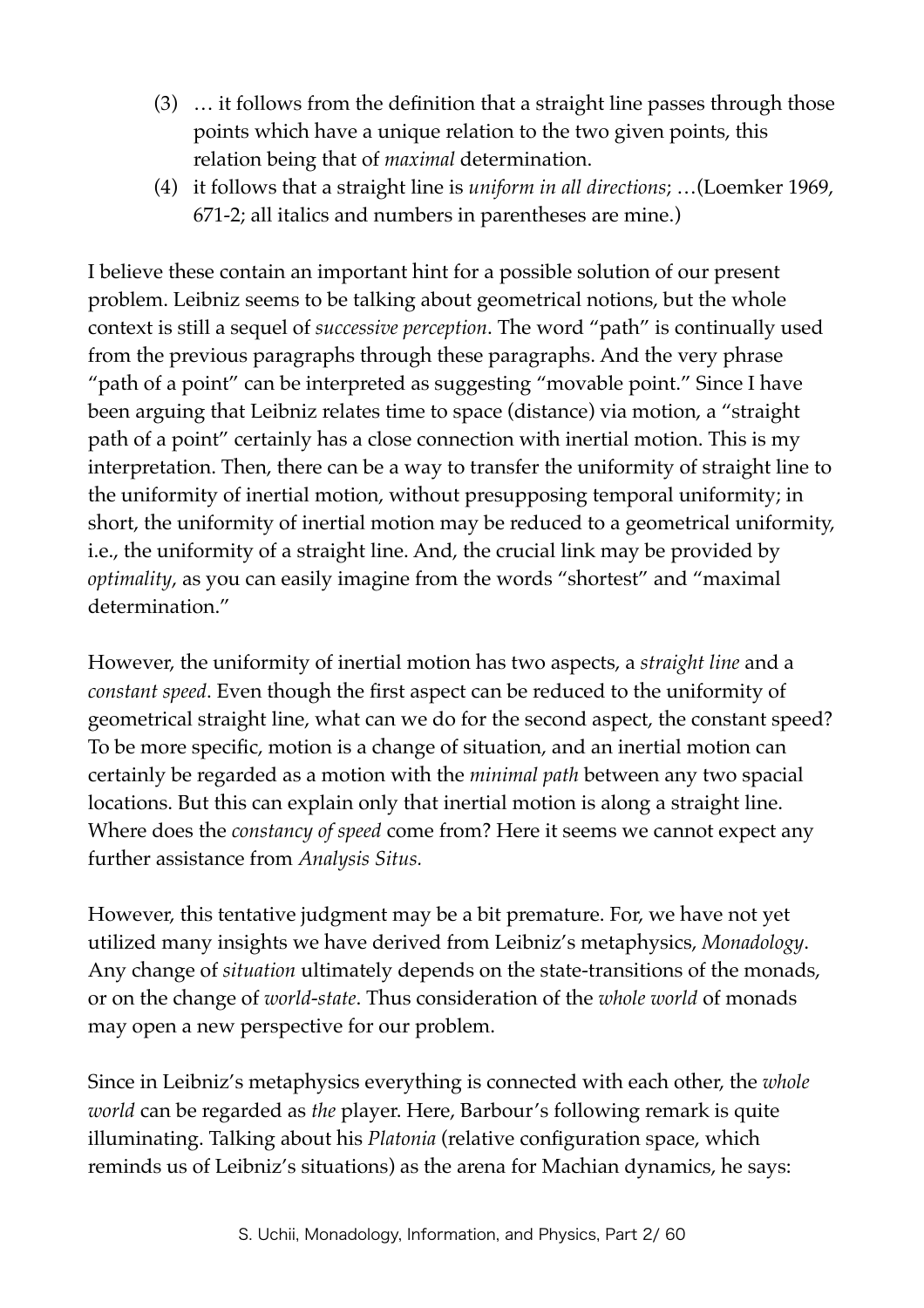An arena is the totality of places where one can go in some game. But who is playing the game and where? In Newton's game, individual objects play in absolute space. In Mach's game, there is only one player —- the universe. It does not move in absolute space, it moves from one configuration to another. (Barbour 2000, 69; see also the Appendix to this Section.)

This applies not only to Mach's game but also to Leibniz's game! Thus the statetransition of the *whole world*, the unique series of world-states is the foundation of everything, including all changes in the phenomenal world. Although we do not know what this series is like, we can at least infer that this series underlies the *whole changes of situations* including inertial motions. Although we do not bring in analytical mechanics, we can extend Leibniz's notion of *path* to *changes of situation* resulting from the world-states. Recall a motion is a change of situation, and according to Leibniz, we should explain phenomena in terms of motions. Thus if we know a complete series of situations, we know the history of the phenomenal world. In other words, any *possible* path gives a possible history of the phenomenal world. Then, we can apply the consideration of *optimality* to such possible paths, and God should choose (as a consequence of his choice of the best world) the *best path* (history). In this choice, God must have given a unique metric for this path (otherwise phenomena are not possible for us, humans), which necessarily implies a unique metric for time, or a unique metric combining both space and time. Recall that this metric is contained in *Ph* of *Ph(R(W)).*

Of course there can be technical difficulties (for us, humans) for deriving the law of inertia, as Barbour tells us (Barbour 2000, 115). Specifically, isotropy of inertia (inertia is the same, not depending on direction) holds according to empirical evidence; but earlier attempts of a relational reconstruction of classical mechanics, this isotropy does not hold in galaxies (because of their distribution of matter, additional effects are produced). However, the preceding scenario has proved to work, as I have remarked at the outset of this Section.

Thus, although we cannot, from this general consideration alone, give any specific temporal metric to an inertial motion, taken by itself, our new perspective has given us a new scenario for determining the metric of the phenomenal world (space and time). By extending Leibniz's notion of path and applying optimality (but working out details may well need additional ingenuities), he could have given a metric to space and time, *without vicious circle*. Having ascertained this, then, the resulting metric may well be either Classical (Section 26) or Relativistic (Section 27). Even though the original scenario, as it stands, may have contained a vicious circle, we can always switch to this new scenario without any such vicious circle. And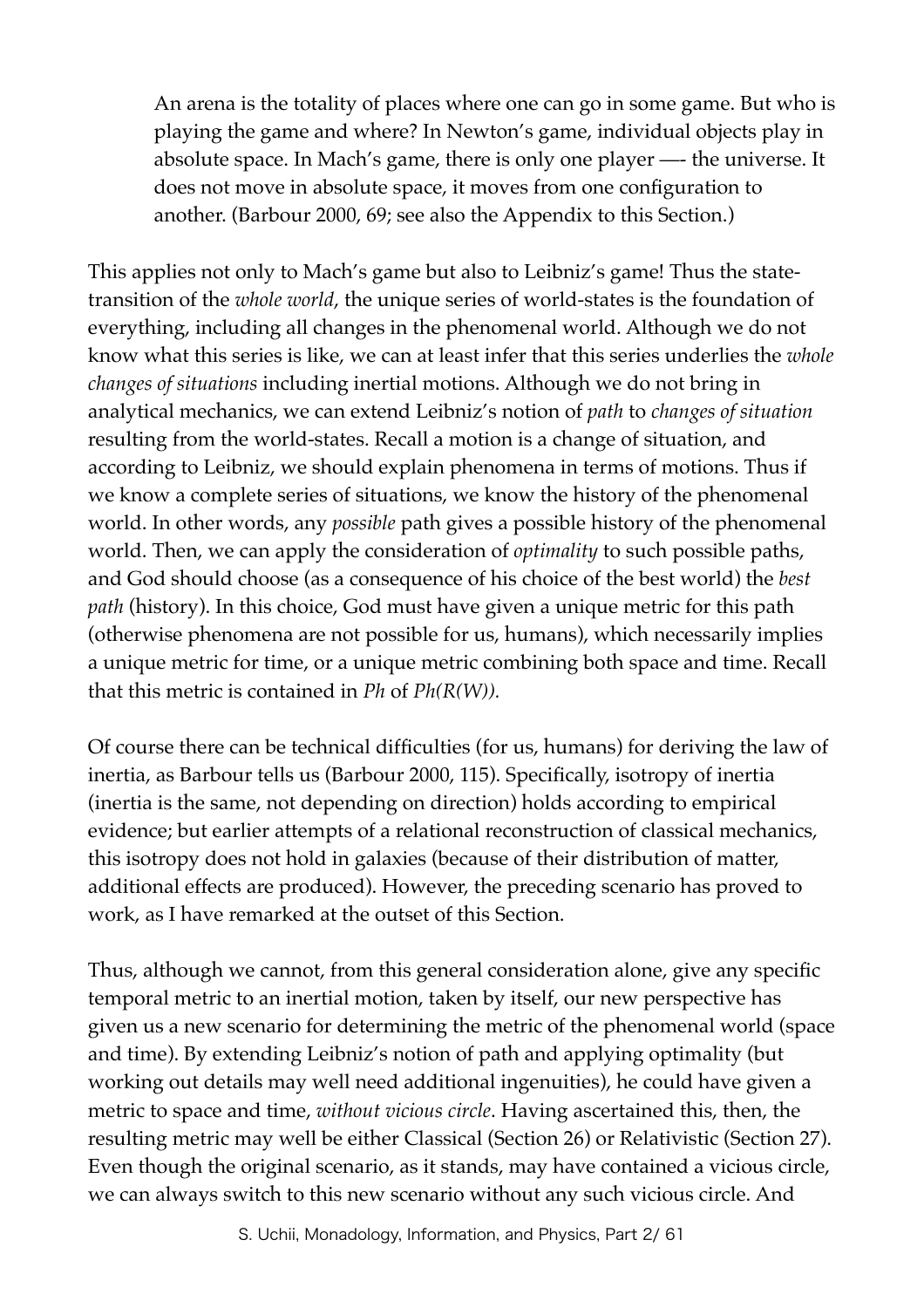since inertial motion is certainly possible according to the new scenario (the Leibnizian space may or may not be Euclidean), we can use the results of the old scenario, at least as a tentative solution.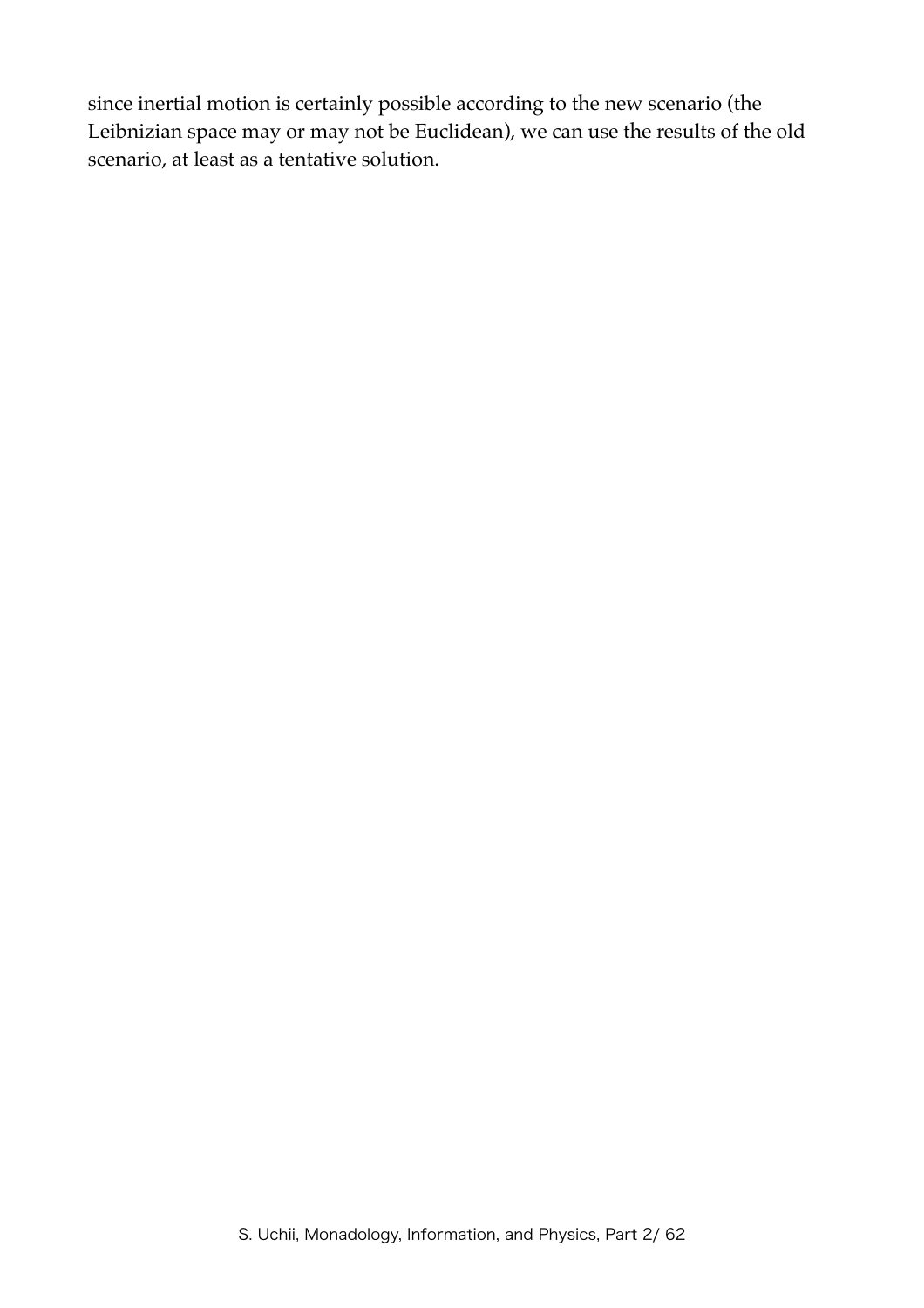#### **Appendix to Section 30: Barbour's** *Platonia* **and** *Shape Space*

Since Julian Barbour's work is quite useful for understanding what Leibniz is doing in his *Analysis Situs* and dynamics, let me insert a brief exposition of Barbour's *Platonia* and *Shape Space* derived from it. This material is adapted from my own book (2006) published in Japanese.

In order to develop his Machian dynamics (classical version), Barbour first introduces a *configuration space*. Following his own example, let us consider a toymodel, a world with only three mass points A, B, and C. These can form, generally, a triangle, and sometimes collapsing into a straight line on which these are aligned. A device for expressing all possible triangles in terms of the length of AB, BC, and CA is a 3-dimensional configuration space. Notice that such triangles (or lines) can express a *situation* in Leibniz's sense, i.e. an instantaneous situation of the *whole* phenomenal world.



Figure 16: A Configuration Space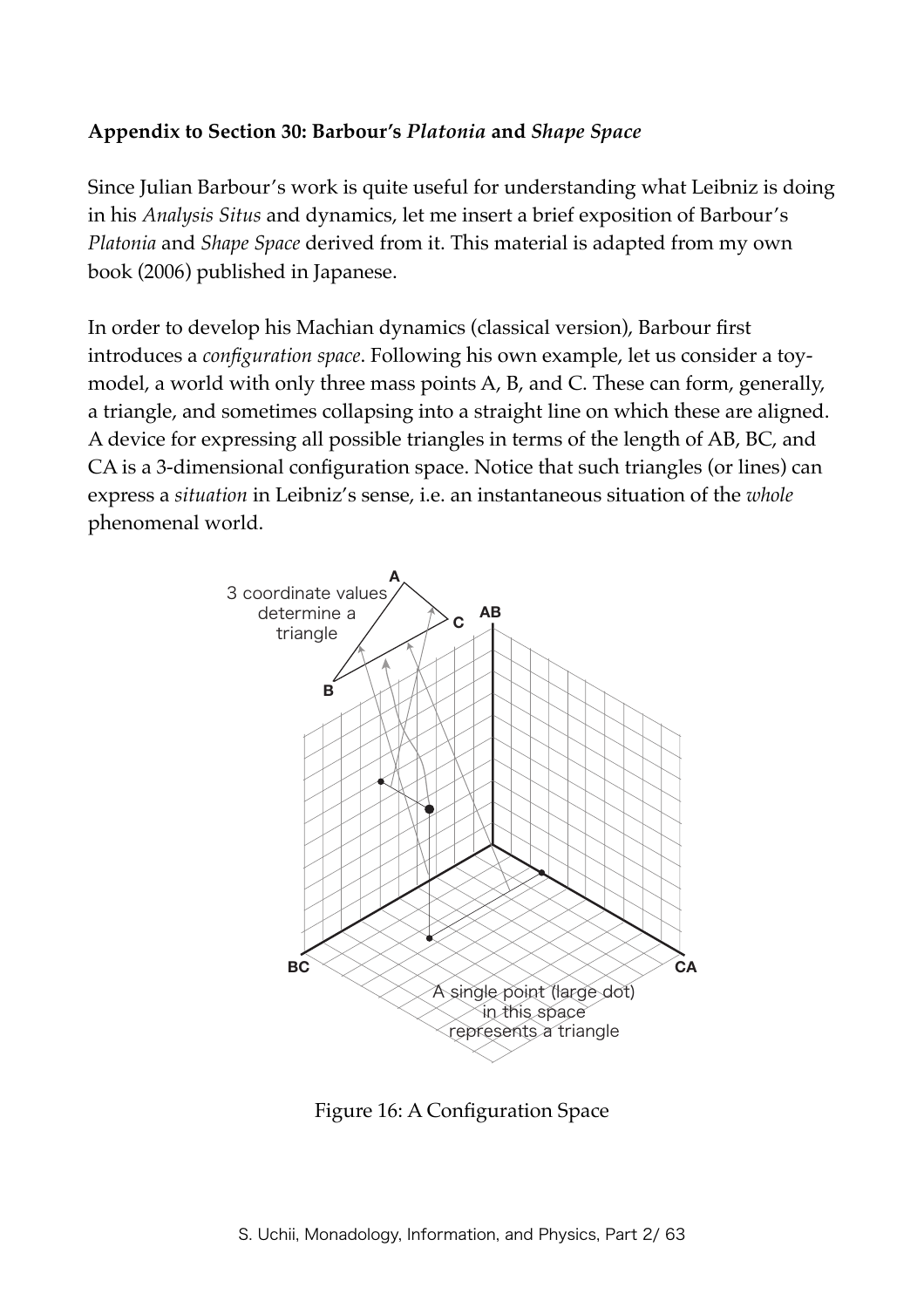However, this configuration space has a redundant region, since a triangle (in Euclidean space) has a certain constraint. And if we delete this redundancy, the result is what Barbour calls *Platonia,* the arena within which this world evolves, given a law governing this world.



Figure 17: *Platonia* for Possible Triangles

This *Platonia* has the metric of Euclidean geometry. But we can further extract a more abstract frame where metric becomes arbitrary and only *shapes* are essential. Take any equilateral triangle (shown in red lines in the Figure) which is a crosssection of the open tetrahedron of *Platonia*. On any such triangle frame, all possible shapes of a configuration of A, B, and C can be represented. Barbour thus calls it *Shape Space*. And on this *Shape Space*, we can express the trajectory of our world (consisting of three mass points A, B, and C).

To make our model a bit more "realistic," suppose our three points form a planetary system, B and C revolving around A, according to our classical representation, presupposing *space* in which this motion takes place. But the same motion can be represented another way, according to relationalism, such as Leibniz's. Then, only situation counts, without external frame such as absolute space. If we take the relational view, what counts is a sequence of triangles (sometimes degenerated), as is shown in the right-hand side of the following Figure. (Although seven situations (1)-(7) are aligned on a vertical line, this is inessential, since only shapes are important.)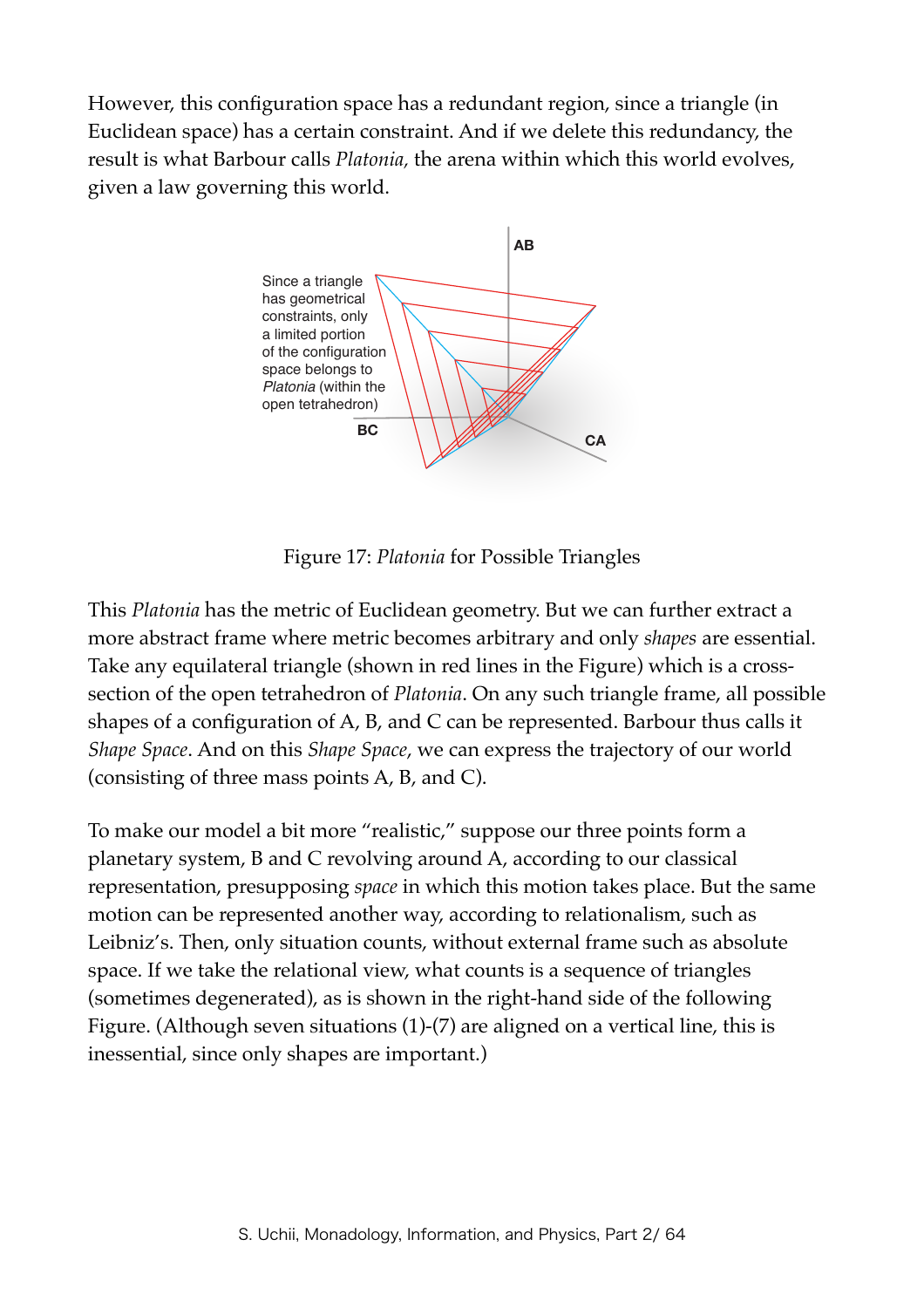

Figure 18: Two Representations of Planetary Motion

Now we ask: how can this motion be represented in *Shape Space*? The answer is very simple, as is shown in Figure 19. Since metric is arbitrary in *Shape Space*, only qualitative information is represented. And further notice time axis exists neither in *Platonia* nor in *Shape Space*!



Figure 19: *Shape Space* and the Planetary Motion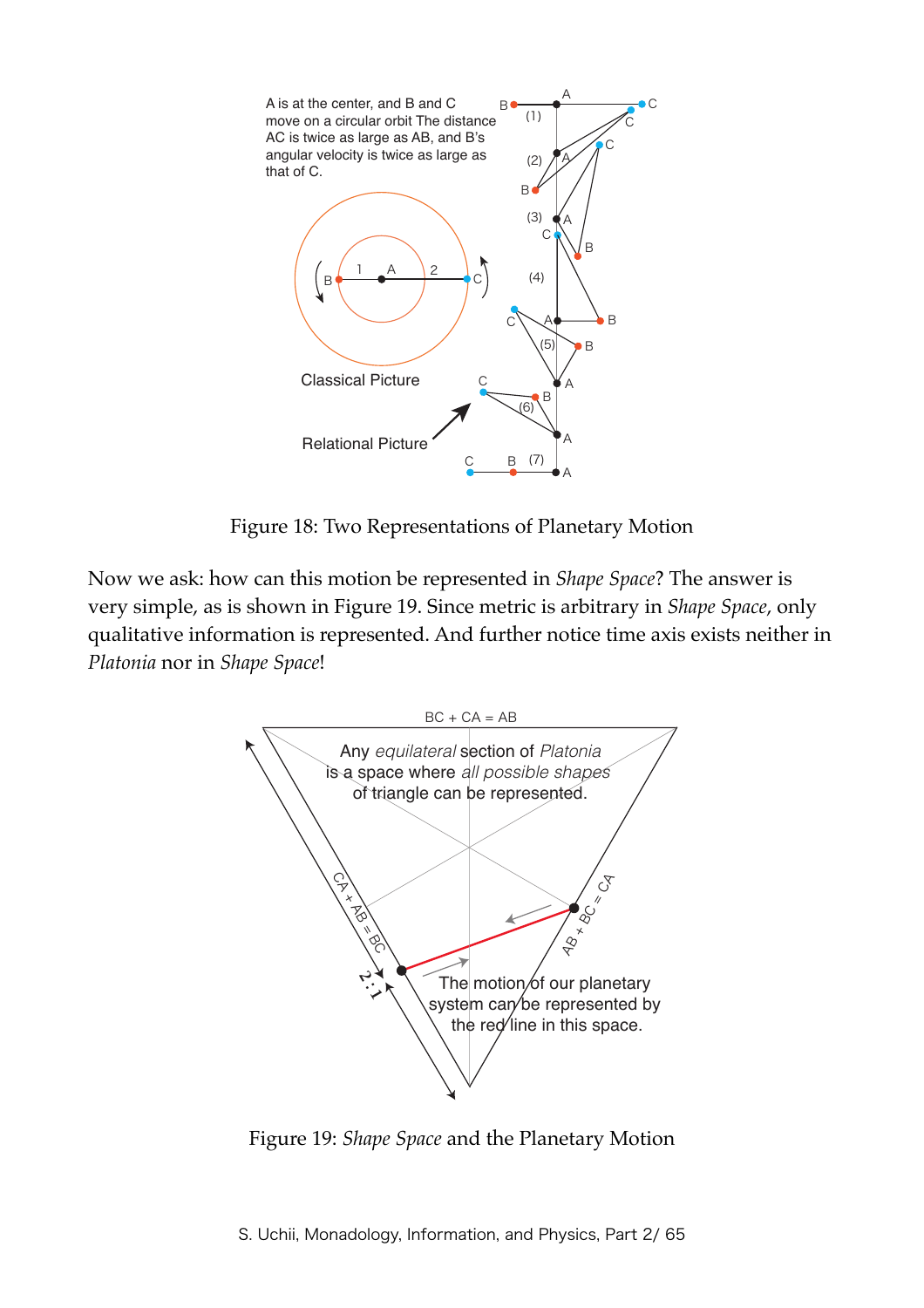From these four Figures, the reader may see a close affinity of Barbour's approach with Leibniz's geometry and dynamics. I may even suggest to replace "Shape Space" by another word *Leibniziana*, in honor of our philosopher, since many tenets of his philosophy are realized in it. For example, in addition to nonexistence of time, qualitative (and not quantitative) representations, identity of indiscernibles (right-handedness and left-handedness are regarded as the same), series of changes without time, etc.

Thus, although our model of planetary motion is a toy-model, it can nicely illustrate how a possible history of situation of the whole phenomenal world can be represented in a similar way. Once Leibniz has introduced the notion of the *path* of a moving point, it is *bound* to lead to the path of the whole situation, the trajectory of the world. I have simply pointed out this consequence from Leibniz's innovation, and added nothing to his innovation. Thus I can confidently claim that Leibniz could have done this way, if he had lived a bit longer. In the actual course of the history of science, Leibniz's manuscripts were long under seal of secrecy, and not accessible to most scholars. Thus, later people, such as Ernst Mach, had to work out their own ideas anew. I was once very much surprised by finding out that Mach, in his famous book *The Science of Mechanics*, does not refer to Leibniz's view on space and time. This is the more unfortunate, because their views have many things in common.

(To be continued to Part 3)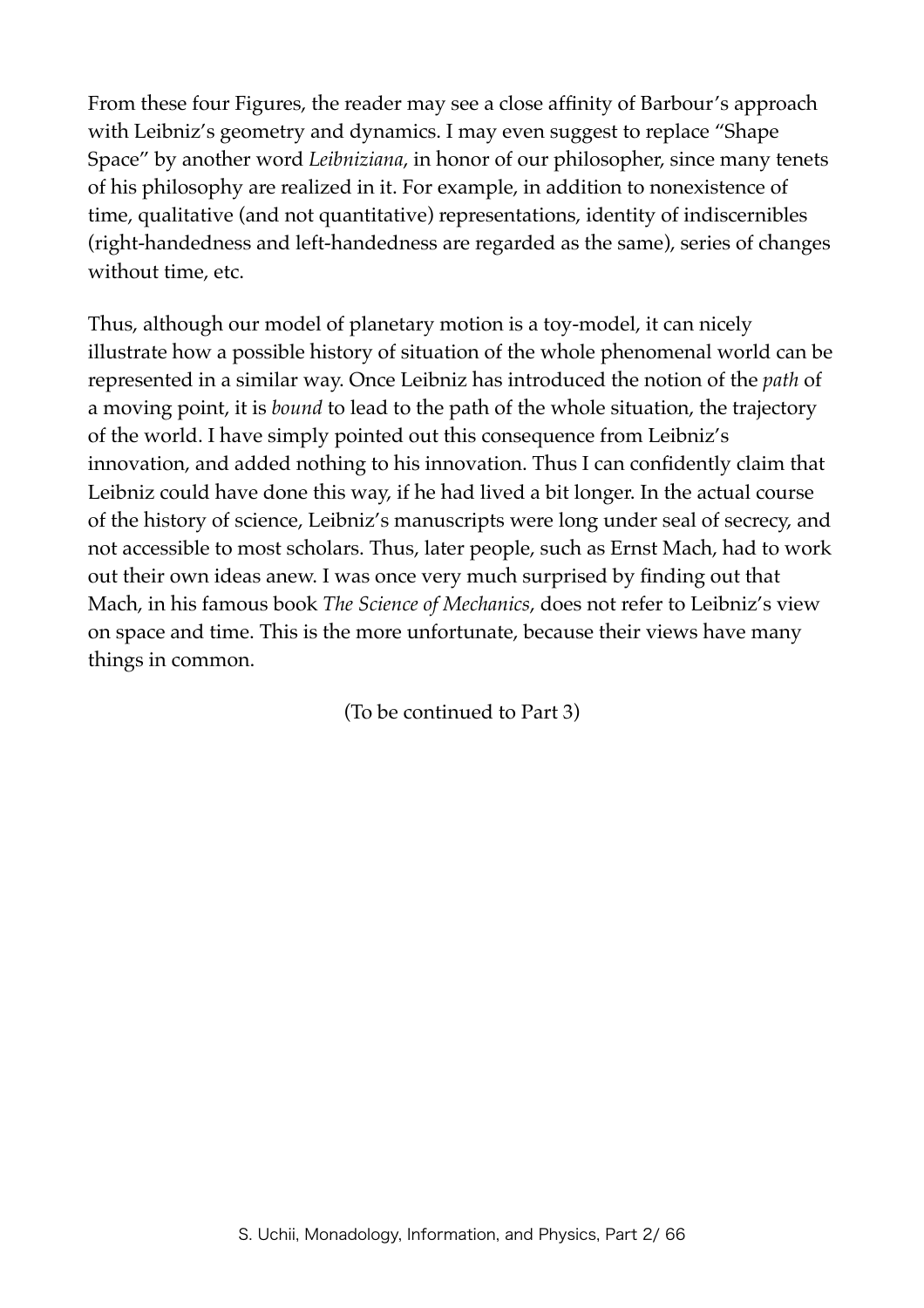## **Bibliography**

- Adams, R. M. (1994) *Leibniz: Determinist, Theist, Idealist*, Oxford University Press, 1994.
- Aiton, E. J. (1985) *Leibniz, a Biography*, Adam Hilger, 1985.
- Alexander, H. G., ed. (1956) *The Leibniz-Clarke Correspondence*, Manchester University Press, 1956.
- Ariew, R., and Garber, D., tr. and ed. (1989) *G. W. Leibniz Philosophical Essays*, Hackett, 1989.
- Arthur, R. T. W. (1985) "Leibniz's Theory of Time," in *The Natural Philosophy of Leibniz*, ed. by K. Okruhlik and Brown, J. R., 263-313.
- Barbour, J. B. (1995a) "Mach before Mach," in Barbour and Pfister 1995, 6-8.
- Barbour, J. B. (1995b) "General Relativity as a Perfectly Machian Theory," in Barbour and Pfister 1995, 214-236.
- Barbour, J. B. (2000) *The End of Time*, Phoenix, 2000.
- Barbour, J. B. (2001) *The Discovery of Dynamics*, Oxford University Press, 2001.
- Barbour, J. B., and Bertotti, B. (1982) "Mach's Principle and the Structure of Dynamical Theories," *Proceedings of the Royal Society London* 382: 295-306.
- Barbour, J. B., and Pfister H., eds. (1995) *Mach's Principle*, Birkhäuser, 1995.
- Bertoloni Meli, D. (1993) *Equivalence and Priority: Newton versus Leibniz*, Clarendon Press, Oxford, 1993.
- Burks, A. W., ed. (1970) *Essays on Cellular Automata*, University of Illinois Press, 1970.
- Cover, J. A. (1997) "Non-Basic Time and Reductive Strategies: Leibniz's Theory of Time," Studies in the History and Philosophy of Science 28 (1997), 289-318.
- Davis, M. (2011) *The Universal Computer, Turing Centenary Edition*, CRC Press, 2011.
- De Risi, Vincenzo (2007) *Geometry and Monadology: Leibniz's Analysis Situs and Philosophy of Space*, Birkhäuser, 2007.
- Earman, J. (1989) *World enough and Space-time*, MIT Press, 1989.
- Einstein, A. (1905a) "On the Electrodynamics of Moving Bodies," *Annalen der Physik* 17, reprinted in the *Collected Papers of Albert Einstein* 2, pp. 140-171.
- Einstein, A. (1905b) "Does the Inertia of a Body depend upon its Energy Content?" *Annalen der Physik* 18, reprinted in the *Collected Papers of Albert Einstein* 2, pp. 172-174.
- Einstein, A. (1952) *Relativity, the Special and the General Theory*, Three Rivers Press, 1961. (Original edition in German, 1917, and this translation is 15th ed., 1952)
- Garber, D. (1995) "Leibniz: Physics and Philosophy," in Jolley (1995), pp. 270-352.
- Garber, D. (2009) *Leibniz: Body, Substance, Monad*, Oxford University Press, 2009.
- Gerhardt, C. I., ed. [abbreviated as Gerhardt M] *Leibnizens mathematische Schriften*, 7 vols., A. Asher, 1849-1863.